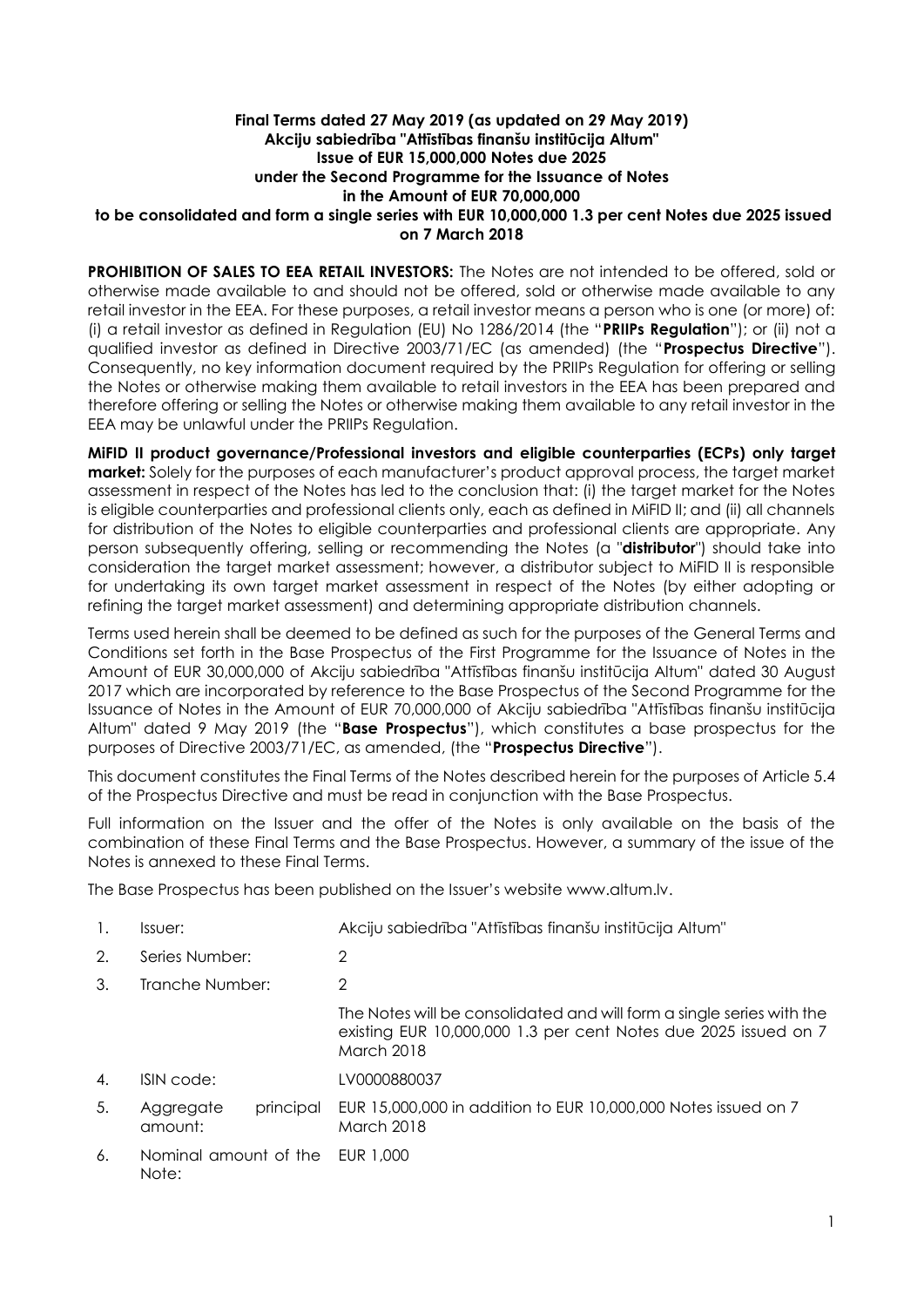- 7. Issue Date: 5 June 2019
- 8. Annual Interest Rate 1.3 per cent
- 9. Interest Payment Date: 7 March each year
- 10. Maturity Date: 7 March 2025
- 11. Minimum Investment EUR 100,000 Amount:
- 12. Final Yield to Maturity: 0.95 per cent
- 13. Formula for calculation The Issue Price of the Notes will be established by the Issuer of the Issue Price: according to the following formula:

P – Issue price;

C<sup>1</sup> – First interest payment (coupon);

C<sup>2</sup> – Second interest payment (coupon);

 $C_n$  – Last interest payment (coupon);

N – Nominal amount of the Note; Y – Final Yield to Maturity;

$$
P = \frac{C_1}{\left(1+Y\right)^{\frac{t}{T}}} + \frac{C_2}{\left(1+Y\right)^{\frac{t}{T}+1)}} + \dots + \frac{C_n + N}{\left(1+Y\right)^{\frac{t}{T}+n-1}}
$$

t - Number of days in the first interest payment (coupon)

period (i.e. 366 days); T - Actual number of days in a year in which the first interest payment (coupon) date falls (i.e. 366 days); n – Number of years

(rounded to the nearest whole number).

 $C_1$  – First interest payment (coupon);

C<sup>r</sup> – Regular interest payment (coupon), calculated by multiplying Annual Interest Rate with nominal amount of the Note; t - Number of days in the first interest payment (coupon) period (i.e. 366 days);

T - Actual number of days in a year in which the first interest payment (coupon) date falls (i.e. 366 days).

The Notes to be consolidated and form a single series with EUR 10,000,000 1.3 per cent Notes due 2025 issued on 7 March 2018 and bear the same Annual Interest Rate i.e. 1.3 per cent. The Issue Price of the Notes contains the interest accrued from 7 March 2018.

14. Issue Price: EUR 1019.497

where:

15. Placement Period: 29 May 2019 from 10.00 to 14.00 Riga time

*T*

 $C_1 = C_r \times \frac{t}{a}$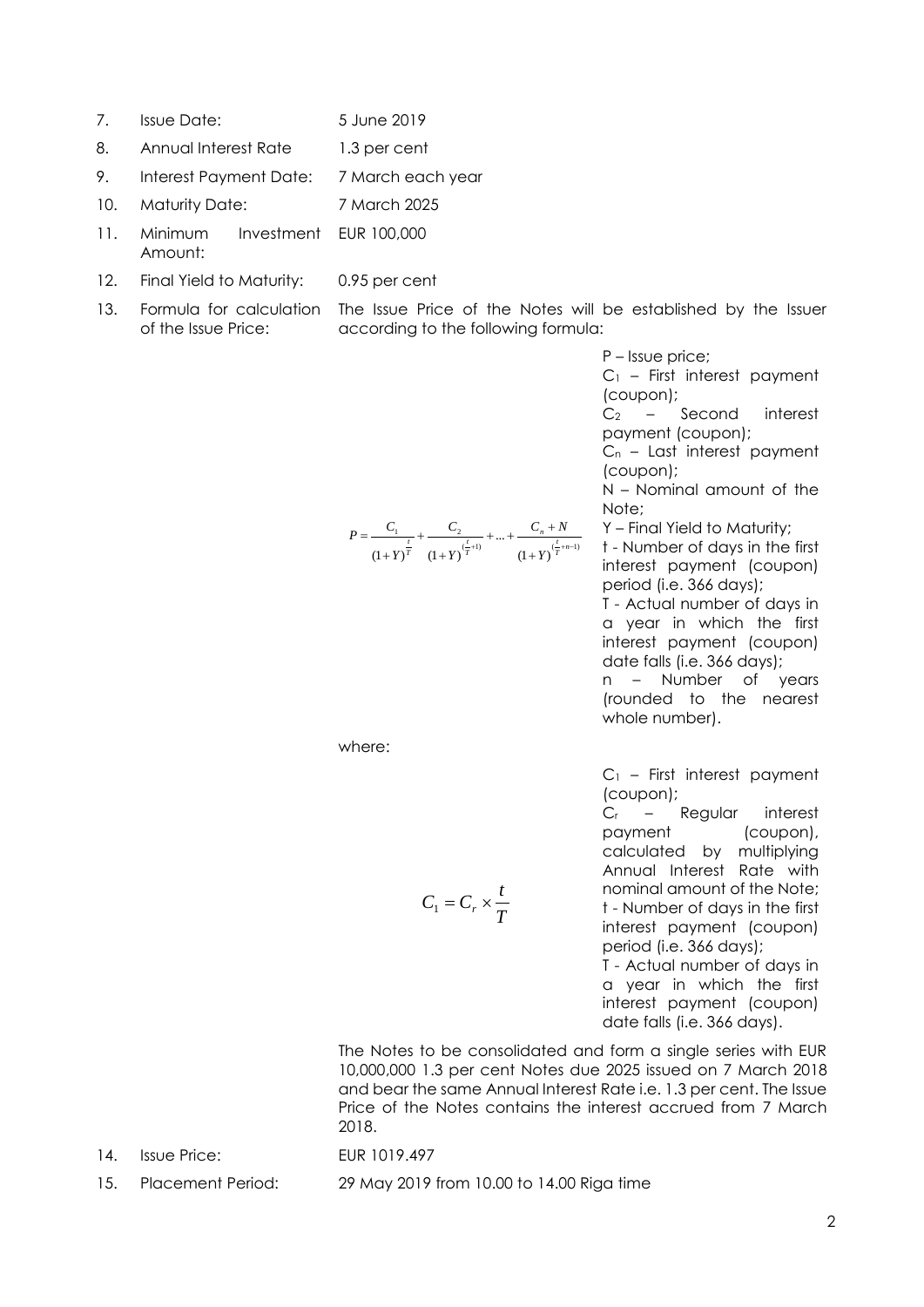16. Procedure for submission of the Purchase Orders:

All investors that are submitting the Purchase Orders to the Sole Bookrunner and its sub-agents have to be investment services clients of the Sole Bookrunner and its sub-agents respectively. Otherwise the investors can submit the Purchase Orders through the credit institutions and investment brokerage firms or other financial intermediaries from which the investors receive investment services. Credit institutions, investment brokerage firms and other financial intermediaries should aggregate the Purchase Orders received from the investors into one Purchase Order if all order parameters (except the purchase amount) are the same.

#### **Latvian and Lithuanian investors**

Latvian and Lithuanian investors, who are treated by the Sole Bookrunner as eligible counterparties or professional investors, wishing to purchase the Notes shall submit their Purchase Orders to the Sole Bookrunner at any time during the Placement Period through Bloomberg trading system or by recorded telephone (+370 5 268 1623 or +370 5 268 2371).

#### **Other investors**

Other investors wishing to purchase the Notes should contact their local subsidiaries/units of SEB providing investment services in the Member States of the European Economic Area.

- 17. Procedure for allotment of the Notes: The Issuer together with the Sole Bookrunner will at its sole discretion decide upon the final allocation of Notes to each investor.
- 18. Indication of the material features of the agreement with the Sole Bookrunner, including quotas: The Issuer and the Sole Bookrunner have entered into the Dealer Agreement (the "Agreement"), according to which the Sole Bookrunner has undertaken on the Issuer's behalf, on the terms and conditions stated in the Agreement and the General Terms and Conditions of the Notes, to offer the Notes for sale to investors, as well as provide other services specified in the Agreement.

For the avoidance of doubt the issue of the Notes will not be underwritten.

The quotas are not applicable.

19. Sub-agents of the Sole Bookrunner: AS SEB banka, registration number: 40003151743, legal address: Meistaru 1, Valdlauči, Ķekava Rural Area, Ķekava Municipality, LV-1076, Latvia, a credit institution organized and existing under the laws of the Republic of Latvia.

> AS SEB Pank, registration number: 10004252, legal address: Tornimae 2, Tallinn, 15010 Estonia, a credit institution organized and existing under the laws of the Republic of Estonia.

> Skandinaviska Enskilda Banken AB (publ), registration No. 502032- 9081, 106 40 Stockholm, Sweden, a credit institution organized and existing under the laws of Sweden.

- 20. Rating: the Notes to be issued are not rated.
- 21. Use of Proceeds: The net proceeds of the issue of this Tranche will be used by the Issuer for its general corporate purposes.
- 22. Information about the notes of the Issuer that are already admitted to At the date of approval of these Final Terms all the notes of the Issuer issued previously under the First Programme for the Issuance of Notes in the Amount of EUR 30,000,000 dated 30 August 2017, are admitted to trading on the regulated market, in particular: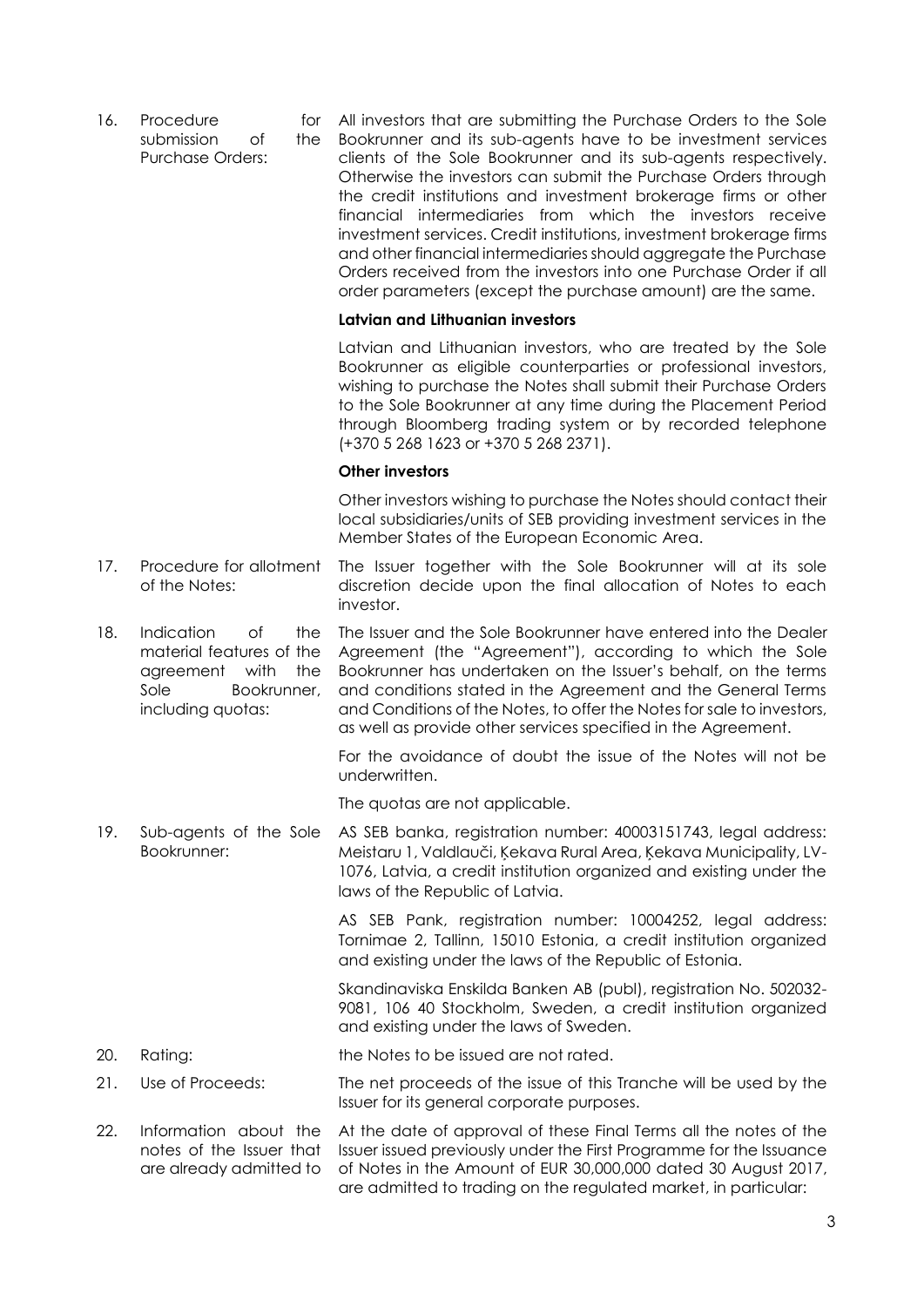trading on regulated markets:

- (a) EUR 20,000,000 1.3 per cent Notes due 2024, ISIN code LV0000802353; and
- (b) EUR 10,000,000 1.3 per cent Notes due 2025, ISIN code LV0000880037.

Regulated market: the official bond list (Baltic Bond List) of AS Nasdaq Riga.

These Final Terms have been approved by the management board of the Issuer at its meeting on 27 May 2019 and have been updated on 29 May 2019 after allotment of the Notes to the investors.

Riga, 29 May 2019

\_\_\_\_\_\_\_\_\_\_\_\_\_\_\_\_\_\_\_\_\_\_\_\_\_\_\_\_\_\_\_\_\_\_\_\_ Chairman of management board Reinis Bērziņš

\_\_\_\_\_\_\_\_\_\_\_\_\_\_\_\_\_\_\_\_\_\_\_\_\_\_\_\_\_\_\_\_\_\_\_\_ Member of management board Jēkabs Krieviņš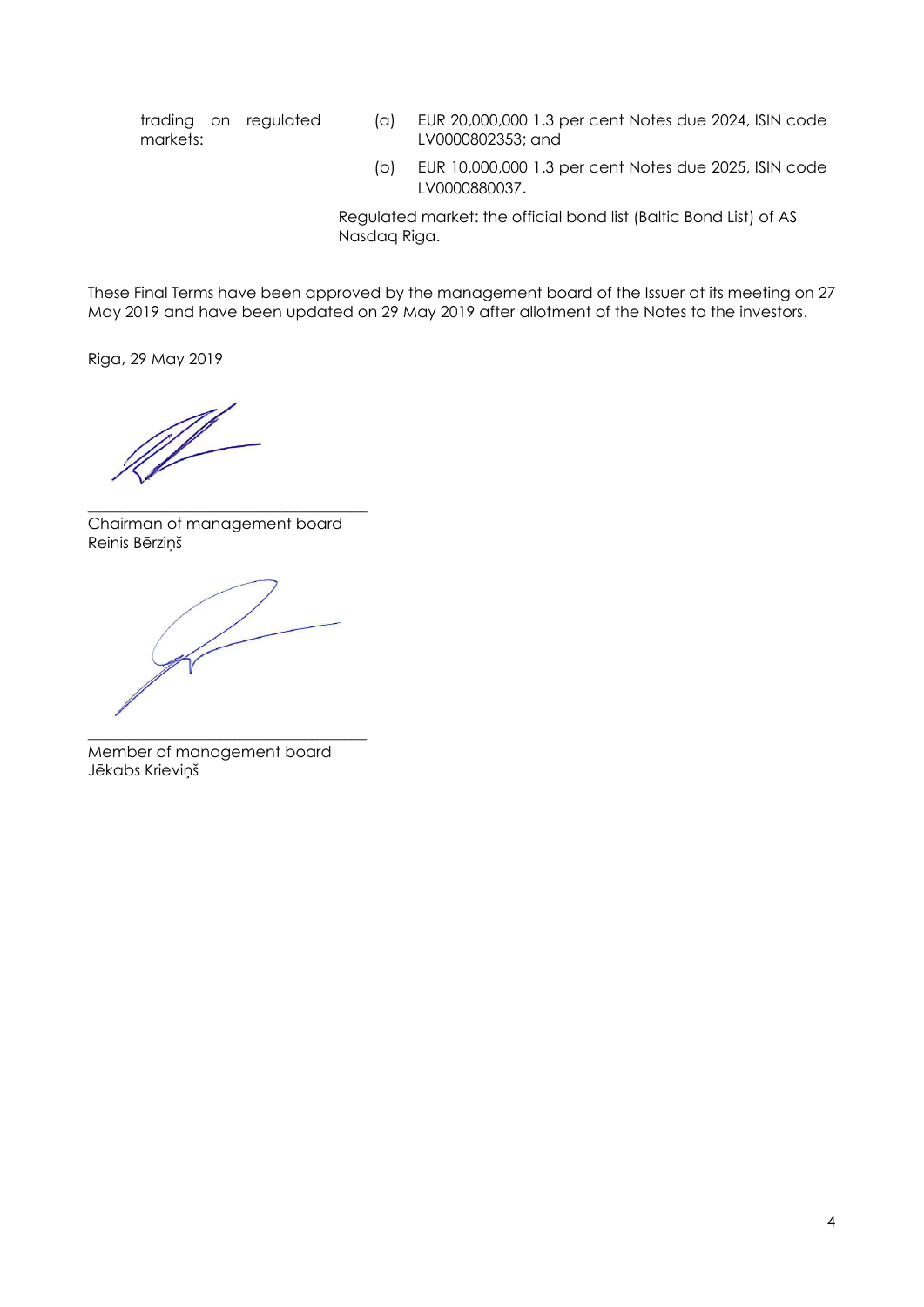### **ANNEX – ISSUE SPECIFIC SUMMARY**

This summary is made up of disclosure requirements known as "**Elements**". These Elements are numbered in Sections A-E (A.1-E.7). This summary contains all the Elements required to be included in a summary for this type of securities and issuer. Because some Elements are not required to be addressed, there may be gaps in the numbering sequence of the Elements. Even though an Element may be required to be inserted in the summary because of the type of securities and issuer, it is possible that no relevant information can be given regarding the Element. In this case a short description of the Element is included in the summary together with a statement of that the Element is not applicable.

In particular, Elements in italics denote placeholders for completing the issue specific summary relating to a Tranche of Notes for which such issue specific summary is to be prepared.

Words and expressions defined in Section entitled "*Definitions*" or elsewhere in this Base Prospectus have the same meanings in this summary.

### **Section A - Introduction and warnings**

| A.1                                                                    | This summary must be read as an introduction to this Base Prospectus and<br>any decision to invest in the Notes should be based on a consideration of<br>the Base Prospectus as a whole, including the documents attached to the |                                                                                                                                                                                                                                                                                                                                                                                                                                                            |
|------------------------------------------------------------------------|----------------------------------------------------------------------------------------------------------------------------------------------------------------------------------------------------------------------------------|------------------------------------------------------------------------------------------------------------------------------------------------------------------------------------------------------------------------------------------------------------------------------------------------------------------------------------------------------------------------------------------------------------------------------------------------------------|
|                                                                        |                                                                                                                                                                                                                                  | Base Prospectus, and the Final Terms of the relevant Notes.                                                                                                                                                                                                                                                                                                                                                                                                |
| proceedings are initiated.                                             |                                                                                                                                                                                                                                  | Where a claim relating to the information contained in this Base Prospectus<br>is brought before a court in a Member State, the plaintiff may, under the<br>national legislation of the Member State where the claim is brought, be<br>required to bear the costs of translating the Base Prospectus before the legal                                                                                                                                      |
|                                                                        |                                                                                                                                                                                                                                  | Civil liability attaches only to those persons who have tabled the summary<br>including any translation thereof, but only if the summary is misleading,<br>inaccurate or inconsistent when read together with the other parts of the<br>Base Prospectus or it does not provide, when read together with the other<br>parts of the Base Prospectus, key information in order to support investors<br>when considering whether to invest in such securities. |
| A.2<br>Consent to use the<br>Not applicable.<br><b>Base Prospectus</b> |                                                                                                                                                                                                                                  |                                                                                                                                                                                                                                                                                                                                                                                                                                                            |

### **Section B - Issuer**

| B.1 | Legal and<br>commercial<br>name                                                                                                                  | Akciju sabiedrība "Attīstības finanšu institūcija Altum".                                                                                                                                                                                                                                                                                                                                                                                                                     |
|-----|--------------------------------------------------------------------------------------------------------------------------------------------------|-------------------------------------------------------------------------------------------------------------------------------------------------------------------------------------------------------------------------------------------------------------------------------------------------------------------------------------------------------------------------------------------------------------------------------------------------------------------------------|
| B.2 | The domicile and<br>legal form of the<br>issuer, the<br>legislation under<br>which the issuer<br>operates and its<br>country of<br>incorporation | ALTUM is a joint stock company (in Latvian - akciju sabiedrība) incorporated<br>pursuant to the laws of the Republic of Latvia on 27 December 2013. ALTUM<br>is registered with the Commercial Register of the Republic of Latvia under<br>registration number 50103744891, legal entity identifier (LEI code):<br>5493007HPQSSX8BJ4315, legal address: Doma laukums 4, Riga, LV-1050,<br>Latvia, telephone: +371 67774010, e-mail: altum@altum.lv, website:<br>www.altum.lv. |
|     |                                                                                                                                                  | ALTUM operates in accordance with the laws of the Republic of Latvia. The<br>main legal acts of the Republic of Latvia which regulate the operations of<br>ALTUM are:                                                                                                                                                                                                                                                                                                         |
|     |                                                                                                                                                  | Development Finance Institution Law (in Latvian - Attīstības finanšu<br>$\blacksquare$<br>institūcijas likums);                                                                                                                                                                                                                                                                                                                                                               |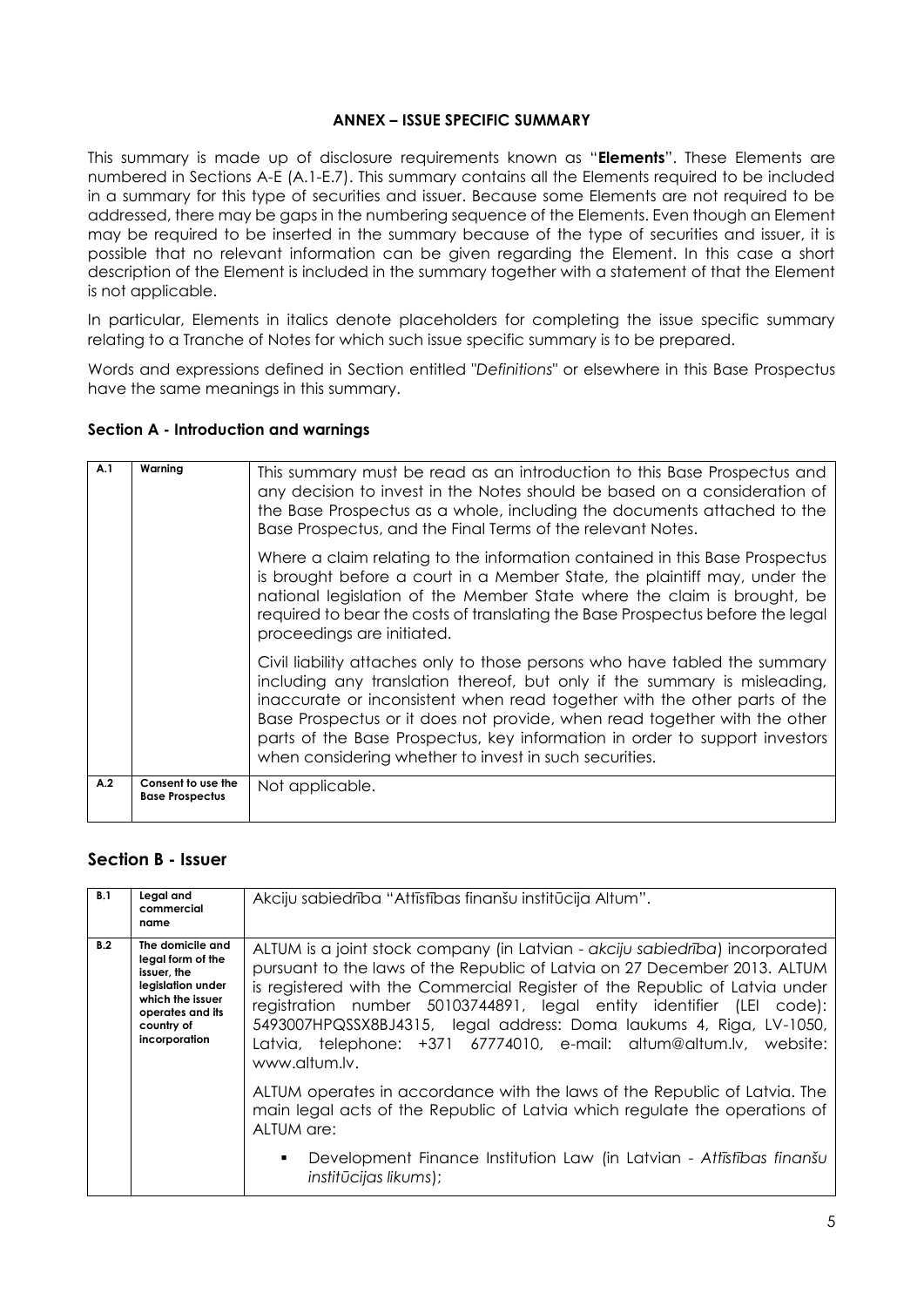|                                                                                                                                                                                    |                                                                                                                                 | Law on the Management of Public Persons' Capital Shares and<br>٠<br>Capital Companies (in Latvian - Publiskas personas kapitāla daļu un<br>kapitālsabiedrību pārvaldības likums); and                                                                                                                                                                                                                                                                                                  |  |  |
|------------------------------------------------------------------------------------------------------------------------------------------------------------------------------------|---------------------------------------------------------------------------------------------------------------------------------|----------------------------------------------------------------------------------------------------------------------------------------------------------------------------------------------------------------------------------------------------------------------------------------------------------------------------------------------------------------------------------------------------------------------------------------------------------------------------------------|--|--|
|                                                                                                                                                                                    |                                                                                                                                 | Commercial Law (in Latvian - Komerclikums).                                                                                                                                                                                                                                                                                                                                                                                                                                            |  |  |
| B.4b                                                                                                                                                                               | A description of<br>any known trends<br>affecting the<br>issuer and the<br>industries in which<br>it operates                   | As of the date of this Base Prospectus there are no information on any known<br>trends, uncertainties, demands, commitments or events that are reasonably<br>likely to have a material effect on ALTUM's or ALTUM Group's prospects and<br>the industries in which ALTUM or ALTUM Group operates in the financial year<br>of 2019.                                                                                                                                                     |  |  |
| If the issuer is part<br>B.5,<br><b>B14</b><br>of a group, a<br>description of the<br>group and the<br>issuer's position<br>within the group<br>If the issuer is<br>dependent upon |                                                                                                                                 | ALTUM is a parent company of ALTUM Group. As of the date of this Base<br>Prospectus ALTUM Group includes ALTUM and two closed investment funds<br>(in Latvian – slēgtie ieguldījuma fondi) Hipo Latvia Real Estate Fund I and Hipo<br>Real Estate Fund II in which ALTUM is a sole investor, as well as the following<br>subsidiaries and associates (investments in venture capital funds are classified<br>as subsidiaries or associates only for purposes of financial accounting): |  |  |
|                                                                                                                                                                                    | other entities<br>within the group,                                                                                             | KS "Otrais Eko fonds" (33 per cent investment in capital);                                                                                                                                                                                                                                                                                                                                                                                                                             |  |  |
|                                                                                                                                                                                    | this must be<br>clearly stated                                                                                                  | KS "BaltCap Latvia Venture Capital Fund" (67 per cent investment in<br>capital);                                                                                                                                                                                                                                                                                                                                                                                                       |  |  |
|                                                                                                                                                                                    |                                                                                                                                 | KS "AIF Imprimatur Capital Technology Venture Fund" (67 per cent<br>investment in capital);                                                                                                                                                                                                                                                                                                                                                                                            |  |  |
|                                                                                                                                                                                    |                                                                                                                                 | KS "AIF Imprimatur Capital Seed Fund" (100 per cent investment in<br>capital);                                                                                                                                                                                                                                                                                                                                                                                                         |  |  |
|                                                                                                                                                                                    |                                                                                                                                 | KS "ZGI-3" (95 per cent investment in capital);<br>٠                                                                                                                                                                                                                                                                                                                                                                                                                                   |  |  |
|                                                                                                                                                                                    |                                                                                                                                 | KS "FlyCap Investment Fund I AIF" (95 per cent investment in capital);<br>٠                                                                                                                                                                                                                                                                                                                                                                                                            |  |  |
|                                                                                                                                                                                    |                                                                                                                                 | KS "Expansion Capital Fund AIF" (95 per cent investment in capital);<br>٠                                                                                                                                                                                                                                                                                                                                                                                                              |  |  |
|                                                                                                                                                                                    |                                                                                                                                 | "Baltic Innovation Fund" (20 per cent investment in capital);<br>٠                                                                                                                                                                                                                                                                                                                                                                                                                     |  |  |
|                                                                                                                                                                                    |                                                                                                                                 | KS "Buildit Latvia Pre-Seed Fund" (100 per cent investment in capital);<br>٠                                                                                                                                                                                                                                                                                                                                                                                                           |  |  |
|                                                                                                                                                                                    |                                                                                                                                 | KS "Buildit Latvia Seed Fund" (80 per cent investment in capital);                                                                                                                                                                                                                                                                                                                                                                                                                     |  |  |
|                                                                                                                                                                                    |                                                                                                                                 | KS "Overkill Ventures Fund I AIF" (100 per cent investment in capital);                                                                                                                                                                                                                                                                                                                                                                                                                |  |  |
|                                                                                                                                                                                    |                                                                                                                                 | KS "Overkill Ventures Fund II AIF" (80 per cent investment in capital);                                                                                                                                                                                                                                                                                                                                                                                                                |  |  |
|                                                                                                                                                                                    |                                                                                                                                 | KS "Commercialization Reactor Pre-seed Fund" (100 per cent<br>investment in capital);                                                                                                                                                                                                                                                                                                                                                                                                  |  |  |
|                                                                                                                                                                                    |                                                                                                                                 | KS "Commercialization Reactor Seed Fund" (80 per cent investment<br>in capital);                                                                                                                                                                                                                                                                                                                                                                                                       |  |  |
|                                                                                                                                                                                    |                                                                                                                                 | KS "ZGI-4" (60 per cent investment in capital);<br>٠                                                                                                                                                                                                                                                                                                                                                                                                                                   |  |  |
|                                                                                                                                                                                    |                                                                                                                                 | KS "INEC 1" (75 per cent investment in capital);                                                                                                                                                                                                                                                                                                                                                                                                                                       |  |  |
|                                                                                                                                                                                    |                                                                                                                                 | KS "INEC 2" (90 per cent investment in capital);                                                                                                                                                                                                                                                                                                                                                                                                                                       |  |  |
|                                                                                                                                                                                    |                                                                                                                                 | KS "FlyCap Mezzanine Fund II" (60 per cent investment in capital).                                                                                                                                                                                                                                                                                                                                                                                                                     |  |  |
| <b>B.9</b>                                                                                                                                                                         | Where a profit<br>forecast or<br>estimate is made,<br>state the figure                                                          | Not applicable. ALTUM has not made any profit forecast or profit estimate in<br>this Base Prospectus.                                                                                                                                                                                                                                                                                                                                                                                  |  |  |
| <b>B.10</b>                                                                                                                                                                        | A description of<br>the nature of any<br>qualifications in<br>the audit report<br>on the historical<br>financial<br>information | Not applicable. None of the audit reports on ALTUM Group's audited<br>consolidated annual reports for the years ended 31 December 2016, 2017<br>and 2018 includes any qualifications.                                                                                                                                                                                                                                                                                                  |  |  |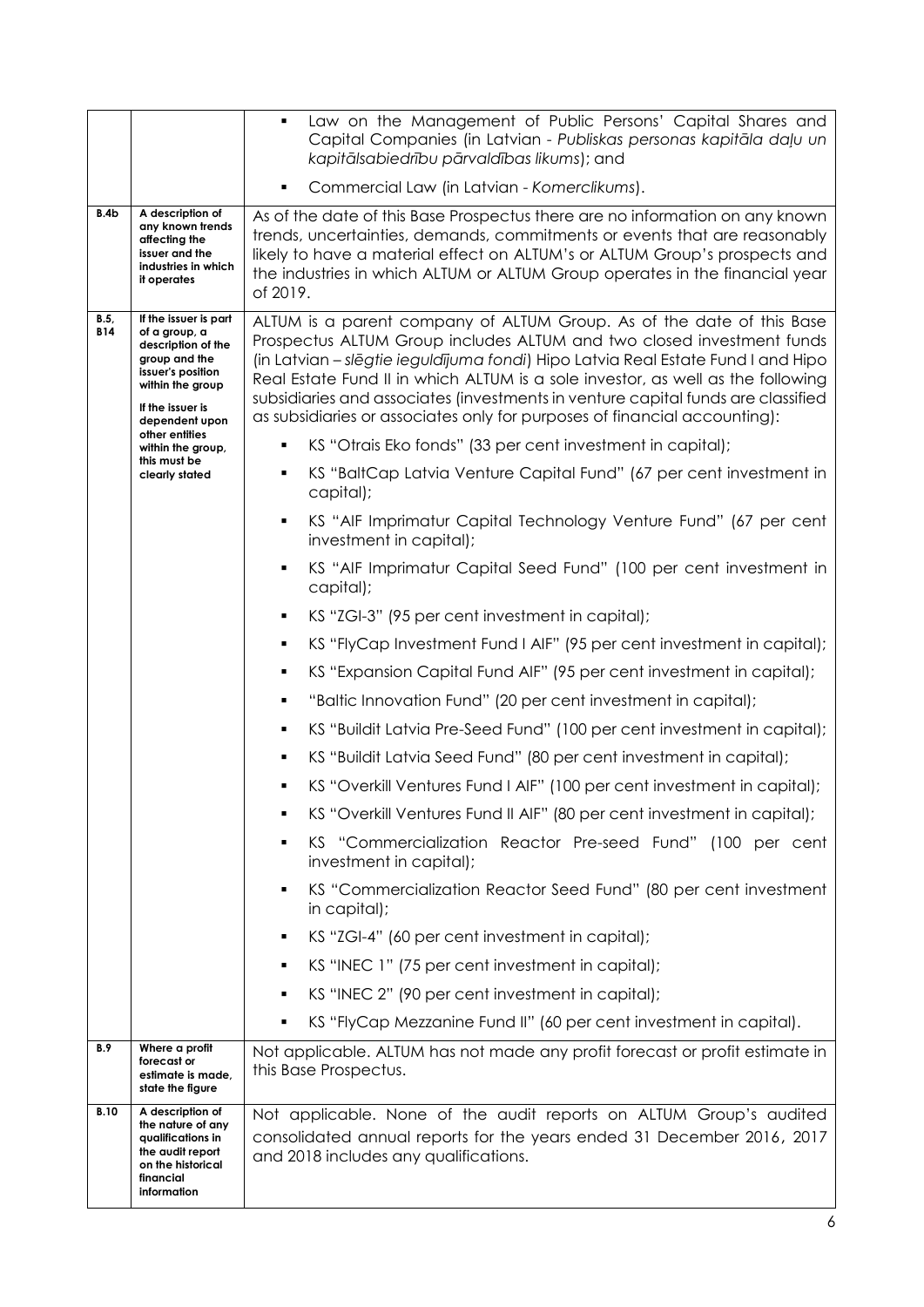**B.12 Selected historical key financial information regarding the issuer, presented for each financial year of the period covered by the historical financial information, and any subsequent interim financial period accompanied by comparative data from the same period in the prior financial year except that the requirement for comparative balance sheet information is satisfied by presenting the year end balance sheet information**

> **A statement that there has been no material adverse change in the prospects of the issuer since the date of its last published audited financial statements or a description of any material adverse change**

**A description of significant changes in the financial or trading position subsequent to the period covered by the historical financial information**

The following summary of ALTUM Group's consolidated financial performance and key performance indicators for three financial years ended 31 December 2016, 2017 and 2018, has been extracted, without any material adjustment, from ALTUM Group's consolidated financial statements in respect of those dates and periods. **Year ended 31 December**

|                                                                        | 2016<br>(restated*) | 2017<br>(restated*) | 2018<br>(audited) |
|------------------------------------------------------------------------|---------------------|---------------------|-------------------|
| Key financial data (ALTUM Group)                                       |                     |                     |                   |
| Net income from interest, fees and<br>commissions (tEUR) <sup>1)</sup> | 11.024              | 11,602*             | 11,554            |
| Profit (period) (tEUR)                                                 | 2.170               | 8.709*              | 4.092             |
| Cost to income ratio <sup>2)</sup>                                     | 88.4%               | $50.3%$ *           | 77.1%             |
| Employees <sup>3)</sup>                                                | 242                 | 230                 | 222               |

|                                                      | Year ended 31 December |             |           |
|------------------------------------------------------|------------------------|-------------|-----------|
|                                                      | 2016                   | 2017        | 2018      |
|                                                      | (restated*)            | (restated*) | (audited) |
| Key financial data (ALTUM Group)                     |                        |             |           |
| Total assets (tEUR)                                  | 443,400*               | 453,668*    | 495,939   |
| Tangible common equity                               | $36.5\%$ *             | 35.1%       | 31.7%     |
| (TCE)/Tangible managed assets (TMA) <sup>4)</sup>    |                        |             |           |
| Equity and reserves (tEUR)                           | 210,406*               | 222,848*    | 221,590   |
| Risk coverage, total: <sup>5)</sup> (tEUR)           | 66,508*                | 67,593*     | 77,815    |
| Risk coverage reserve                                | $63.636*$              | $62.651*$   | 85,276    |
| Risk coverage reserve used for<br>provisions         | $-4.323$               | $-4.753$    | $-19.268$ |
| Portfolio loss reserve (specific reserve<br>capital) | 7.195                  | 9.695       | 11,807    |
| 180-days liquidity ratio <sup>6)</sup>               | 449%                   | 482%*       | 227%      |

|                                                            | Year ended 31 December |             |           |
|------------------------------------------------------------|------------------------|-------------|-----------|
|                                                            | 2016                   | 2017        | 2018      |
|                                                            | (restated*)            | (restated*) | (audited) |
| Financial instruments (gross value)                        |                        |             |           |
| <b>Outstanding (tEUR)</b><br>by financial instrument)      |                        |             |           |
| Loans                                                      | 217,429                | 207,585     | 217,131   |
| Guarantees                                                 | 147.175                | 182,376     | 236,895   |
| Venture capital                                            | 64,785**               | 62.299**    | 59,698    |
| Total                                                      | 429,389**              | 452,260**   | 513,724   |
| Number of contracts                                        | 11,449                 | 14,402      | 18,280    |
| <b>Volumes granted (tEUR)</b><br>(by financial instrument) |                        |             |           |
| Loans                                                      | 59,465                 | 51,869      | 66,443    |
| Guarantees                                                 | 56,109                 | 68,615      | 88,765    |
| Venture capital                                            | 21,356                 | 2.638       | 4,149     |
| Total                                                      | 136,929                | 123,122     | 159,357   |
| Number of contracts                                        | 4.461                  | 4,697       | 5.464     |

\* Due to change of accounting policy regarding investments in venture capital funds the comparatives for 2017 and 2016 have been restated.

**Leverage for raised private funding** 7) **162% 185% 162%**

\*\* Venture capital funds presented at gross value.

1) "Net income from interest, fees and commissions" consists of the following items in the Statement of Comprehensive Income: "Net interest income" and "Net income from fees and commissions". ALTUM uses this indicator as the key financial metric for profitability by evaluating ALTUM Group's net income amount generated by the portfolio of financial instruments and recognised in the Statement of Comprehensive income. ALTUM management measures and monitors the actual performance of this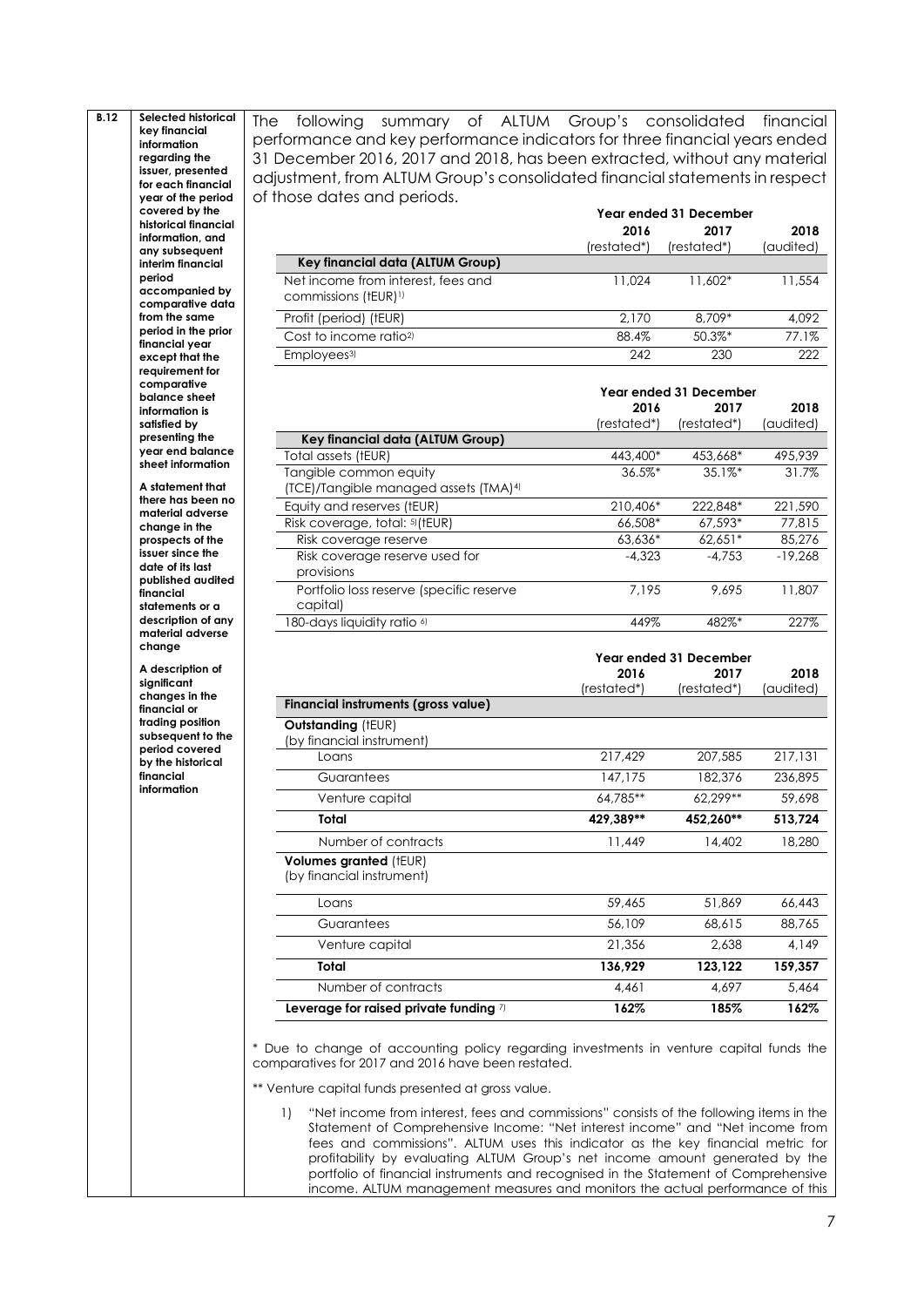|  |    | indicator on a quarterly basis compared to the approved level in ALTUM Group's                                                                                                       |
|--|----|--------------------------------------------------------------------------------------------------------------------------------------------------------------------------------------|
|  |    | budget.                                                                                                                                                                              |
|  | 2) | "Cost to income ratio" (CIR) is calculated by dividing the amount of "Staff costs",<br>"Administrative expense", "Amortisation of intangible assets and depreciation of              |
|  |    | property, plant and equipment" by "Operating income before operating expenses"                                                                                                       |
|  |    | included in the Statement of Comprehensive Income. ALTUM uses CIR to evaluate the                                                                                                    |
|  |    | operational efficiency. This is one of the measures of operational efficiency which<br>ALTUM management assesses on a quarterly basis in the management reports to                   |
|  |    | evaluate the outputs from different operational activities and efficiency improving                                                                                                  |
|  |    | measures.                                                                                                                                                                            |
|  | 3) | "Employees" is the average number of employees in the period, excluding members of                                                                                                   |
|  | 4) | the Supervisory Board and the Audit Committee.<br>"Tangible common equity" (TCE)/"Tangible managed assets" (TMA) (TCE/TMA).                                                          |
|  |    | "Tangible Common Equity" (TCE) is calculated by subtracting the revaluation reserve                                                                                                  |
|  |    | of available for sale investments from total equity.                                                                                                                                 |
|  |    | "Tangible Managed Assets" (TMA) is calculated by adding the guarantees shown as<br>off-balance sheet items to the total assets of ALTUM Group taking into account                    |
|  |    | provisions for these guarantees and subtracting "Deferred expense", "Accrued                                                                                                         |
|  |    | income", "Property, plant and equipment", "Intangible assets", "Other assets" and                                                                                                    |
|  |    | "Assets held for sale".                                                                                                                                                              |
|  |    | Data for the calculation of both indicators (TCE, TMA) are obtained from ALTUM Group's<br>Financial statements: Statement of Financial Position and Statement of changes in          |
|  |    | equity, notes - Off balance sheet items and contingent liabilities and Provisions. ALTUM                                                                                             |
|  |    | uses the ratio "TCE/TMA" to evaluate ALTUM Group's capital position adequacy and to                                                                                                  |
|  |    | measure ALTUM Group's tangible common equity in terms of ALTUM Group's tangible<br>managed assets including the off-balance sheet item Guarantee portfolio. The Risk and             |
|  |    | Liquidity Management Committee of ALTUM monitors its level on a quarterly basis.                                                                                                     |
|  | 5) | "Risk coverage, total" is net funding available for coverage of expected credit losses                                                                                               |
|  |    | of development programmes implemented by ALTUM. "Risk coverage, total" is sum of<br>"Risk coverage reserve" and "Portfolio loss reserve" (specific reserve capital) deducted         |
|  |    | by "Risk coverage reserve" used for provisions. Expected losses are estimated prior to                                                                                               |
|  |    | implementation of particular development programme and part of the public funding                                                                                                    |
|  |    | received under respective development programme for coverage of expected losses                                                                                                      |
|  |    | on credit risk is transferred either to "Portfolio loss reserve" as ALTUM Group's specific<br>reserve capital or accounted separately as provisions for risk coverage "Risk coverage |
|  |    | reserve" classified within liabilities. "Portfolio loss reserve" (specific reserve capital) is                                                                                       |
|  |    | disclosed in note to ALTUM Group's Financial statements "Reserves". "Risk coverage                                                                                                   |
|  |    | reserve" is disclosed in note to ALTUM Group's Financial statements "Support<br>programme funding and state aid". "Risk coverage reserve" used for provisions                        |
|  |    | represents amount of "Risk coverage reserve" allocated to allowance for impairment                                                                                                   |
|  |    | loss on loan portfolio and guarantee portfolio, disclosed in respective notes to ALTUM                                                                                               |
|  |    | Group's Financial statements "Loans" and "Provisions".<br>"Risk coverage, total" is key indicator to be used for assessment of ALTUM's risk                                          |
|  |    | coverage on implemented programmes and long-term financial stability.                                                                                                                |
|  | 6) | "180-days-liquidity ratio" is calculated by dividing the amount of the balances "Due                                                                                                 |
|  |    | from other credit institutions and the Treasury" with a maturity of up to 1 month and<br>"Financial assets at fair value through other comprehensive income and Investment           |
|  |    | securities" by the amount of the total liabilities maturing within 6 months and total                                                                                                |
|  |    | financial commitments maturing within 6 months (off-balance sheet items). The data                                                                                                   |
|  |    | required for the calculation of the "180-days liquidity ratio" is disclosed in the following                                                                                         |
|  |    | ALTUM Group's Financial statements: Statement of Financial Position and notes - Off-<br>balance sheet items and contingent liabilities and Maturity analysis of assets and           |
|  |    | liabilities. ALTUM uses the "180-days-liquidity ratio" to assess and monitor ALTUM Group's                                                                                           |
|  |    | ability to fulfil ALTUM Group's contractual and/or contingent liabilities during 6 (six)                                                                                             |
|  |    | month with the currently available liquidity resources. "180-days-liquidity ratio" helps to<br>manage ALTUM Group's liquidity risk in line with ALTUM Group's/ALTUM's funding        |
|  |    | management objectives and risk framework.<br>Risk and Liquidity Management                                                                                                           |
|  |    | Committee of ALTUM monitors its level on a quarterly basis.                                                                                                                          |
|  | 7) | "Leverage for raised private funding" indicates the amount of additional private funds<br>invested in a project in addition to ALTUM's financing. "Leverage for raised private       |
|  |    | funding" is determined considering the financing invested by a private co-financier and                                                                                              |
|  |    | a project's implementer, which, on average, makes up to 50 per cent for loans, up to                                                                                                 |
|  |    | 70 per cent for guarantees and venture capital (except for housing loan guarantees'<br>programme for the first instalment with a ratio of 795 per cent) in addition to ALTUM's       |
|  |    | funding.                                                                                                                                                                             |
|  |    |                                                                                                                                                                                      |
|  |    | There has been no material adverse change in the prospects of ALTUM or                                                                                                               |
|  |    | ALTUM Group since the date of the audited consolidated annual report of                                                                                                              |
|  |    | ALTUM Group for 2018.                                                                                                                                                                |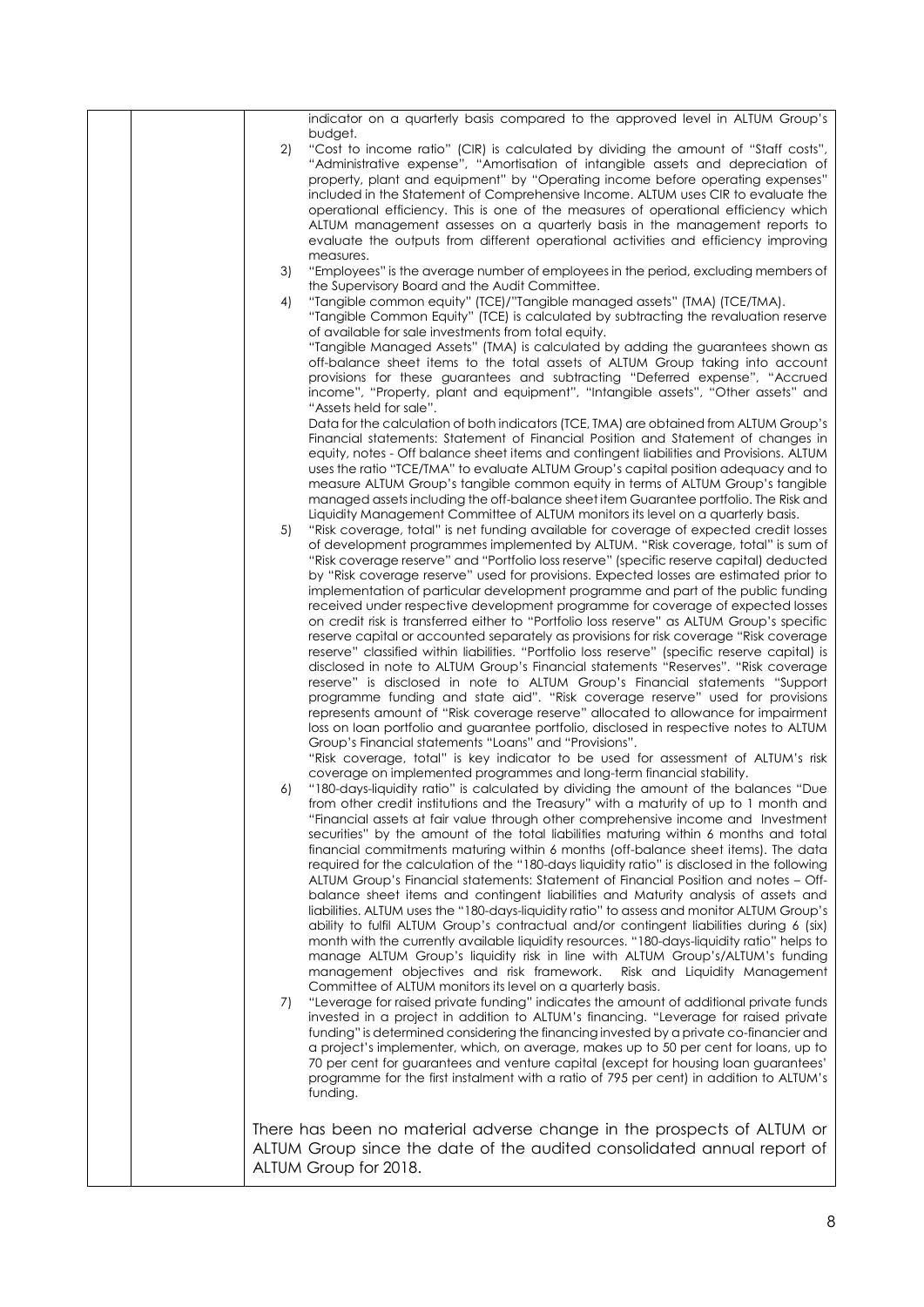|             |                                                                                                                                                                                             | There has been no material adverse change in ALTUM's or ALTUM Group's<br>financial or trading position since 31 December 2018.                                                                                                                                                                                                                                                                                                                                                                                                                            |  |  |
|-------------|---------------------------------------------------------------------------------------------------------------------------------------------------------------------------------------------|-----------------------------------------------------------------------------------------------------------------------------------------------------------------------------------------------------------------------------------------------------------------------------------------------------------------------------------------------------------------------------------------------------------------------------------------------------------------------------------------------------------------------------------------------------------|--|--|
| <b>B.13</b> | A description of<br>any recent events<br>particular to the<br>issuer which are<br>to a material<br>extent relevant to<br>the evaluation of<br>the issuer's<br>solvency                      | Not applicable. There have been no recent events particular to ALTUM which<br>are to a material extent relevant to the evaluation of ALTUM's solvency since<br>the date of its last published audited or unaudited financial statements.                                                                                                                                                                                                                                                                                                                  |  |  |
| <b>B.15</b> | A description of<br>the issuer's<br>principal activities                                                                                                                                    | ALTUM is a development finance institution providing public financial support<br>to businesses and specific groups of population in Latvia. ALTUM implements<br>its mandate by ensuring access to financing to small and medium-sized<br>enterprises through a range of financial instruments (mainly loans and<br>guarantees) and venture capital funds. ALTUM also offers technical support,<br>by providing counselling and training in various areas, such as renovation and<br>energy efficiency of buildings, or agricultural business development. |  |  |
| <b>B.16</b> | To the extent<br>known to the<br>issuer, state<br>whether the issuer<br>is directly or<br>indirectly owned<br>or controlled and<br>by whom and<br>describe the<br>nature of such<br>control | ALTUM is incorporated as a joint stock company (in Latvian - akciju<br>sabiedriba) under the laws of the Republic of Latvia. The Republic of Latvia is<br>the sole shareholder of ALTUM. The Ministry of Finance of the Republic of<br>Latvia holds 40 per cent, while the Ministry of Economics of the Republic of<br>Latvia and the Ministry of Agriculture of the Republic of Latvia each holds 30<br>per cent of share capital of and voting rights in ALTUM.                                                                                         |  |  |
| <b>B.17</b> | <b>Credit ratings</b><br>assigned to the<br>issuer or its debt<br>securities at the<br>request or with<br>co-operation of                                                                   | Moody's Investors Service on 25 March 2019 has confirmed ALTUM long-term<br>issuer rating Baa1 with stable outlook and the baseline credit assessment<br>(BCA) was upgraded to baa3 from ba2. The short-term issuer rating was<br>affirmed at P-2.                                                                                                                                                                                                                                                                                                        |  |  |
|             | the issuer in rating<br>process                                                                                                                                                             | The Series of Notes issued under the Programme may be rated or unrated. If<br>rated, such ratings will not necessarily be the same as the rating assigned to<br>ALTUM. A credit rating is not a recommendation to buy, sell or hold securities<br>and may be subject to suspension, reduction or withdrawal at any time by<br>the assigning rating agency.                                                                                                                                                                                                |  |  |
|             |                                                                                                                                                                                             | Issue specific summary:                                                                                                                                                                                                                                                                                                                                                                                                                                                                                                                                   |  |  |
|             |                                                                                                                                                                                             | The Notes to be issued are not rated.                                                                                                                                                                                                                                                                                                                                                                                                                                                                                                                     |  |  |

## **Section C - Securities**

| C.1 | A description of<br>the type and the<br>class of the<br>securities being<br>offered and/or<br>admitted to<br>trading, including<br>any security<br>identification<br>number | Non-convertible unsecured and unguaranteed Notes with an aggregate<br>nominal value of up to EUR 70,000,000.                                                                                                                                                                             |
|-----|-----------------------------------------------------------------------------------------------------------------------------------------------------------------------------|------------------------------------------------------------------------------------------------------------------------------------------------------------------------------------------------------------------------------------------------------------------------------------------|
|     |                                                                                                                                                                             | The Notes are dematerialized debt securities in bearer form.                                                                                                                                                                                                                             |
|     |                                                                                                                                                                             | The Notes will be issued in one or several Series. Each Series may comprise<br>one or more Tranches. The Notes of each Tranche will all be subject to<br>identical terms, except that the issue dates and the issue prices thereof may<br>be different in respect of different Tranches. |
|     |                                                                                                                                                                             | In order to identify each Series and Tranches, the Final Terms shall stipulate a<br>serial number of a respective Series and a serial number of a respective<br>Tranche.                                                                                                                 |
|     |                                                                                                                                                                             | <i><b>Issue specific summary:</b></i>                                                                                                                                                                                                                                                    |
|     |                                                                                                                                                                             | Series Number: 2                                                                                                                                                                                                                                                                         |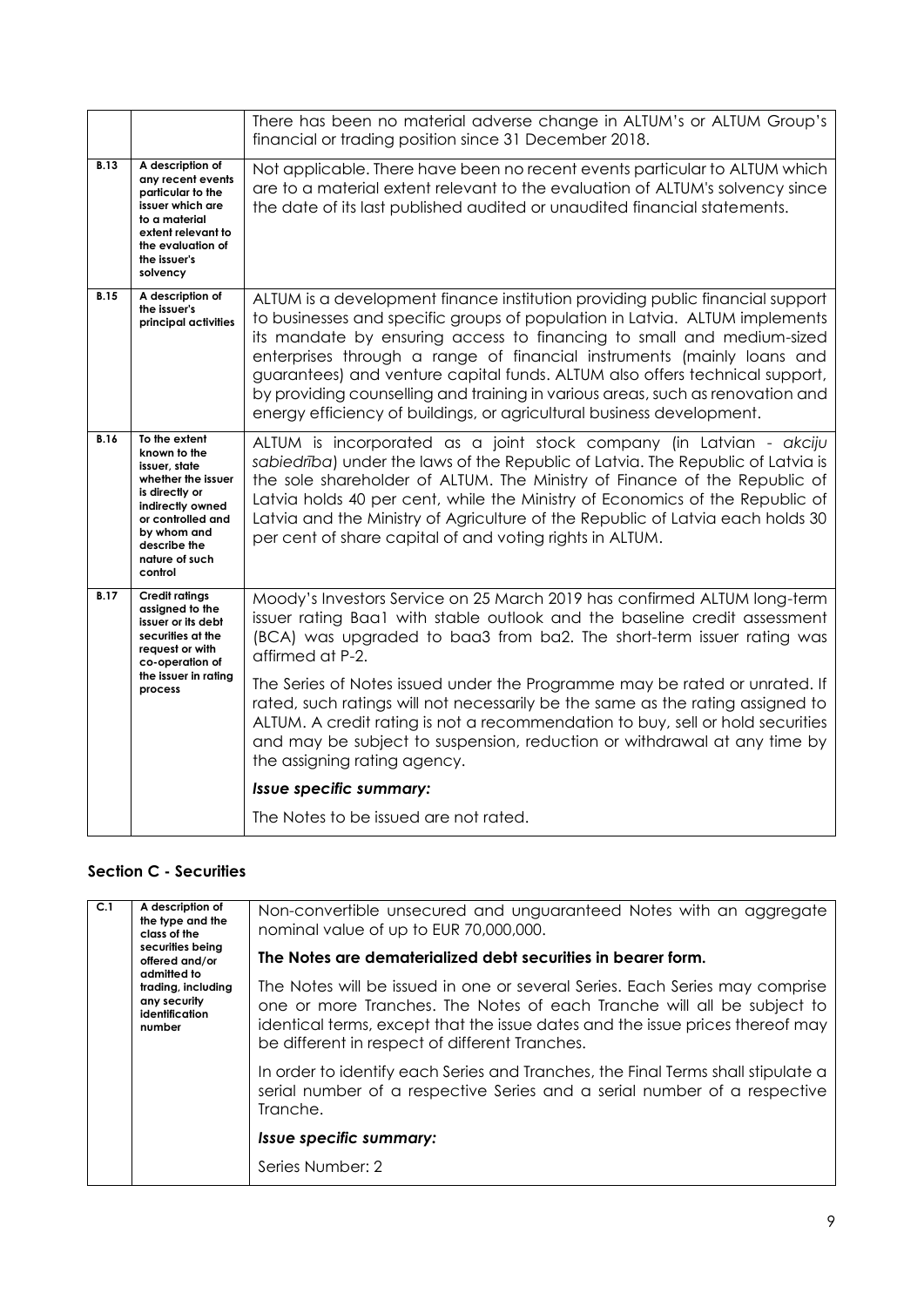|                                                                                                    |                                                                                                  | Tranche Number: 2                                                                                                                                                                                                                                                                                                                                                                                                                                                                                                                                                                                                                                               |  |
|----------------------------------------------------------------------------------------------------|--------------------------------------------------------------------------------------------------|-----------------------------------------------------------------------------------------------------------------------------------------------------------------------------------------------------------------------------------------------------------------------------------------------------------------------------------------------------------------------------------------------------------------------------------------------------------------------------------------------------------------------------------------------------------------------------------------------------------------------------------------------------------------|--|
|                                                                                                    |                                                                                                  | The Notes will be consolidated and will form a single series with the existing<br>EUR 10,000,000 1.3 per cent Notes due 2025 issued on 7 March 2018                                                                                                                                                                                                                                                                                                                                                                                                                                                                                                             |  |
|                                                                                                    |                                                                                                  | Before commencement of the offering of the Notes of the first Tranche of<br>each Series, an ISIN code will be assigned to the respective Series. Where a<br>further Tranche is issued, which is intended to form a single Series with an<br>existing Tranche at a point after the Issue Date of the existing Tranche, a<br>temporary ISIN code may be assigned to the Notes of such further Tranche,<br>which is different from the ISIN code assigned to the relevant Series, until such<br>time as the Tranches are consolidated and form a single Series.                                                                                                    |  |
| Issue specific summary:                                                                            |                                                                                                  |                                                                                                                                                                                                                                                                                                                                                                                                                                                                                                                                                                                                                                                                 |  |
|                                                                                                    |                                                                                                  | ISIN code: LV0000880037.                                                                                                                                                                                                                                                                                                                                                                                                                                                                                                                                                                                                                                        |  |
| C.2                                                                                                | Currency of the<br>securities issue                                                              | <b>EUR</b>                                                                                                                                                                                                                                                                                                                                                                                                                                                                                                                                                                                                                                                      |  |
| C.5<br>A description of<br>any restrictions on<br>the free<br>transferability of<br>the securities |                                                                                                  | The Notes are freely transferable securities and can be pledged. However,<br>the Notes cannot be offered, sold, resold, transferred or delivered in such<br>countries or jurisdictions or otherwise in such circumstances in which it would<br>be unlawful or require measures other than those required under the laws of<br>the Republic of Latvia, including the United States, Australia, Japan,<br>Canada, Hong Kong, South Africa, Singapore and certain other jurisdictions.<br>In addition, the Noteholders are prohibited to resell, transfer or deliver the<br>Notes to any person in a manner that would constitute a public offer of<br>securities. |  |
| C.8<br>C.9                                                                                         | A description of<br>the rights attached<br>to the securities<br>including                        | Ranking                                                                                                                                                                                                                                                                                                                                                                                                                                                                                                                                                                                                                                                         |  |
|                                                                                                    |                                                                                                  | The Notes constitute direct, unsecured and unguaranteed obligations of the                                                                                                                                                                                                                                                                                                                                                                                                                                                                                                                                                                                      |  |
|                                                                                                    | $\bullet$ ranking<br>• limitations to<br>those rights                                            | Issuer, ranking pari passu without any preference among each other and<br>with all unsecured, unguaranteed and unsubordinated indebtedness of the<br>Issuer, save for such obligations as may be preferred by mandatory provisions<br>of the law.                                                                                                                                                                                                                                                                                                                                                                                                               |  |
| • the nominal<br>interest rate                                                                     |                                                                                                  | <b>Issue Price</b>                                                                                                                                                                                                                                                                                                                                                                                                                                                                                                                                                                                                                                              |  |
|                                                                                                    | • the date from<br>which interest<br>becomes<br>payable and<br>the due dates<br>for interest     | The Notes may be issued at their nominal amount or at a discount or a<br>premium to their nominal amount.                                                                                                                                                                                                                                                                                                                                                                                                                                                                                                                                                       |  |
|                                                                                                    |                                                                                                  | Interest rate                                                                                                                                                                                                                                                                                                                                                                                                                                                                                                                                                                                                                                                   |  |
|                                                                                                    | • where the rate is<br>not fixed,<br>description of<br>the underlying<br>on which it is<br>based | The Notes shall bear interest at Annual Interest Rate. The interest on the Notes<br>will be paid annually on the dates specified in the Final Terms. Interest shall<br>accrue for each interest period from and including the first day of the interest<br>period to (but excluding) the last day of the interest period on the principal<br>amount of the Notes outstanding from time to time. The first interest period                                                                                                                                                                                                                                       |  |
|                                                                                                    | • maturity date<br>and<br>arrangements<br>for the<br>amortisation of<br>the loan,                | commences on the Issue Date and ends on a day preceding the first interest<br>payment date. Each consecutive interest period begins on the previous<br>interest payment date and ends on a day preceding the following interest<br>payment date. The last interest period ends on the Maturity Date.                                                                                                                                                                                                                                                                                                                                                            |  |
|                                                                                                    | including the<br>repayment<br>procedures<br>• an indication of<br>yield                          | Interest in respect of the Notes will be calculated on the basis of the actual<br>number of days elapsed in the relevant interest period divided by 365 (or, in<br>the case of a leap year, 366), i.e. a day count convention Act/Act (ICMA)<br>will be used.                                                                                                                                                                                                                                                                                                                                                                                                   |  |
|                                                                                                    | • name of<br>representative                                                                      | Issue specific summary:                                                                                                                                                                                                                                                                                                                                                                                                                                                                                                                                                                                                                                         |  |
|                                                                                                    | of debt security<br>holders                                                                      | Interest payment date: 7 March each year                                                                                                                                                                                                                                                                                                                                                                                                                                                                                                                                                                                                                        |  |
|                                                                                                    |                                                                                                  | <b>Indication of Yield</b>                                                                                                                                                                                                                                                                                                                                                                                                                                                                                                                                                                                                                                      |  |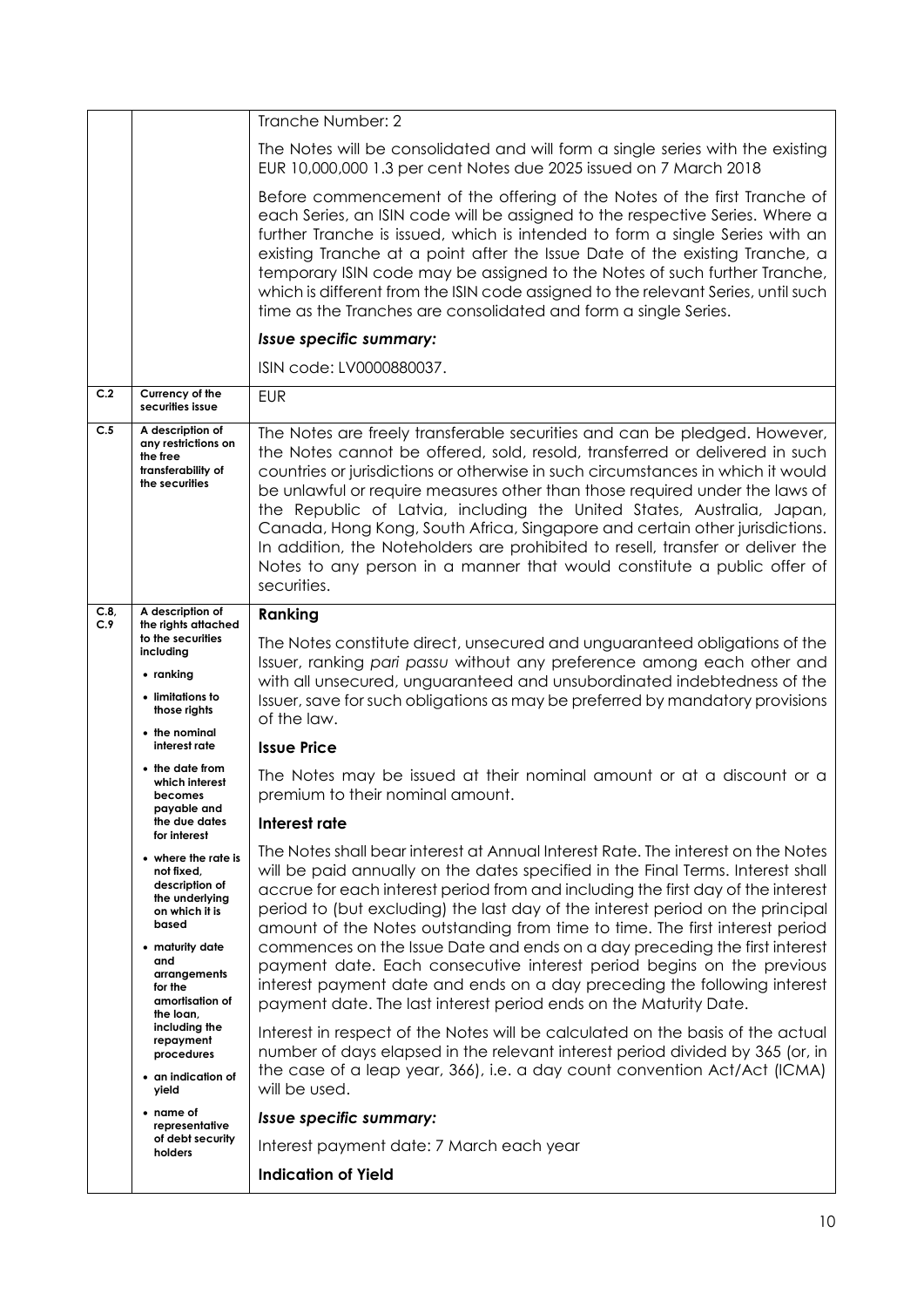|  | An expected Yield to Maturity Range for the Notes being offered shall be<br>determined by the Issuer before the beginning of the Placement Period of<br>the Notes by publishing a respective announcement on the Issuer's website<br>www.altum.lv. However, during the Placement Period of the Notes the Issuer<br>has a right to update the Yield to Maturity Range.                                                                         |                                                                                                                                                                                                                                                                                                                                                                                                                                                                                                                                                 |  |
|--|-----------------------------------------------------------------------------------------------------------------------------------------------------------------------------------------------------------------------------------------------------------------------------------------------------------------------------------------------------------------------------------------------------------------------------------------------|-------------------------------------------------------------------------------------------------------------------------------------------------------------------------------------------------------------------------------------------------------------------------------------------------------------------------------------------------------------------------------------------------------------------------------------------------------------------------------------------------------------------------------------------------|--|
|  | Determination of the Final Yield to Maturity, Annual Interest Rate and Issue<br>Price                                                                                                                                                                                                                                                                                                                                                         |                                                                                                                                                                                                                                                                                                                                                                                                                                                                                                                                                 |  |
|  | The Final Yield to Maturity will be determined after the Placement Period on<br>the basis of submitted purchase orders of the investors. The Final Yield to<br>Maturity shall be the same for all investors acquiring the Notes of the<br>respective Tranche during the offering. The established Final Yield to Maturity<br>shall be specified in the Final Terms, which will be published after allotment<br>of the Notes to the investors. |                                                                                                                                                                                                                                                                                                                                                                                                                                                                                                                                                 |  |
|  | Issue specific summary:                                                                                                                                                                                                                                                                                                                                                                                                                       |                                                                                                                                                                                                                                                                                                                                                                                                                                                                                                                                                 |  |
|  | Final yield to Maturity: 0.95 per cent                                                                                                                                                                                                                                                                                                                                                                                                        |                                                                                                                                                                                                                                                                                                                                                                                                                                                                                                                                                 |  |
|  | The Annual Interest Rate (the coupon) shall be set by rounding down the<br>Final Yield to Maturity to the nearest tenth of the rounded digit (which itself is<br>set in percentage terms). The established Annual Interest Rate shall be<br>specified in the updated Final Terms, which will be published after allotment<br>of the Notes to the investors.                                                                                   |                                                                                                                                                                                                                                                                                                                                                                                                                                                                                                                                                 |  |
|  | Issue specific summary:                                                                                                                                                                                                                                                                                                                                                                                                                       |                                                                                                                                                                                                                                                                                                                                                                                                                                                                                                                                                 |  |
|  | Annual Interest Rate: 1.3 per cent                                                                                                                                                                                                                                                                                                                                                                                                            |                                                                                                                                                                                                                                                                                                                                                                                                                                                                                                                                                 |  |
|  | The Issue Price of the Notes shall be established according to formula<br>provided in the Final Terms of the relevant Tranche and shall be rounded to<br>the nearest thousand of the rounded digit under arithmetic rounding rules.<br>The established Issue Price shall be specified in the updated Final Terms,<br>which will be published after allotment of the Notes to the investors.                                                   |                                                                                                                                                                                                                                                                                                                                                                                                                                                                                                                                                 |  |
|  | Issue specific summary:                                                                                                                                                                                                                                                                                                                                                                                                                       |                                                                                                                                                                                                                                                                                                                                                                                                                                                                                                                                                 |  |
|  | Formula for calculation of the Issue Price:                                                                                                                                                                                                                                                                                                                                                                                                   |                                                                                                                                                                                                                                                                                                                                                                                                                                                                                                                                                 |  |
|  | $P = \frac{C_1}{\left(1+Y\right)^{\frac{t}{T}}} + \frac{C_2}{\left(1+Y\right)^{(\frac{t}{T}+1)}} + \dots + \frac{C_n+N}{\left(1+Y\right)^{(\frac{t}{T}+n-1)}}$                                                                                                                                                                                                                                                                                | $P$ – Issue price;<br>$C_1$ – First interest payment<br>(coupon);<br>$C_2$ – Second<br>interest<br>payment (coupon);<br>$C_n$ – Last interest payment<br>(coupon);<br>N - Nominal amount of<br>the Note;<br>Y - Final Yield to Maturity;<br>t - Number of days in the<br>interest<br>payment<br>first<br>(coupon) period (i.e. 366<br>days);<br>T - Actual number of days<br>in a year in which the first<br>interest<br>payment<br>(coupon) date falls (i.e.<br>366 days);<br>n - Number of years<br>(rounded to the nearest<br>whole number). |  |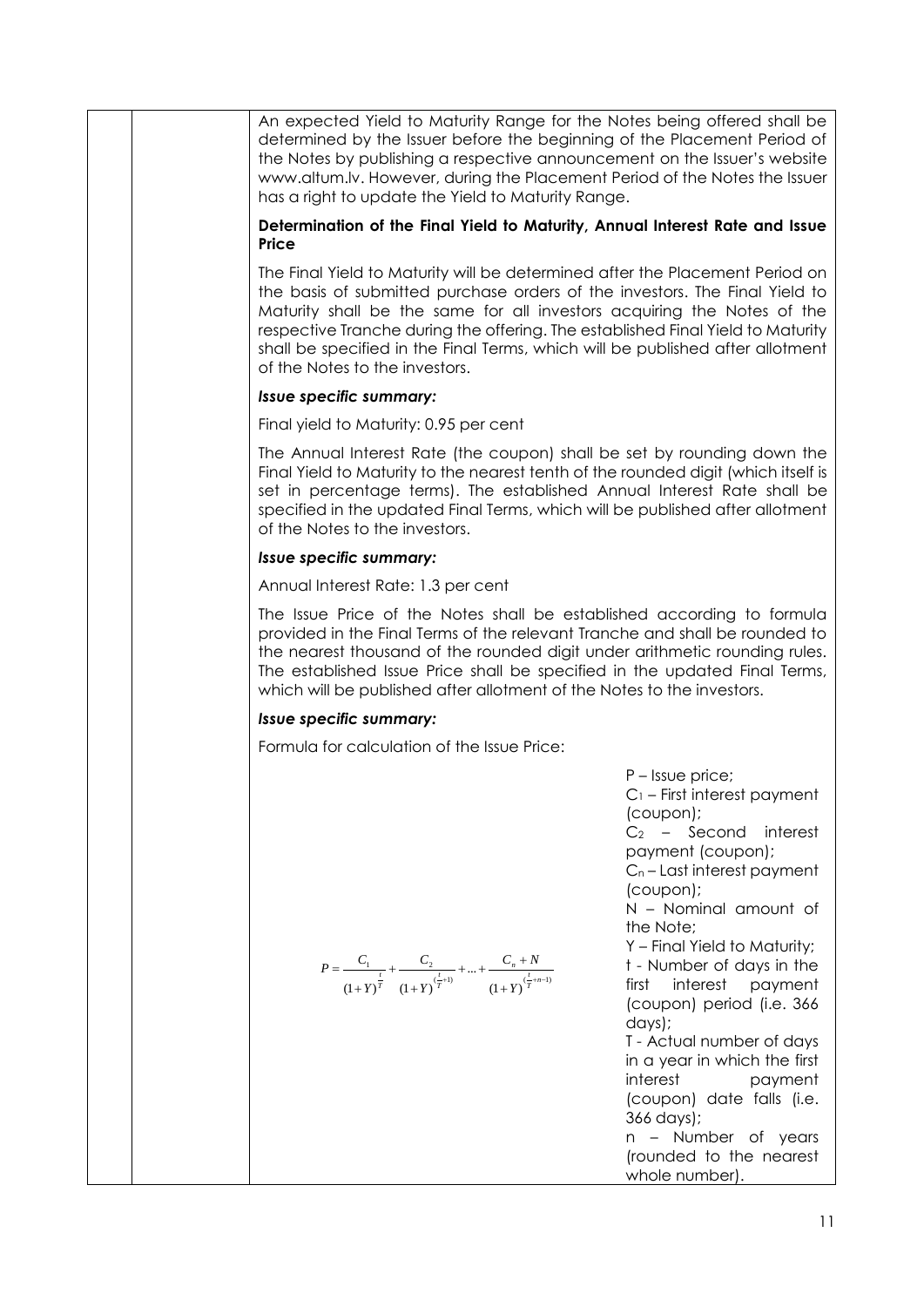|      |                                                                                                                                           | where:                                                                                                                                                                                                                                                                                                                                                                                                                  |                                                                                                                                                                                                                                                                                                                                                                                                                             |
|------|-------------------------------------------------------------------------------------------------------------------------------------------|-------------------------------------------------------------------------------------------------------------------------------------------------------------------------------------------------------------------------------------------------------------------------------------------------------------------------------------------------------------------------------------------------------------------------|-----------------------------------------------------------------------------------------------------------------------------------------------------------------------------------------------------------------------------------------------------------------------------------------------------------------------------------------------------------------------------------------------------------------------------|
|      |                                                                                                                                           | $C_1 = C_r \times \frac{I}{T}$                                                                                                                                                                                                                                                                                                                                                                                          | $C_1$ – First interest payment<br>(coupon);<br>$C_r$ – Regular interest<br>payment<br>(coupon),<br>calculated by multiplying<br>Annual Interest Rate with<br>nominal amount of the<br>Note;<br>t - Number of days in the<br>interest payment<br>first<br>(coupon) period (i.e. 366<br>days);<br>T - Actual number of days<br>in a year in which the first<br>interest<br>payment<br>(coupon) date falls (i.e.<br>366 days). |
|      |                                                                                                                                           | Issue specific summary:                                                                                                                                                                                                                                                                                                                                                                                                 |                                                                                                                                                                                                                                                                                                                                                                                                                             |
|      |                                                                                                                                           | Issue Price: EUR 1019.497                                                                                                                                                                                                                                                                                                                                                                                               |                                                                                                                                                                                                                                                                                                                                                                                                                             |
|      |                                                                                                                                           | Updated Final Terms containing information about the established Final Yield<br>to Maturity, Annual Interest Rate, Issue Price, the aggregate principal amount<br>of the respective Tranche and definitive amount of the Notes to be issued<br>will be published on the Issuer's website www.altum.Iv and submitted to the<br>Financial and Capital Market Commission after allotment of the Notes to the<br>investors. |                                                                                                                                                                                                                                                                                                                                                                                                                             |
|      |                                                                                                                                           | <b>Maturities</b>                                                                                                                                                                                                                                                                                                                                                                                                       |                                                                                                                                                                                                                                                                                                                                                                                                                             |
|      |                                                                                                                                           | Each Series of Notes may have a maturity up to 10 (ten) years.                                                                                                                                                                                                                                                                                                                                                          |                                                                                                                                                                                                                                                                                                                                                                                                                             |
|      |                                                                                                                                           | Issue specific summary:                                                                                                                                                                                                                                                                                                                                                                                                 |                                                                                                                                                                                                                                                                                                                                                                                                                             |
|      |                                                                                                                                           | Maturity Date: 7 March 2025                                                                                                                                                                                                                                                                                                                                                                                             |                                                                                                                                                                                                                                                                                                                                                                                                                             |
|      |                                                                                                                                           | Redemption                                                                                                                                                                                                                                                                                                                                                                                                              |                                                                                                                                                                                                                                                                                                                                                                                                                             |
|      |                                                                                                                                           | The Notes shall be repaid in full at their nominal amount at the Maturity Date.<br>The Issuer does not have a right to redeem the Notes prior to the Maturity<br>Date, unless the Issuer has prepaid the Notes in case of Change of Control<br>or an Event of Default or in case the Noteholders' Meeting, upon proposal of<br>the Issuer, has decided that the Notes shall be redeemed prior to the Maturity<br>Date.  |                                                                                                                                                                                                                                                                                                                                                                                                                             |
|      |                                                                                                                                           | Representative of debt security holders                                                                                                                                                                                                                                                                                                                                                                                 |                                                                                                                                                                                                                                                                                                                                                                                                                             |
|      |                                                                                                                                           | rights of the Noteholders to establish and/or authorize<br><b>The</b><br>organization/person to represent interests of all or a part of the Noteholders<br>are not contemplated, but, on the other hand, these are not restricted. The<br>Noteholders should cover all costs/fees of such representative(s) by<br>themselves.                                                                                           | an.                                                                                                                                                                                                                                                                                                                                                                                                                         |
| C.10 | If the security has<br>a derivative<br>component in the<br>interest payment,<br>provide a clear<br>and<br>comprehensive<br>explanation to | Not applicable. The Notes have no derivative component in the interest<br>payment.                                                                                                                                                                                                                                                                                                                                      |                                                                                                                                                                                                                                                                                                                                                                                                                             |
|      | help investors<br>understand how<br>the value of their                                                                                    |                                                                                                                                                                                                                                                                                                                                                                                                                         |                                                                                                                                                                                                                                                                                                                                                                                                                             |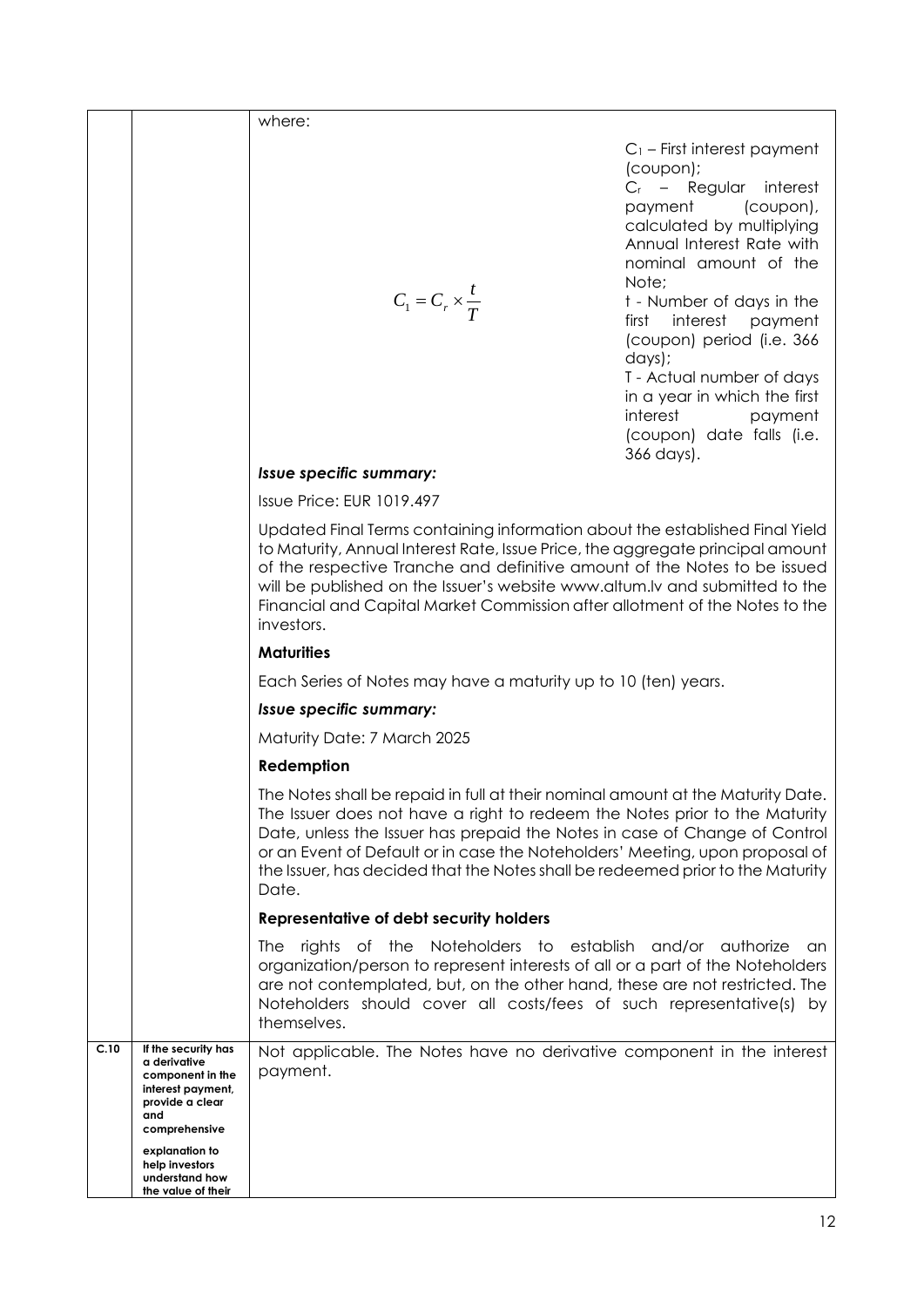|      | investment is<br>affected by the<br>value of the<br>underlying<br>instrument(s),<br>especially under<br>the circumstances<br>when the risks are<br>most evident                                                                                                                                   |                                                                                                                                                                                                                                                                                                                                              |
|------|---------------------------------------------------------------------------------------------------------------------------------------------------------------------------------------------------------------------------------------------------------------------------------------------------|----------------------------------------------------------------------------------------------------------------------------------------------------------------------------------------------------------------------------------------------------------------------------------------------------------------------------------------------|
| C.11 | Indication as to<br>whether the<br>securities offered<br>are or will be the<br>object of an<br>application for<br>admission to<br>trading, with a<br>view to their<br>distribution in a<br>regulated market<br>or other equivalent<br>markets with<br>indication of the<br>markets in<br>question | The Issuer will submit an application regarding inclusion of each Tranche in<br>the official bond list (Baltic Bond List) of Nasdaq Riga. An application will be<br>prepared according to the requirements of Nasdag Riga and will be<br>submitted to Nasdaq Riga within 3 (three) months after the Issue Date of the<br>respective Tranche. |

### **Section D - Risks**

| D.2 | Key information on<br>the key risks that | <b>Macroeconomic and Political Risks</b>                                                                                                                                                                                                                                                                                                                                          |
|-----|------------------------------------------|-----------------------------------------------------------------------------------------------------------------------------------------------------------------------------------------------------------------------------------------------------------------------------------------------------------------------------------------------------------------------------------|
|     | are specific to the<br>issuer            | Severe deterioration of either global, regional or national economic<br>$\blacksquare$<br>situation and/or financial position of the Latvian government.                                                                                                                                                                                                                          |
|     |                                          | Possible large-scale downturn in the Latvian economy.<br>٠                                                                                                                                                                                                                                                                                                                        |
|     |                                          | Possible steep economic slowdown in Latvia's main export markets.<br>٠                                                                                                                                                                                                                                                                                                            |
|     |                                          | An unexpected or significant reduction of EU funds that could have an<br>٠<br>adverse impact on Latvia's economic growth.                                                                                                                                                                                                                                                         |
|     |                                          | Possible material deterioration of Latvia's fiscal stance.<br>٠                                                                                                                                                                                                                                                                                                                   |
|     |                                          | Possible emergence of macroeconomic imbalances that could<br>٠<br>adversely affect Latvia's economic stability.                                                                                                                                                                                                                                                                   |
|     |                                          | Possible significant downturn in the Nordic real estate market which may<br>٠<br>increase the cost of the parent banks' wholesale funding and,<br>consequently, have an adverse impact on the economic growth and<br>lending volumes in Latvia.                                                                                                                                   |
|     |                                          | Reliance of domestic banks on non-resident deposits, which are<br>$\blacksquare$<br>generally subject to a higher degree of volatility and greater money<br>laundering and terrorist financing risks, as well as risks relating to foreign<br>political developments.                                                                                                             |
|     |                                          | Other factors, such as the level of unemployment in Latvia, migration<br>$\blacksquare$<br>trends, consumer purchasing power and price level dynamics, changes<br>in the Eurozone's monetary environment and overall political stability in<br>the EU.                                                                                                                            |
|     |                                          | Political and social decisions made by the Latvian government.<br>٠                                                                                                                                                                                                                                                                                                               |
|     |                                          | <b>Risks Related to Business Operations</b>                                                                                                                                                                                                                                                                                                                                       |
|     |                                          | The Cabinet of the Ministers of the Republic of Latvia is channelling the<br>٠<br>public funding reflows towards continuation of ALTUM's financial<br>instruments' programmes and implementation of new programmes.<br>There is a risk that the Cabinet of Ministers of the Republic of Latvia may<br>decide to halt the reinvestment of reflows into new operations, as a result |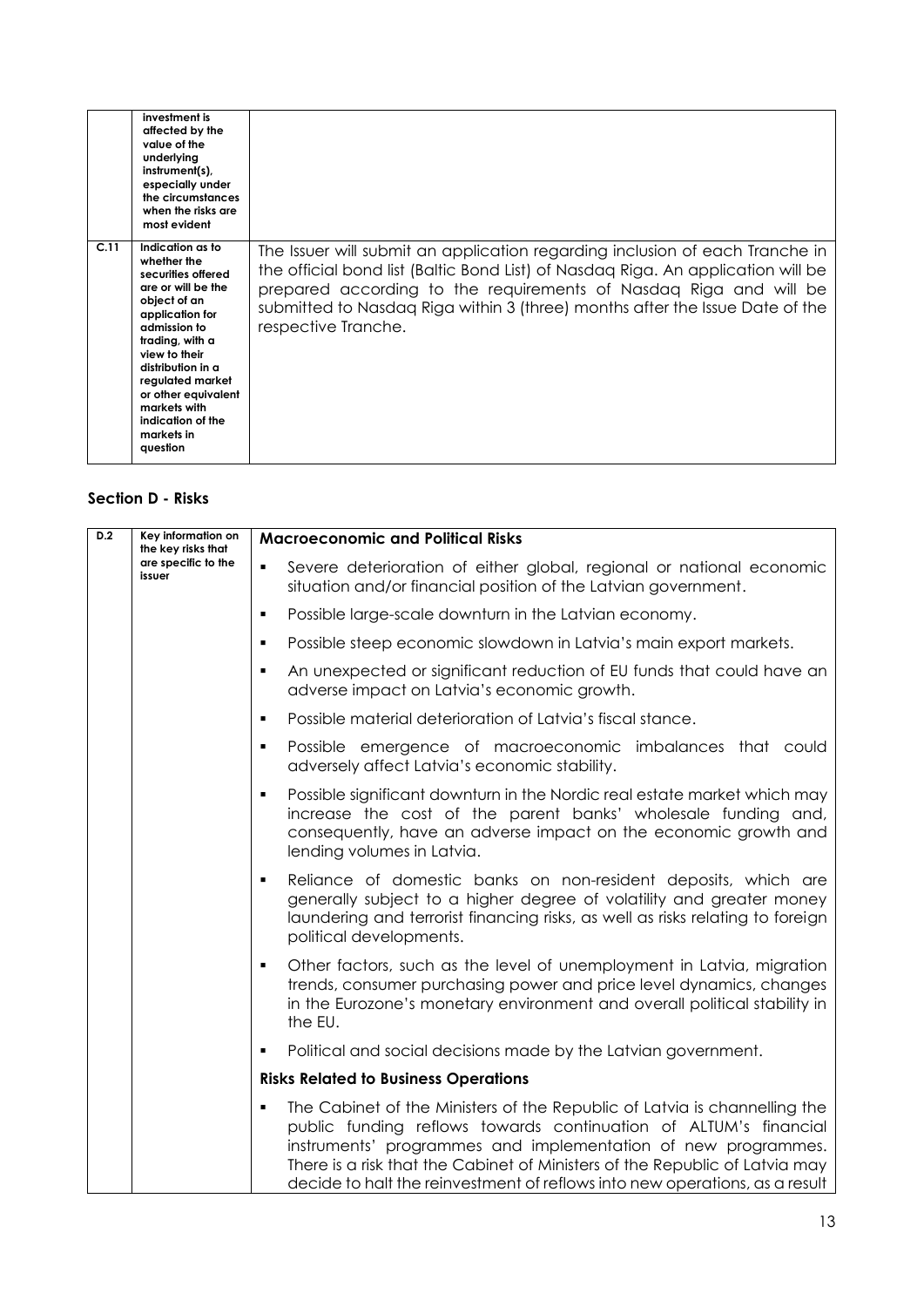| of which ALTUM may receive less funding. This may have adverse effect<br>on the liquidity of ALTUM Group and may increase the costs of services<br>provided by ALTUM Group.                                                                                                                                                                                                                                                                                                                                                                                                                                                                                                                                                                                                                                                                                                                                                                                                                                                                                           |
|-----------------------------------------------------------------------------------------------------------------------------------------------------------------------------------------------------------------------------------------------------------------------------------------------------------------------------------------------------------------------------------------------------------------------------------------------------------------------------------------------------------------------------------------------------------------------------------------------------------------------------------------------------------------------------------------------------------------------------------------------------------------------------------------------------------------------------------------------------------------------------------------------------------------------------------------------------------------------------------------------------------------------------------------------------------------------|
| There is a risk that in the 2021-2027 programming period of the EU funds<br>٠<br>Latvia will receive less funding from the European Regional Development<br>Fund. The reduction of funding will affect the grant programmes, as a<br>result of which the funding of the 2014-2020 programming period of the<br>EU funds committed to the financial instruments could be partially<br>transferred to the grant programmes, and, as such, the EU funding<br>available to financial instruments implemented by ALTUM could be<br>reduced. Therefore, ALTUM seeks for other funding sources. In the event<br>other funding sources than public funding are not available and the<br>funding provided by the European Regional Development Fund is<br>decreased, it is possible that the scope of ALTUM's programmes will be<br>reduced, with larger portion of programmes' reflows consumed by<br>administrative costs, and part of the new programmes discarded. This<br>may have an adverse effect on the business operations and financial<br>position of ALTUM Group. |
| The programmes financed from the funding of the 2014-2020<br>٠<br>programming period of the EU funds stipulate that ALTUM has to achieve<br>progress monitoring indicators and specific financial volumes by 2023. If<br>ALTUM fails to reach the planned financial volumes by 2023, the funding<br>available to the financial instruments could be reduced. This may have<br>a material adverse effect on the business operations and financial<br>position of ALTUM Group. For the time being, no risks are identified in<br>terms of reaching the funding volumes by the end of 2023.                                                                                                                                                                                                                                                                                                                                                                                                                                                                              |
| The venture capital funds supported by the EU funds of the 2014-2020<br>٠<br>programming period allow different portion of private co-funding<br>depending on the maturity stage of the foreseen underlying investments.<br>The pace of investments in the programme depends on the ability of the<br>fund managers to attract private co-funding. Should the managers of<br>venture capital funds selected by ALTUM be unable to attract private<br>co-funding in required amounts, the necessary volume of ALTUM's<br>investments in venture capital funds within the eligibility period set by the<br>EU fund rules may not be reached. This may have an adverse effect on<br>the business operations and financial position of ALTUM Group.                                                                                                                                                                                                                                                                                                                       |
| If due to any reason there is a change in the EU agricultural funding<br>٠<br>policy, that would decrease the direct payments to the Latvian farmers,<br>then this might affect ALTUM's performance.                                                                                                                                                                                                                                                                                                                                                                                                                                                                                                                                                                                                                                                                                                                                                                                                                                                                  |
| There is a risk that in the long-term ALTUM's operational niches could<br>п<br>shrink as a result of improved capacity of ALTUM's customers to gain<br>access to financial instruments offered by private funding providers<br>and/or the products offered by ALTUM becoming outdated due to<br>changing business environment in the particular market gap niche<br>operated by ALTUM. Therefore, deterioration of ALTUM's competitive<br>position and/or loss of a considerable share of the customer base may<br>have an adverse effect on the business operations and financial position<br>of ALTUM Group.                                                                                                                                                                                                                                                                                                                                                                                                                                                        |
| According to the Development Finance Institution Law, the Latvian<br>$\blacksquare$<br>government is accountable for the guarantees issued by ALTUM in the<br>amount specified each year by the Law on the State Budget. There is a<br>risk that the maximum total guarantee exposure having the status of<br>state-backed guarantees could possibly be reduced or even revoked,<br>as a result of which ALTUM would be forced to lower the volume of the                                                                                                                                                                                                                                                                                                                                                                                                                                                                                                                                                                                                             |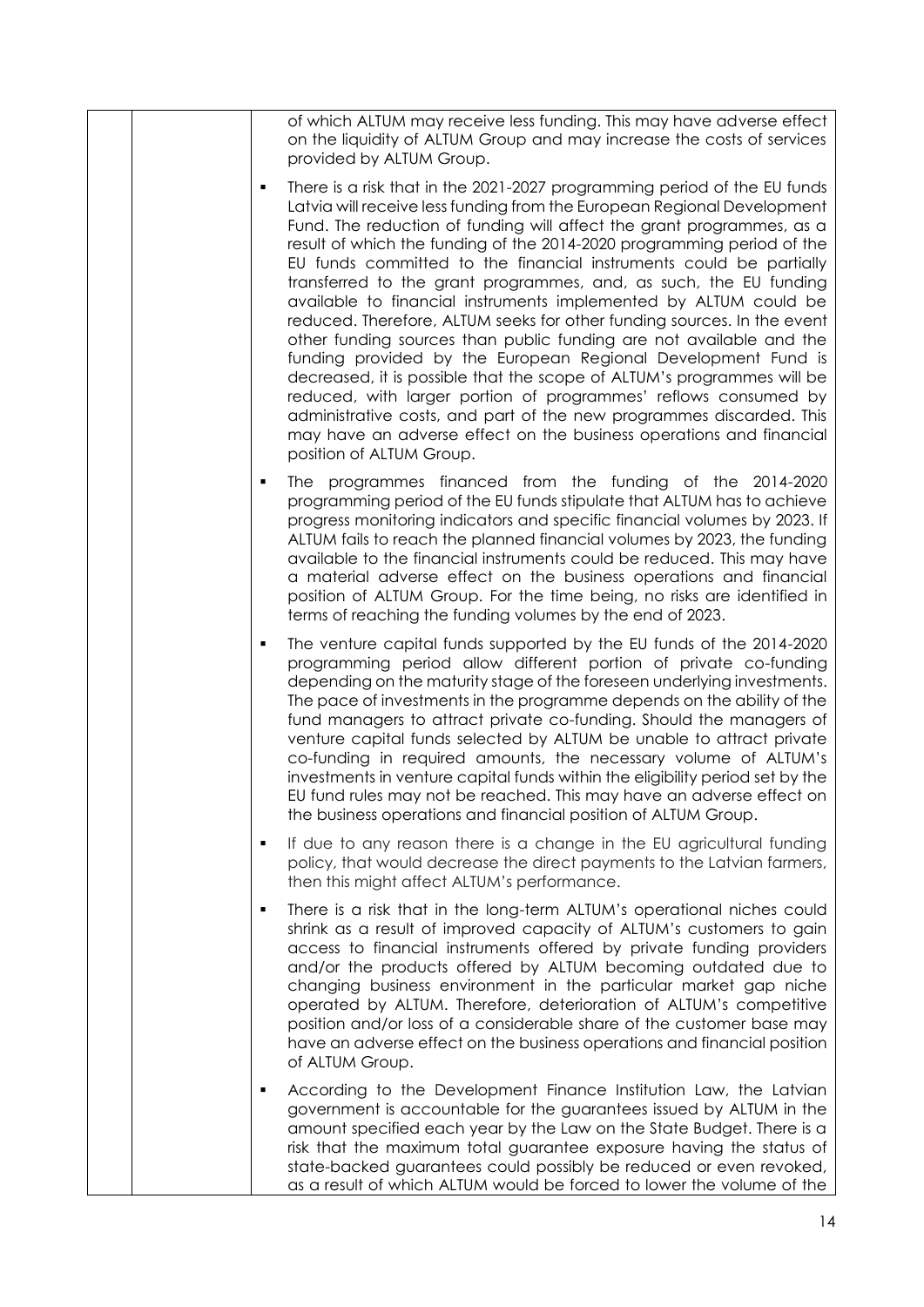|  | issued guarantees and/or to increase ALTUM's commissions for issuance<br>of guarantees, in which case ALTUM's services would become more<br>expensive. Furthermore, in the event ALTUM lacks sufficient risk coverage<br>for guarantee activities, the Ministry of Finance of the Republic of Latvia<br>may take decision to cease the issuance of new guarantees. This may<br>have an adverse effect on business operations and financial position of<br>ALTUM Group.                                                                                                                                                                                                                                                                      |
|--|---------------------------------------------------------------------------------------------------------------------------------------------------------------------------------------------------------------------------------------------------------------------------------------------------------------------------------------------------------------------------------------------------------------------------------------------------------------------------------------------------------------------------------------------------------------------------------------------------------------------------------------------------------------------------------------------------------------------------------------------|
|  | The European Commission has granted approval for ALTUM's business<br>٠<br>operations until 31 December 2022. The approval may be prolonged,<br>following a reassessment by the European Commission. There is a risk that<br>as of 1 January 2023 the scope of ALTUM's business operations may be<br>limited, the current business operations may be terminated and/or<br>replaced with new business operations. This may have an adverse effect<br>on the business operations and financial position of ALTUM Group.                                                                                                                                                                                                                        |
|  | Since the implementation of state support programmes requires<br>٠<br>compliance with the EU regulatory framework, there is a risk that ALTUM<br>and its cooperation partners (financial intermediaries) may interpret and<br>apply the EU law differently than the supervisory authorities during their<br>inspections. ALTUM has established a risk management system to ensure<br>pro-active risk management, as well as timely introduction of corrective<br>measures for mitigation or elimination of the compliance risks.<br>Notwithstanding ALTUM's efforts, a non-compliance with regulations in<br>respect of implementation of programmes may have an adverse effect<br>on the financial position and reputation of ALTUM Group. |
|  | ALTUM takes all the measures necessary to reduce the probability of<br>٠<br>conducting business with customers involved in or allegedly involved in<br>money laundering and terrorism financing by adhering to all the legal<br>requirements and implementing the "know your customer" principles in<br>its business operations. There is a risk that the measures adopted by<br>ALTUM may be insufficient for prevention of money laundering and<br>terrorism financing, as a result of which ALTUM may incur losses, be<br>subjected to legal sanctions, or its reputation may deteriorate. This may<br>have an adverse effect on the financial position and reputation of<br>ALTUM.                                                      |
|  | There is a risk that ALTUM has not taken the necessary measures to ensure<br>compliance with Regulation (EU) 2016/679 of the European Parliament<br>and of the Council of 27 April 2016 on the protection of individuals with<br>regard to the processing of personal data and the free movement of<br>such data and repealing Directive 95/46/EC (General Data Protection<br>Regulation). This may have an adverse effect on the financial position<br>and reputation of ALTUM.                                                                                                                                                                                                                                                            |
|  | <b>Financial Risks</b>                                                                                                                                                                                                                                                                                                                                                                                                                                                                                                                                                                                                                                                                                                                      |
|  | ALTUM implements a number of state support programmes where it does<br>٠<br>not exercise full control over the funds' expenditure. There is a risk that<br>the Central Finance and Contracting Agency of the Republic of Latvia<br>may regard part of the expenditure as not eligible for funding. In such<br>case, ALTUM would have to cover the costs from its own funds and seek<br>recovery of funds from the debtor by enforced collection. This further<br>entails is a risk that recuperation on funds will not be possible or feasible<br>and these expenses will have a negative impact on ALTUM's financial<br>indicators.                                                                                                        |
|  | In determining the amount of compensation payments, the terms and<br>٠<br>conditions of ALTUM's programmes (as approved by the Cabinet of<br>Ministers of the Republic of Latvia) provide that the difference between                                                                                                                                                                                                                                                                                                                                                                                                                                                                                                                       |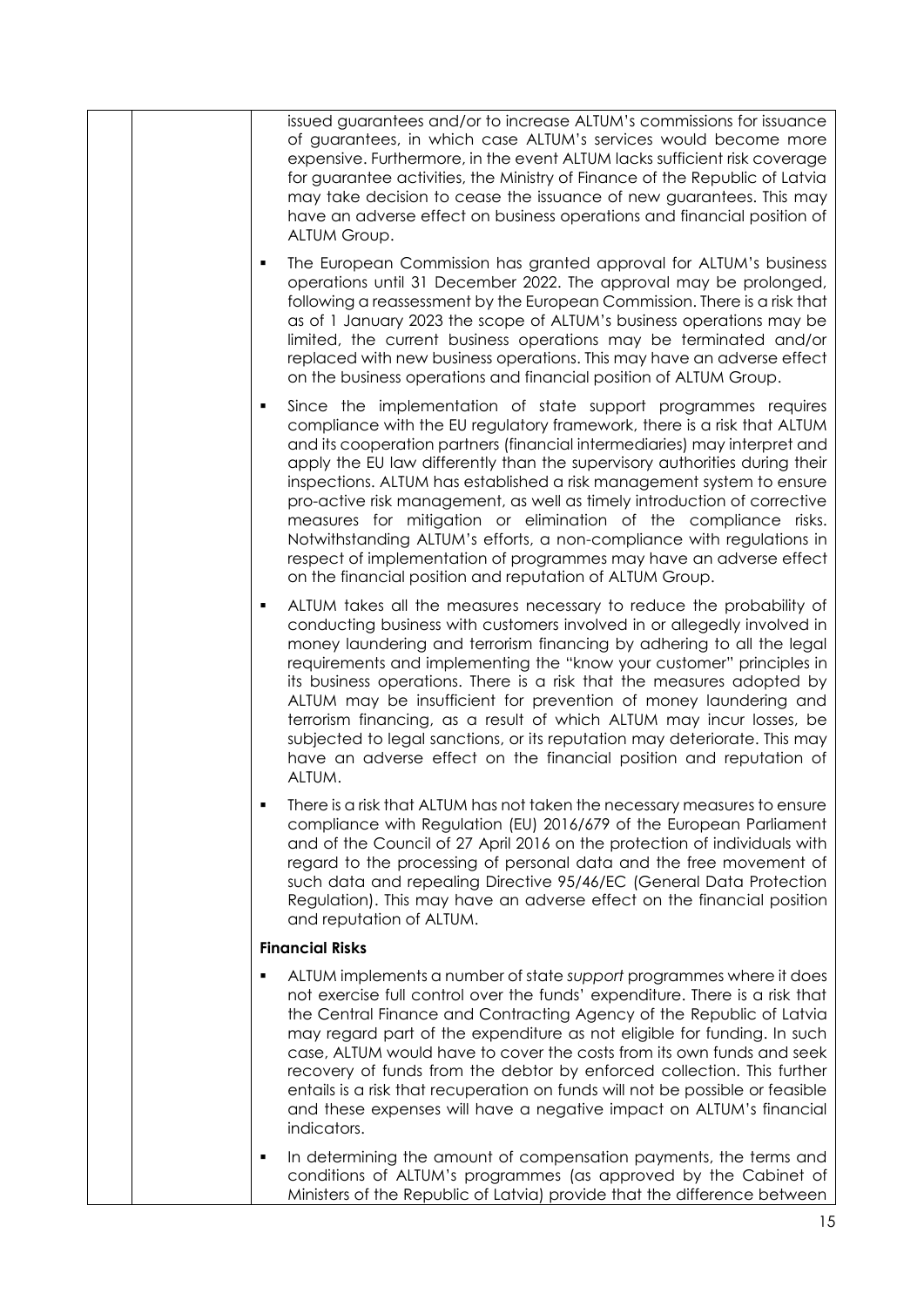|     |                                                                               |                | the limit established by the applicable EU regulations and the amount<br>estimated in the business plan is covered from the EU's structural fund<br>and national budget funding repayments. There is a risk that national<br>and EU regulatory changes covering these issues may have an adverse<br>effect on ALTUM's financial position, if additional limitations on<br>compensation payments are imposed.                                                                                                                                                                                                                                                       |
|-----|-------------------------------------------------------------------------------|----------------|--------------------------------------------------------------------------------------------------------------------------------------------------------------------------------------------------------------------------------------------------------------------------------------------------------------------------------------------------------------------------------------------------------------------------------------------------------------------------------------------------------------------------------------------------------------------------------------------------------------------------------------------------------------------|
|     |                                                                               | ٠              | There is a risk to incur losses in the event ALTUM's customers or business<br>partners are not able or refuse to comply with their liabilities towards<br>ALTUM pursuant to the terms and conditions of the concluded<br>agreements. The exposure to credit risk is mitigated by obtaining pledges<br>relevant to the transaction at risk or other types of collateral, as well as<br>by securing a coverage of expected losses arising from higher level of<br>credit risk while implementing state support and promotional<br>programmes from public funding.                                                                                                    |
|     |                                                                               | ٠              | There is a risk to incur losses in case ALTUM is unable to satisfy legally valid<br>claims of its creditors in a timely manner, or, in case of contingency, such<br>as, for instance, unexpected reduction in the volume of cash flows from<br>the loan portfolio and other assets, resulting in a material shortage of<br>liquid assets at ALTUM's disposal.                                                                                                                                                                                                                                                                                                      |
|     |                                                                               | ×,             | There is a risk to incur losses from revaluation of balance and off-balance<br>items denominated in the foreign currencies due to exchange rate<br>fluctuations.                                                                                                                                                                                                                                                                                                                                                                                                                                                                                                   |
|     |                                                                               | ٠              | There is a risk to incur losses due to changes in interest rates applicable<br>to ALTUM's income and/or expense and its economic value.                                                                                                                                                                                                                                                                                                                                                                                                                                                                                                                            |
| D.3 | Key information on<br>the key risks that<br>are specific to the<br>securities | $\blacksquare$ | The Notes may not be a suitable investment for all investors. Thus, each<br>potential investor in the Notes must assess the suitability of that investment<br>in light of its own circumstances, including the effects on the value of<br>such Notes and the impact this investment will have on its overall<br>investment portfolio.                                                                                                                                                                                                                                                                                                                              |
|     |                                                                               | п              | The investors may forfeit the interest and principle amount invested, in<br>case ALTUM becomes insolvent or legal protection proceedings or out-<br>of-court legal protection proceedings of ALTUM are initiated.                                                                                                                                                                                                                                                                                                                                                                                                                                                  |
|     |                                                                               |                | The Notes are unsecured obligations of ALTUM, without any additional<br>guarantees and securities; in case of ALTUM's insolvency, the<br>Noteholders will become unsecured creditors. As of 31 December 2018,<br>the secured creditors of ALTUM are the Treasury of the Republic of Latvia<br>(in the amount of 38,215 million EUR) and the European Investment Bank<br>(in the amount of 38,194 million EUR). In the event of insolvency, ALTUM's<br>assets will be used for settling the Noteholders' claims only after the<br>claims by the Treasury of the Republic of Latvia, the European Investment<br>Bank and other preferential creditors are satisfied. |
|     |                                                                               | ٠              | The Notes do not contain covenants governing ALTUM's operations and<br>do not limit its ability to merge or otherwise affect significant transactions<br>that may have a material adverse effect on the Notes and the<br>Noteholders. Thus, in the event that ALTUM enters into such transaction,<br>Noteholders may be materially adversely affected. Furthermore, subject<br>to the relevant amendments to the law, the current shareholder of<br>ALTUM, namely, the Republic of Latvia, may dispose any or all of its<br>shareholding.                                                                                                                          |
|     |                                                                               | ٠              | Any adverse change in the financial condition or prospects of ALTUM<br>may have a material adverse effect on the liquidity of the Notes, and                                                                                                                                                                                                                                                                                                                                                                                                                                                                                                                       |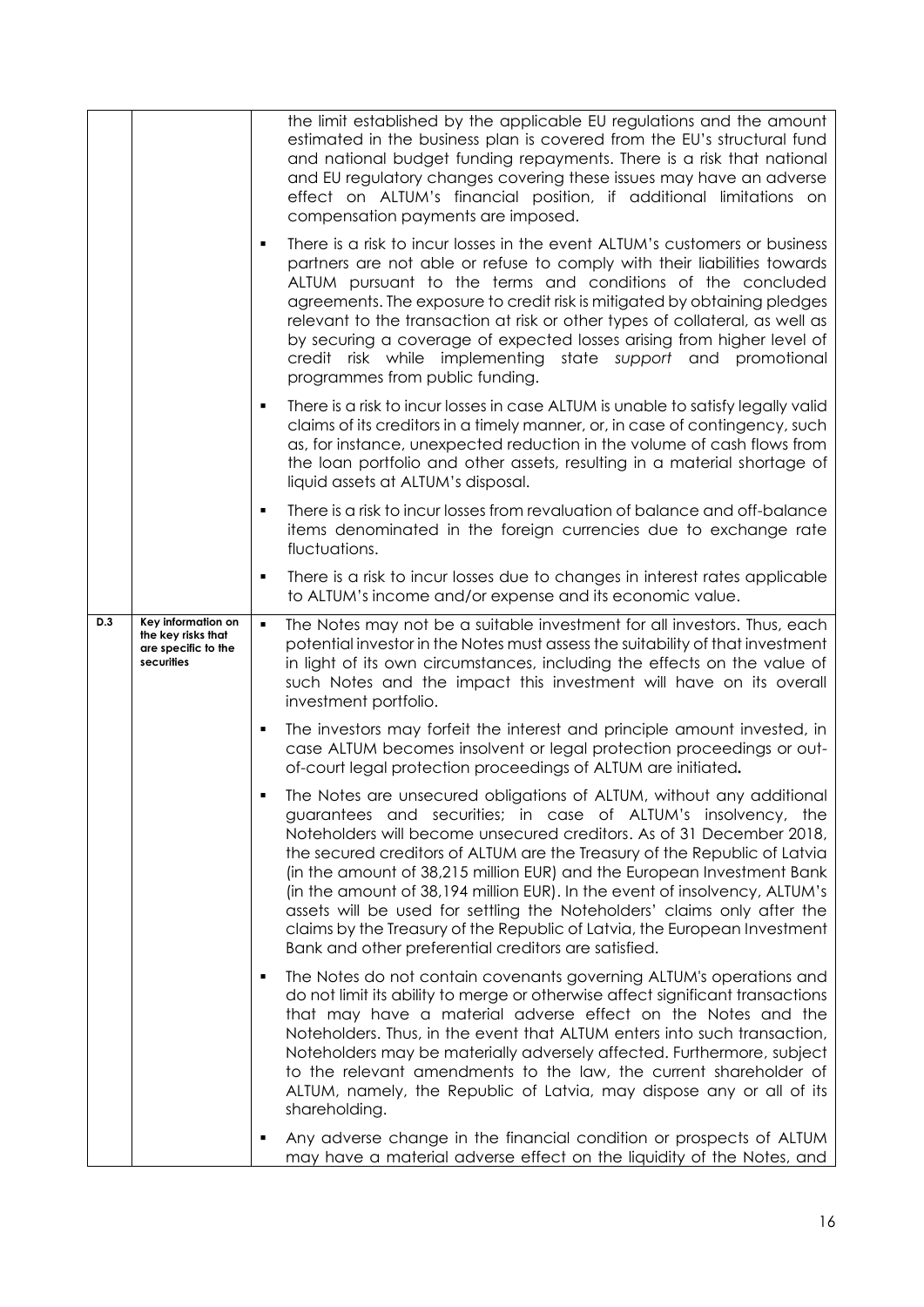|  | may result in a material decline in their market price, and thus may result<br>in a reduced probability that the Noteholders will be fully repaid on time.                                                                                                                                                                                                                                                                                                                                                                                                                                                                                                              |
|--|-------------------------------------------------------------------------------------------------------------------------------------------------------------------------------------------------------------------------------------------------------------------------------------------------------------------------------------------------------------------------------------------------------------------------------------------------------------------------------------------------------------------------------------------------------------------------------------------------------------------------------------------------------------------------|
|  | ALTUM is not prohibited from issuing further debt. This, accordingly, may<br>٠<br>increase the number of claims that would be equally entitled to receive<br>the proceeds, including those related to ALTUM's possible insolvency.<br>Further, any provision which confers, purports to confer, or waives a right<br>to create security interest in favour of third parties, such as a negative<br>pledge, is ineffective against third parties. Thus, such security interest in<br>favour of a third party, even if created in breach of ALTUM's obligations<br>and undertakings herein, would be a valid and enforceable security<br>interest over the pledged asset. |
|  | ALTUM's ability to successfully refinance its debts depends on the<br>٠<br>conditions of debt capital markets and its own financial condition.<br>ALTUM's inability to refinance its debt obligations on favourable terms, or<br>at all, could have a negative impact on ALTUM Group's operations,<br>financial condition, earnings and on the Noteholders' recovery under the<br>Notes.                                                                                                                                                                                                                                                                                |
|  | It is possible that an active market for the Notes may not develop or may<br>٠<br>not be maintained, as well as it may be affected by the changes in<br>market and economic conditions, financial conditions and prospects of<br>ALTUM, which accordingly may have an impact on the liquidity and<br>market price of the Notes.                                                                                                                                                                                                                                                                                                                                         |
|  | The Notes will bear interest at a fixed interest rate, which accordingly<br>٠<br>exposes a risk that a price of such security may be affected by the<br>changes in the market interest rate. Also, inflation may result in a decline<br>of the market price of the Notes, as it decreases the purchasing power<br>of a currency unit and respectively the received interest.                                                                                                                                                                                                                                                                                            |
|  | The payments on the Notes will be made in EUR, accordingly the<br>٠<br>fluctuations in exchange rates and interest rates may adversely affect<br>the value of the Notes, if the investor's financial activities are<br>denominated principally in another currency unit.                                                                                                                                                                                                                                                                                                                                                                                                |
|  | In case the Notes are rated by independent credit rating agencies, such<br>٠<br>ratings may not reflect the potential impact of all risks related to the<br>Notes, as well as it may be revised or withdrawn by the rating agency at<br>any time. In addition, any adverse change in an applicable credit rating<br>of ALTUM could also adversely affect the trading price of the Notes.                                                                                                                                                                                                                                                                                |
|  | The Notes are governed by the laws of the Republic of Latvia, which may<br>٠<br>change during the life of the Notes, thus no assurance can be given as<br>to the impact of any of such possible changes of laws or regulations.<br>Hence, such changes may have a material adverse effect on ALTUM, as<br>well as the Notes.                                                                                                                                                                                                                                                                                                                                            |
|  | The investment activities of certain investors are subject to legal<br>٠<br>investment laws and regulations, or reviews or regulations by certain<br>authorities. Each potential investor should consult its legal advisers to<br>determine whether and to what extent the Notes constitute a legal<br>investment from the part of the investor, can the Notes be used as a<br>collateral, and whether other restrictions apply to the purchase or pledge<br>of the Notes.                                                                                                                                                                                              |
|  | There is a risk that the market value of the Notes is higher than the early<br>٠<br>redemption amount following a Change of Control and that it may not<br>be possible for Noteholders to reinvest such proceeds at an effective<br>interest rate as high as the interest rate on the Notes and may only be<br>able to do so at a significantly lower rate. It is further possible that ALTUM                                                                                                                                                                                                                                                                           |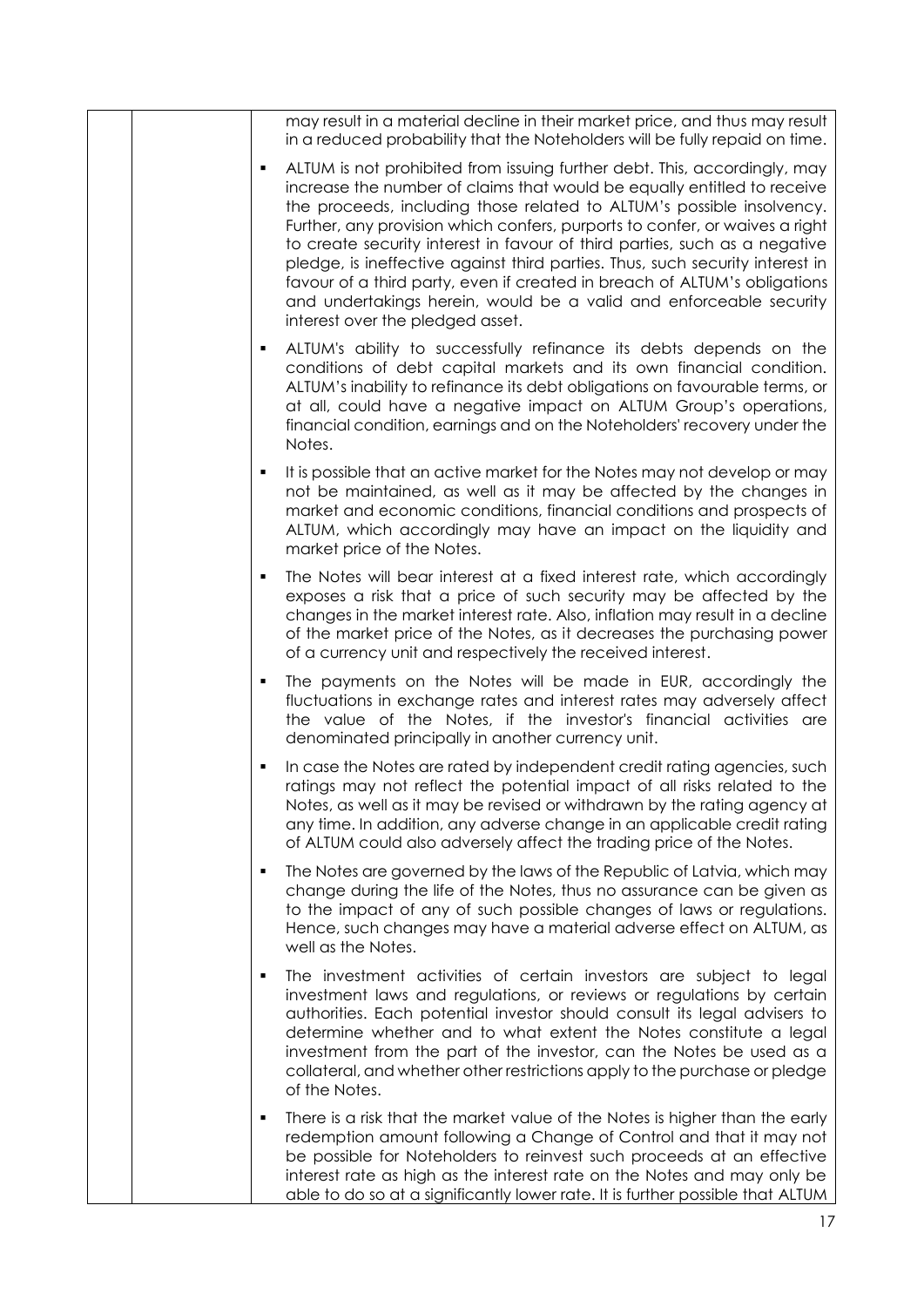| will not have sufficient funds at the time of the mandatory prepayment<br>to make the required redemption of Notes.                                                                                                                                                                                                                                                                                                                                                                                                                                                                                                                                                                                                                                                                                                                                |
|----------------------------------------------------------------------------------------------------------------------------------------------------------------------------------------------------------------------------------------------------------------------------------------------------------------------------------------------------------------------------------------------------------------------------------------------------------------------------------------------------------------------------------------------------------------------------------------------------------------------------------------------------------------------------------------------------------------------------------------------------------------------------------------------------------------------------------------------------|
| Only the shareholder of ALTUM has voting rights in the shareholders'<br>٠<br>meetings of ALTUM. The Notes carry no such voting rights. Consequently,<br>the Noteholders cannot influence any decisions by ALTUM's shareholder<br>concerning, for instance, the capital structure of ALTUM.                                                                                                                                                                                                                                                                                                                                                                                                                                                                                                                                                         |
| The decisions of the Noteholders (including amendments to the General<br>٠<br>Terms and Conditions of the Notes) will be binding to all Noteholders,<br>including Noteholders who did not vote and Noteholders who voted in a<br>manner contrary to the majority.                                                                                                                                                                                                                                                                                                                                                                                                                                                                                                                                                                                  |
| The Sole Bookrunner has engaged in, and may in the future engage in,<br>٠<br>investment banking and/or commercial banking or other services<br>provided to ALTUM Group in the ordinary course of business. Therefore,<br>conflicts of interest may exist or may arise as a result of the Sole<br>Bookrunner's current or future engagement in transactions with other<br>parties, having multiple roles or carrying out other transactions for third<br>parties with conflicting interests.                                                                                                                                                                                                                                                                                                                                                        |
| The Notes will be affiliated to Nasdag CSD SE account-based system, and<br>٠<br>no physical notes will be issued. Clearing and settlement relating to the<br>Notes will be carried out within Nasdaq CSD SE book-entry system as well<br>as payment of interest and repayment of the principal. Investors are<br>therefore dependent on the functionality of Nasdaq CSD SE account-<br>based system.                                                                                                                                                                                                                                                                                                                                                                                                                                               |
| The Notes have not been and will not be registered under the U.S.<br>$\blacksquare$<br>Securities Act of 1933, as amended, or any U.S. state securities laws.<br>Subject to certain exemptions, a holder of the Notes may not offer or sell<br>the Notes in the United States. ALTUM has not undertaken to register the<br>Notes under the U.S. Securities Act or any U.S. state securities laws or to<br>effect any exchange offer for the Notes in the future. Furthermore, ALTUM<br>has not registered the Notes under any other country's securities laws,<br>other than laws of the Republic of Latvia. Each potential investor should<br>be aware of the transfer restrictions that apply to the Notes. It is the<br>Noteholder's obligation to ensure that the offers and sales of the Notes<br>comply with all applicable securities laws. |

## **Section E - Offer**

| E.2b | Reasons for the<br>offer and use of<br>proceeds when<br>different from<br>making profit<br>and/or hedging<br>certain risks | The net proceeds of the issue of Notes will be used by ALTUM for its general<br>corporate purposes. If in respect of any particular Series of Notes, there is a<br>particular identified use of net proceeds, this will be stated in the relevant<br>Final Terms. |
|------|----------------------------------------------------------------------------------------------------------------------------|-------------------------------------------------------------------------------------------------------------------------------------------------------------------------------------------------------------------------------------------------------------------|
|      |                                                                                                                            | <i><b>Issue specific summary:</b></i>                                                                                                                                                                                                                             |
|      |                                                                                                                            | The net proceeds of the issue of this Tranche will be used by ALTUM for its<br>general corporate purposes.                                                                                                                                                        |
| E.3  | A description of<br>the terms and                                                                                          |                                                                                                                                                                                                                                                                   |
|      |                                                                                                                            | The Arranger of the Programme and the Sole Bookrunner                                                                                                                                                                                                             |
|      | conditions of the<br>offer                                                                                                 | The Arranger of the Programme and the Sole Bookrunner is AB SEB bankas<br>(registration number: 112021238, legal address: Gedimino ave. 12, LT-01103<br>Vilnius, Lithuania).                                                                                      |
|      |                                                                                                                            | <b>Issue Date</b>                                                                                                                                                                                                                                                 |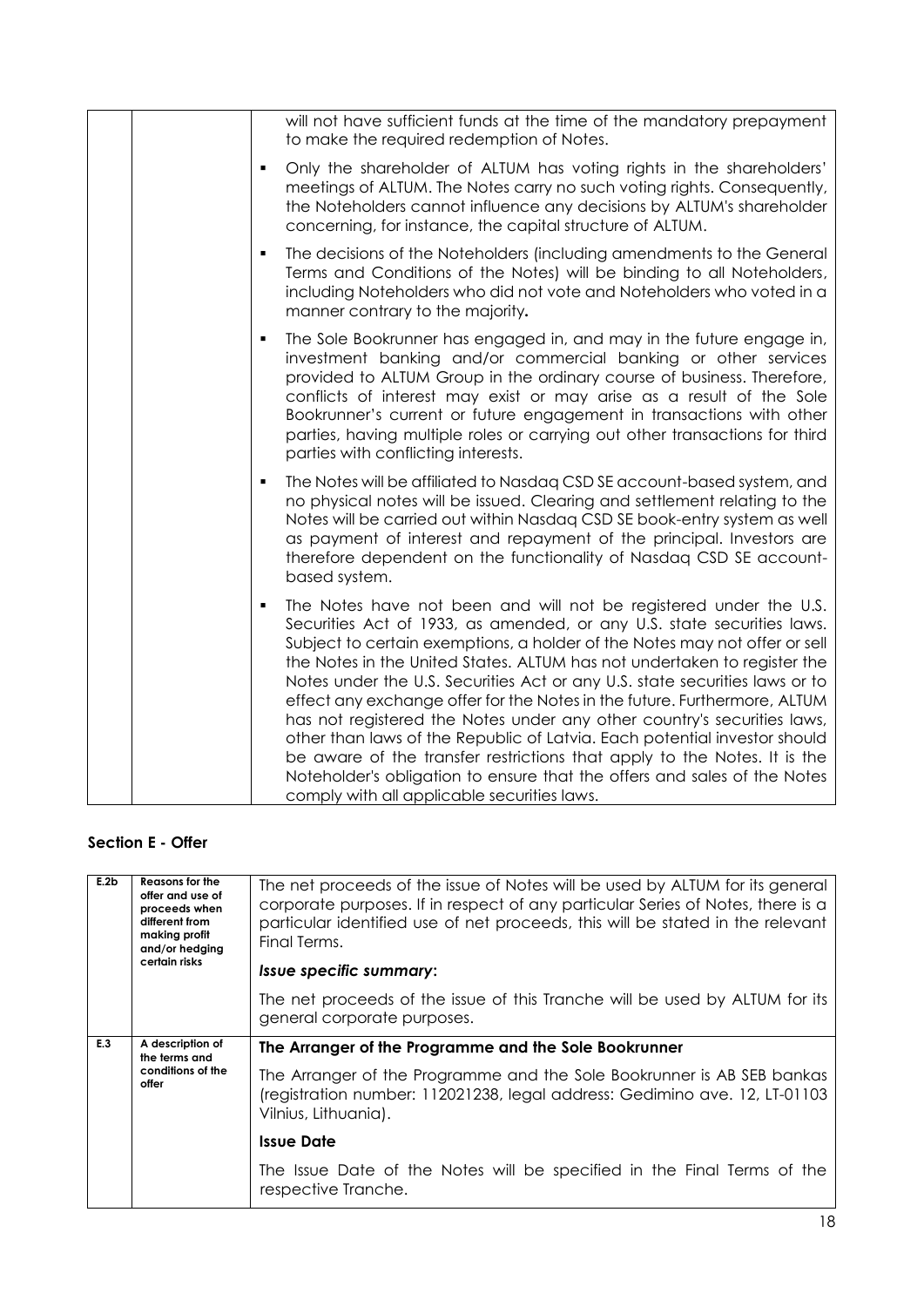|     |                                                                                                                  | Issue specific summary:                                                                                                                                                                                                                                                                                                                                                                                                                                                                                                                                                                                                                                                                                      |
|-----|------------------------------------------------------------------------------------------------------------------|--------------------------------------------------------------------------------------------------------------------------------------------------------------------------------------------------------------------------------------------------------------------------------------------------------------------------------------------------------------------------------------------------------------------------------------------------------------------------------------------------------------------------------------------------------------------------------------------------------------------------------------------------------------------------------------------------------------|
|     |                                                                                                                  | Issue Date: 5 June 2019                                                                                                                                                                                                                                                                                                                                                                                                                                                                                                                                                                                                                                                                                      |
|     |                                                                                                                  | Aggregate principal amount                                                                                                                                                                                                                                                                                                                                                                                                                                                                                                                                                                                                                                                                                   |
|     |                                                                                                                  | The aggregate principal amount of each Tranche shall be initially specified<br>in the Final Terms. The Issuer may increase or decrease the aggregate<br>principal amount of a Tranche as initially set out in the Final Terms during the<br>Placement Period of that Tranche.                                                                                                                                                                                                                                                                                                                                                                                                                                |
|     |                                                                                                                  | Issue specific summary:                                                                                                                                                                                                                                                                                                                                                                                                                                                                                                                                                                                                                                                                                      |
|     |                                                                                                                  | Aggregate principal amount: EUR 15,000,000 in addition to EUR 10,000,000<br>Notes issued on 7 March 2018                                                                                                                                                                                                                                                                                                                                                                                                                                                                                                                                                                                                     |
|     |                                                                                                                  | <b>Nominal amount of the Note</b>                                                                                                                                                                                                                                                                                                                                                                                                                                                                                                                                                                                                                                                                            |
|     |                                                                                                                  | The nominal amount of each Note will be at least EUR 1,000.                                                                                                                                                                                                                                                                                                                                                                                                                                                                                                                                                                                                                                                  |
|     |                                                                                                                  | Issue specific summary:                                                                                                                                                                                                                                                                                                                                                                                                                                                                                                                                                                                                                                                                                      |
|     |                                                                                                                  | Nominal amount of the Note: EUR 1,000                                                                                                                                                                                                                                                                                                                                                                                                                                                                                                                                                                                                                                                                        |
|     |                                                                                                                  | <b>Minimum Investment Amount</b>                                                                                                                                                                                                                                                                                                                                                                                                                                                                                                                                                                                                                                                                             |
|     |                                                                                                                  | The Notes will be offered for subscription for the Minimum Investment Amount<br>which will be specified in the Final Terms.                                                                                                                                                                                                                                                                                                                                                                                                                                                                                                                                                                                  |
|     |                                                                                                                  | Issue specific summary:                                                                                                                                                                                                                                                                                                                                                                                                                                                                                                                                                                                                                                                                                      |
|     |                                                                                                                  | Minimum Investment Amount: EUR 100,000                                                                                                                                                                                                                                                                                                                                                                                                                                                                                                                                                                                                                                                                       |
|     |                                                                                                                  | <b>Placement Period</b>                                                                                                                                                                                                                                                                                                                                                                                                                                                                                                                                                                                                                                                                                      |
|     |                                                                                                                  | Placement Period for each Tranche will be specified in the Final Terms.                                                                                                                                                                                                                                                                                                                                                                                                                                                                                                                                                                                                                                      |
|     |                                                                                                                  | Issue specific summary:                                                                                                                                                                                                                                                                                                                                                                                                                                                                                                                                                                                                                                                                                      |
|     |                                                                                                                  | Placement Period: 29 May 2019 from 10.00 to 14.00 Riga time                                                                                                                                                                                                                                                                                                                                                                                                                                                                                                                                                                                                                                                  |
|     |                                                                                                                  | <b>Covenants</b>                                                                                                                                                                                                                                                                                                                                                                                                                                                                                                                                                                                                                                                                                             |
|     |                                                                                                                  | Change of Control, Negative Pledge, Cross Default and others.                                                                                                                                                                                                                                                                                                                                                                                                                                                                                                                                                                                                                                                |
|     |                                                                                                                  | <b>Depository</b>                                                                                                                                                                                                                                                                                                                                                                                                                                                                                                                                                                                                                                                                                            |
|     |                                                                                                                  | The Notes will be book-entered within Nasdaq CSD SE.                                                                                                                                                                                                                                                                                                                                                                                                                                                                                                                                                                                                                                                         |
|     |                                                                                                                  | <b>Governing law</b>                                                                                                                                                                                                                                                                                                                                                                                                                                                                                                                                                                                                                                                                                         |
|     |                                                                                                                  | Latvian law                                                                                                                                                                                                                                                                                                                                                                                                                                                                                                                                                                                                                                                                                                  |
| E.4 | A description of<br>any interest that is<br>material to the<br>issue/offer<br>including<br>conflicting interests | Save for commissions to be paid to the Arranger of the Programme and the<br>Sole Bookrunner, so far as ALTUM is aware, no person involved in the offer of<br>the Notes has an interest material to the issue/offer, nor any conflicting<br>interests.                                                                                                                                                                                                                                                                                                                                                                                                                                                        |
| E.7 | Estimated<br>expenses charged<br>to the investor by<br>the issuer or offeror                                     | No expenses or taxes will be charged to the investors by ALTUM in respect to<br>the issue of the Notes. However, the investors may be obliged to cover<br>expenses which are related to the opening of the securities accounts with<br>credit institutions or investment brokerage firms, as well as commissions which<br>are charged by the credit institutions or investment brokerage firms in relation<br>to the execution of the investor's purchase or selling orders of the Notes, the<br>holding of the Notes or any other operations in relation to the Notes. Neither<br>ALTUM, nor the Arranger of the Programme or the Sole Bookrunner will<br>compensate the Noteholders for any such expenses. |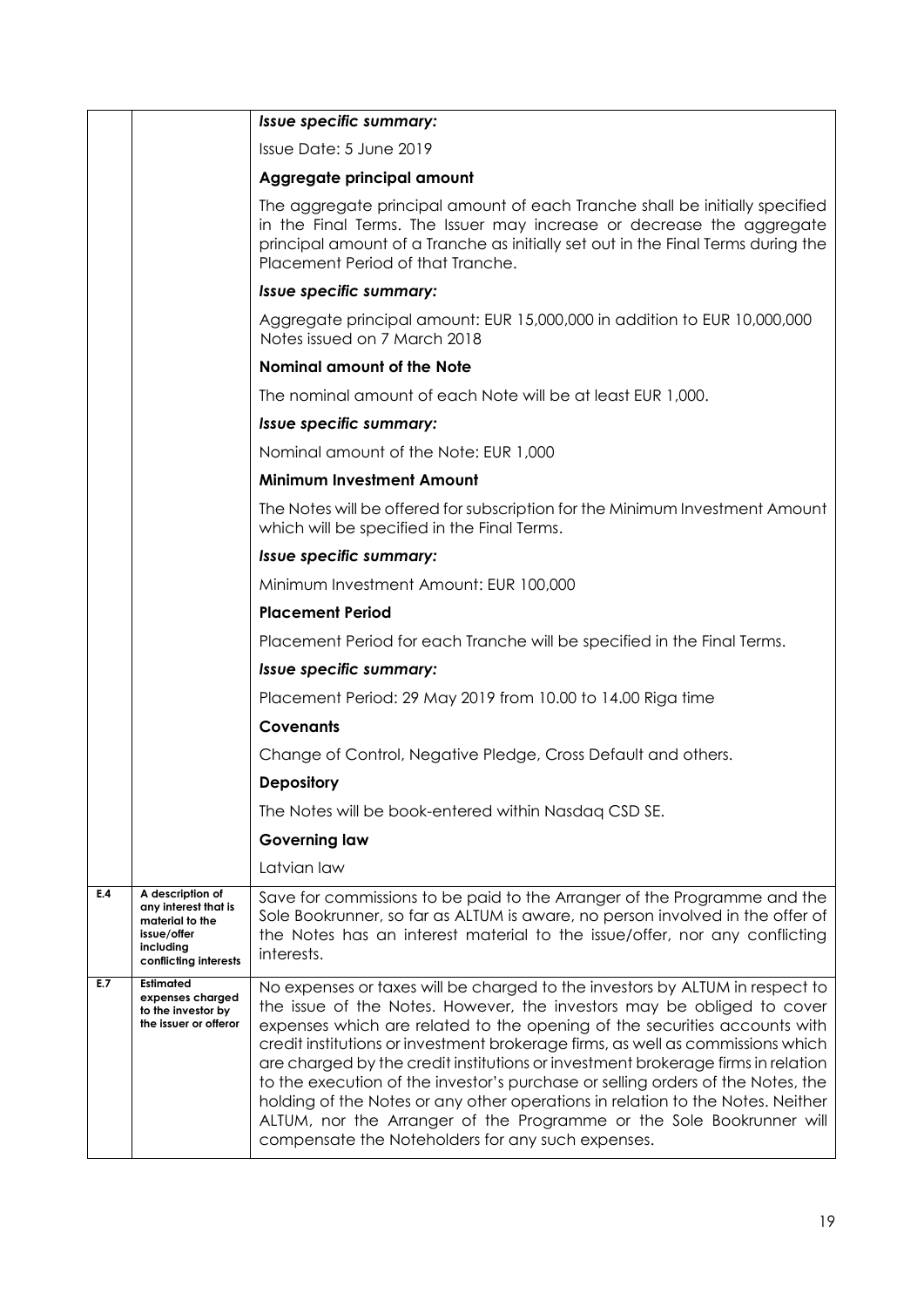### **PIELIKUMS – KONKRĒTĀS EMISIJAS KOPSAVILKUMS**

Šis kopsavilkums ir sagatavots, pamatojoties uz informācijas prasībām, kas apzīmētas kā "Elementi". Šie Elementi ir sagrupēti sadaļās A-E (A.1 – E.7). Šis kopsavilkums ietver visus Elementus, kas jāiekļauj kopsavilkumā par šāda veida vērtspapīriem un emitentu. Tā kā atsevišķus Elementus nav nepieciešams ietvert kopsavilkumā, ir iespējamas atkāpes Elementu numerācijas kārtībā. Pat ja kāda Elementa ietveršanu kopsavilkumā paredz vērtspapīru un emitenta veids, pastāv iespēja, ka attiecīgo informāciju par konkrēto Elementu nav iespējams sniegt. Šādā gadījumā kopsavilkumā tiek ietverts īss Elementa apraksts kopā ar norādi, ka Elements nav piemērojams.

Atsevišķos Elementos kursīvā norādītas vietas, kuras tiks papildinātas ar konkrētās emisijas kopsavilkumu par Obligāciju Laidienu, par kuru ir paredzēts sagatavot šādu konkrētās emisijas kopsavilkumu.

Vārdiem un izteicieniem, kas definēti sadaļā "*Definīcijas*" vai citur šajā Pamatprospektā, ir tāda pati nozīme šajā kopsavilkumā.

### **A daļa - Ievads un brīdinājumi**

| A.1 | <b>Brīdinājums</b>                           | Šis kopsavilkums ir jāskata kā Pamatprospekta ievads un, pieņemot ikvienu<br>veikt ieguldījumu Obligācijās, ieguldītājam jāapsver<br>lēmumu<br>Pamatprospekts kopumā, ieskaitot tam pievienotos dokumentus un konkrēto<br>Obligāciju Galīgos noteikumus.                                                                                                                                                                                        |
|-----|----------------------------------------------|-------------------------------------------------------------------------------------------------------------------------------------------------------------------------------------------------------------------------------------------------------------------------------------------------------------------------------------------------------------------------------------------------------------------------------------------------|
|     |                                              | Gadījumā, ja kādas dalībvalsts tiesā tiek iesniegta prasība saistībā ar<br>Pamatprospektā ietverto informāciju, prasītājam, atbilstoši attiecīgās<br>dalībvalsts, kurā iesniegta prasība, tiesību aktiem, var tikt pieprasīts segt<br>Pamatprospekta tulkošanas izmaksas pirms šādas tiesvedības uzsākšanas.                                                                                                                                    |
|     |                                              | Civiltiesiskā atbildība tiek piemērota tikai tām personām, kuras iesniegušas<br>kopsavilkumu kopā ar tā tulkojumu, bet tikai tādos gadījumos, kad<br>kopsavilkums ir maldinošs, neprecīzs vai nekonsekvents, ja to skata kopā ar<br>citām Pamatprospekta daļām, vai, ja to skatot kopā ar citām<br>Pamatprospekta daļām, tas nesniedz būtiskāko informāciju, kas palīdzētu<br>ieguldītājam pieņemt lēmumu veikt ieguldījumu šādos vērtspapīros. |
| A.2 | Piekrišana<br>Pamatprospekta<br>izmantošanai | Nav piemērojams.                                                                                                                                                                                                                                                                                                                                                                                                                                |

### **B daļa - Emitents**

| B.1 | Juridiskais<br>nosaukums<br><b>un</b><br>komercnosaukum<br>s                                                                                 | Akciju sabiedrība "Attīstības finanšu institūcija Altum".                                                                                                                                                                                                                                                                                                                                                                                                                                                                                                                                                                                                 |
|-----|----------------------------------------------------------------------------------------------------------------------------------------------|-----------------------------------------------------------------------------------------------------------------------------------------------------------------------------------------------------------------------------------------------------------------------------------------------------------------------------------------------------------------------------------------------------------------------------------------------------------------------------------------------------------------------------------------------------------------------------------------------------------------------------------------------------------|
| B.2 | Emitenta<br>juridiskā<br>juridiskā<br>adrese,<br>forma, tiesību akti,<br>kuriem<br>pēc<br>emitents<br>veic<br>darbību,<br>dibināšanas valsts | ALTUM ir akciju sabiedrība, kas dibināta saskaņā ar Latvijas Republikas tiesību<br>aktiem 2013. gada 27. decembrī. ALTUM ir reģistrēta Latvijas Republikas<br>Komercreģistrā ar reģistrācijas numuru 50103744891, juridiskās personas<br>identifikators (LEI kods): 5493007HPQSSX8BJ4315, un tās juridiskā adrese ir:<br>Doma laukums 4, Rīga, LV-1050, Latvija, tālrunis: +371 67774010, e-<br>pasts altum@altum.lv, interneta vietne: www.altum.lv.<br>ALTUM īsteno savu darbību atbilstoši Latvijas Republikas tiesību aktiem.<br>Galvenie Latvijas Republikas tiesību akti, kuri regulē ALTUM darbību, ir:<br>Attīstības finanšu institūcijas likums; |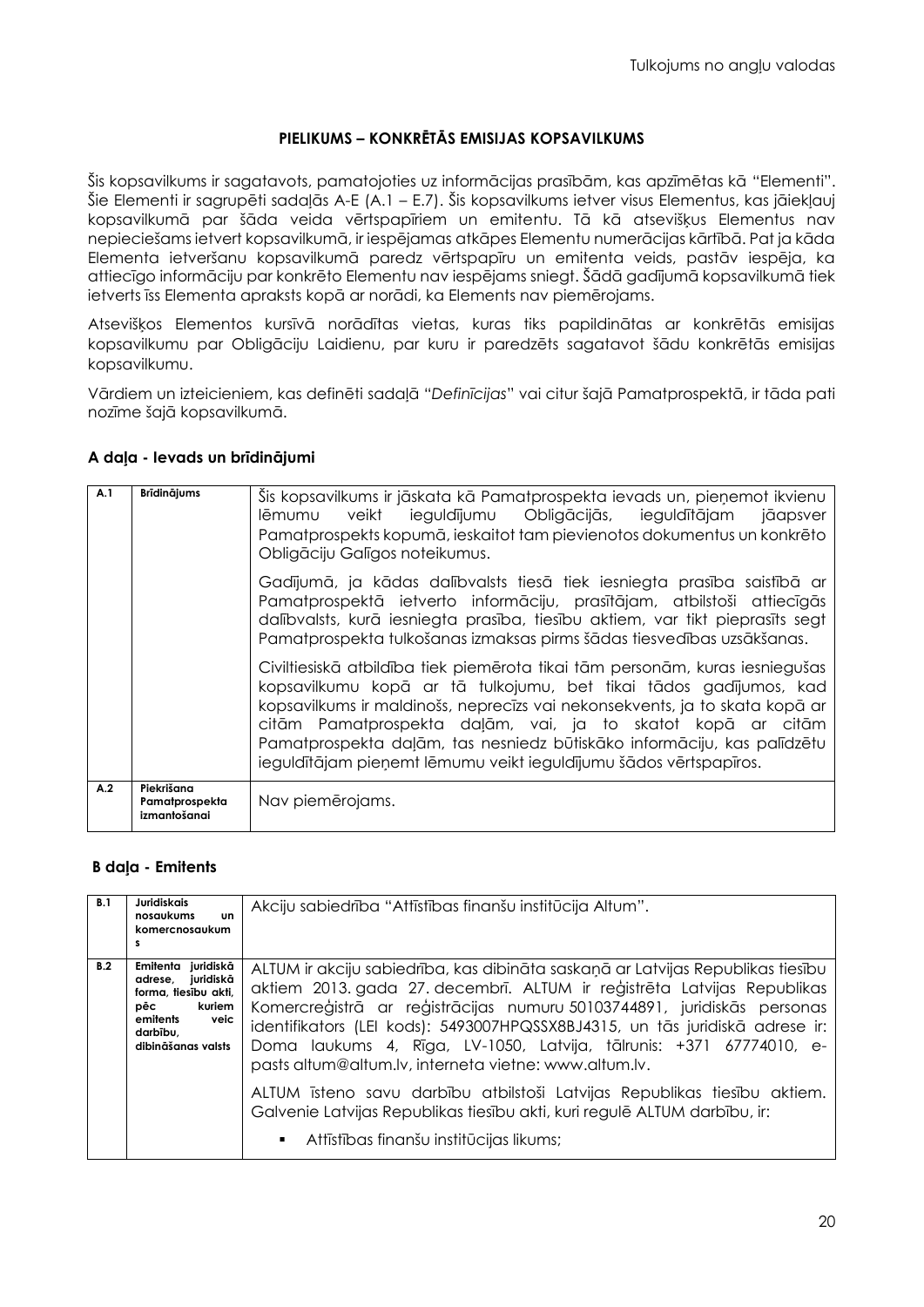|                    |                                                                                                                                                                                                                                               | Publiskas personas kapitāla daļu un kapitālsabiedrību pārvaldības<br>٠<br>likums;                                                                                                                                                                                                                                                                                                                                                                                                                                                                                     |
|--------------------|-----------------------------------------------------------------------------------------------------------------------------------------------------------------------------------------------------------------------------------------------|-----------------------------------------------------------------------------------------------------------------------------------------------------------------------------------------------------------------------------------------------------------------------------------------------------------------------------------------------------------------------------------------------------------------------------------------------------------------------------------------------------------------------------------------------------------------------|
|                    |                                                                                                                                                                                                                                               | Komerclikums.<br>П                                                                                                                                                                                                                                                                                                                                                                                                                                                                                                                                                    |
| B.4<br>b           | Emitentu<br>υn<br>nozaru, kurā tas<br>darbojas,<br>ietekmējošo<br>identificēto<br>tendenču apraksts                                                                                                                                           | Šī Pamatprospekta sagatavošanas dienā nav informācijas par jebkādām<br>identificētām tendencēm, neskaidrībām, prasījumiem,<br>saistībām vai<br>notikumiem, kas 2019. finanšu gadā potenciāli varētu būtiski ietekmēt ALTUM<br>vai ALTUM koncerna nākotnes perspektīvas vai arī nozares, kurās ALTUM vai<br>ALTUM koncerns īsteno darbību.                                                                                                                                                                                                                             |
| B.5,<br><b>B14</b> | Gadījumā,<br>ja<br>emitents<br>ir<br>koncerna<br>dalībnieks<br>$\overline{\phantom{0}}$<br>koncerna apraksts<br>emitenta<br><b>un</b><br>stāvoklis<br>koncernā.<br>Informācija par to<br>vai emitents<br>ir i<br>atkarīgs<br>no<br>juridiskām | <b>ALTUM</b><br>mātes<br>uzņēmums. Šī Pamatprospekta<br>ALTUM koncerna<br>ir —<br>sagatavošanas dienā ALTUM koncerns ietver ALTUM un divus slēgtos<br>ieguldījumu fondus - "Hipo Latvijas nekustamā īpašuma fonds l" un "Hipo<br>Latvijas nekustamā īpašuma fonds II", kuru vienīgais ieguldītājs ir ALTUM, kā arī<br>šādas meitas un asociētās sabiedrības (ieguldījumi riska kapitāla fondos ir<br>klasificēti kā meitas vai asociētās sabiedrības vienīgi finanšu uzskaites<br>vajadzībām), kuros ALTUM ir būtiska ietekme (ieguldījumi riska kapitāla<br>fondos): |
|                    | personām<br>koncernā.                                                                                                                                                                                                                         | KS "Otrais Eko fonds" (33% ieguldījums kapitālā);                                                                                                                                                                                                                                                                                                                                                                                                                                                                                                                     |
|                    |                                                                                                                                                                                                                                               | KS "BaltCap Latvia Venture Capital Fund" (67% ieguldījums kapitālā);<br>٠                                                                                                                                                                                                                                                                                                                                                                                                                                                                                             |
|                    |                                                                                                                                                                                                                                               | KS "AIF Imprimatur Capital Technology Venture Fund" (67% ieguldījumi<br>٠<br>kapitālā);                                                                                                                                                                                                                                                                                                                                                                                                                                                                               |
|                    |                                                                                                                                                                                                                                               | KS "AIF Imprimatur Capital Seed Fund" (100% ieguldījums kapitālā);<br>٠                                                                                                                                                                                                                                                                                                                                                                                                                                                                                               |
|                    |                                                                                                                                                                                                                                               | KS "ZGI-3" (95% ieguldījums kapitālā);<br>٠                                                                                                                                                                                                                                                                                                                                                                                                                                                                                                                           |
|                    |                                                                                                                                                                                                                                               | KS "FlyCap Investment Fund I AIF" (95% ieguldījums kapitālā);<br>٠                                                                                                                                                                                                                                                                                                                                                                                                                                                                                                    |
|                    |                                                                                                                                                                                                                                               | KS "Expansion Capital Fund AIF" (95% ieguldījums kapitālā);<br>٠                                                                                                                                                                                                                                                                                                                                                                                                                                                                                                      |
|                    |                                                                                                                                                                                                                                               | "Baltic Innovation Fund" (20% ieguldījums kapitālā);<br>٠                                                                                                                                                                                                                                                                                                                                                                                                                                                                                                             |
|                    |                                                                                                                                                                                                                                               | KS "Buildit Latvia Pre-Seed Fund" (100% ieguldījums kapitālā);<br>٠                                                                                                                                                                                                                                                                                                                                                                                                                                                                                                   |
|                    |                                                                                                                                                                                                                                               | KS "Buildit Latvia Seed Fund" (80% ieguldījums kapitālā);<br>٠                                                                                                                                                                                                                                                                                                                                                                                                                                                                                                        |
|                    |                                                                                                                                                                                                                                               | KS "Overkill Ventures Fund I AIF" (100% ieguldījums kapitālā);                                                                                                                                                                                                                                                                                                                                                                                                                                                                                                        |
|                    |                                                                                                                                                                                                                                               | KS "Overkill Ventures Fund II AIF" (80% ieguldījums kapitālā);                                                                                                                                                                                                                                                                                                                                                                                                                                                                                                        |
|                    |                                                                                                                                                                                                                                               | KS "Commercialization Reactor Pre-seed Fund" (100% ieguldījums<br>kapitālā);                                                                                                                                                                                                                                                                                                                                                                                                                                                                                          |
|                    |                                                                                                                                                                                                                                               | KS "Commercialization Reactor Seed Fund" (80% ieguldījums<br>٠<br>kapitālā);                                                                                                                                                                                                                                                                                                                                                                                                                                                                                          |
|                    |                                                                                                                                                                                                                                               | KS "ZGI-4" (60% ieguldījums kapitālā);<br>٠                                                                                                                                                                                                                                                                                                                                                                                                                                                                                                                           |
|                    |                                                                                                                                                                                                                                               | KS "INEC 1" (75% ieguldījums kapitālā);<br>٠                                                                                                                                                                                                                                                                                                                                                                                                                                                                                                                          |
|                    |                                                                                                                                                                                                                                               | KS "INEC 2" (90% ieguldījums kapitālā);<br>٠                                                                                                                                                                                                                                                                                                                                                                                                                                                                                                                          |
|                    |                                                                                                                                                                                                                                               | KS "FlyCap Mezzanine Fund II" (60% ieguldījus kapitālā).                                                                                                                                                                                                                                                                                                                                                                                                                                                                                                              |
| B.9                | Gadījumā, ja ir<br>ietvertas<br>peļņas<br>vai<br>prognozes<br>novērtējums,<br>norādiet apjomu                                                                                                                                                 | Nav piemērojams. Šajā Pamatprospektā ALTUM nav ietvēris peļņas prognozi<br>vai plānotās peļņas apmēru.                                                                                                                                                                                                                                                                                                                                                                                                                                                                |
| <b>B.10</b>        | Revidentu<br>ziņojumā ietverto<br>atrunu iepriekšējās<br>finanšu<br>informācijas<br>sakarā apraksts                                                                                                                                           | Nav piemērojams. Nevienā no revidentu ziņojumiem par ALTUM koncerna<br>auditētajiem konsolidētajiem gada pārskatiem par finanšu gadiem, kas<br>noslēdzās 2016., 2017. un 2018.gada 31. decembrī, nav ietvertas nekādas<br>atrunas.                                                                                                                                                                                                                                                                                                                                    |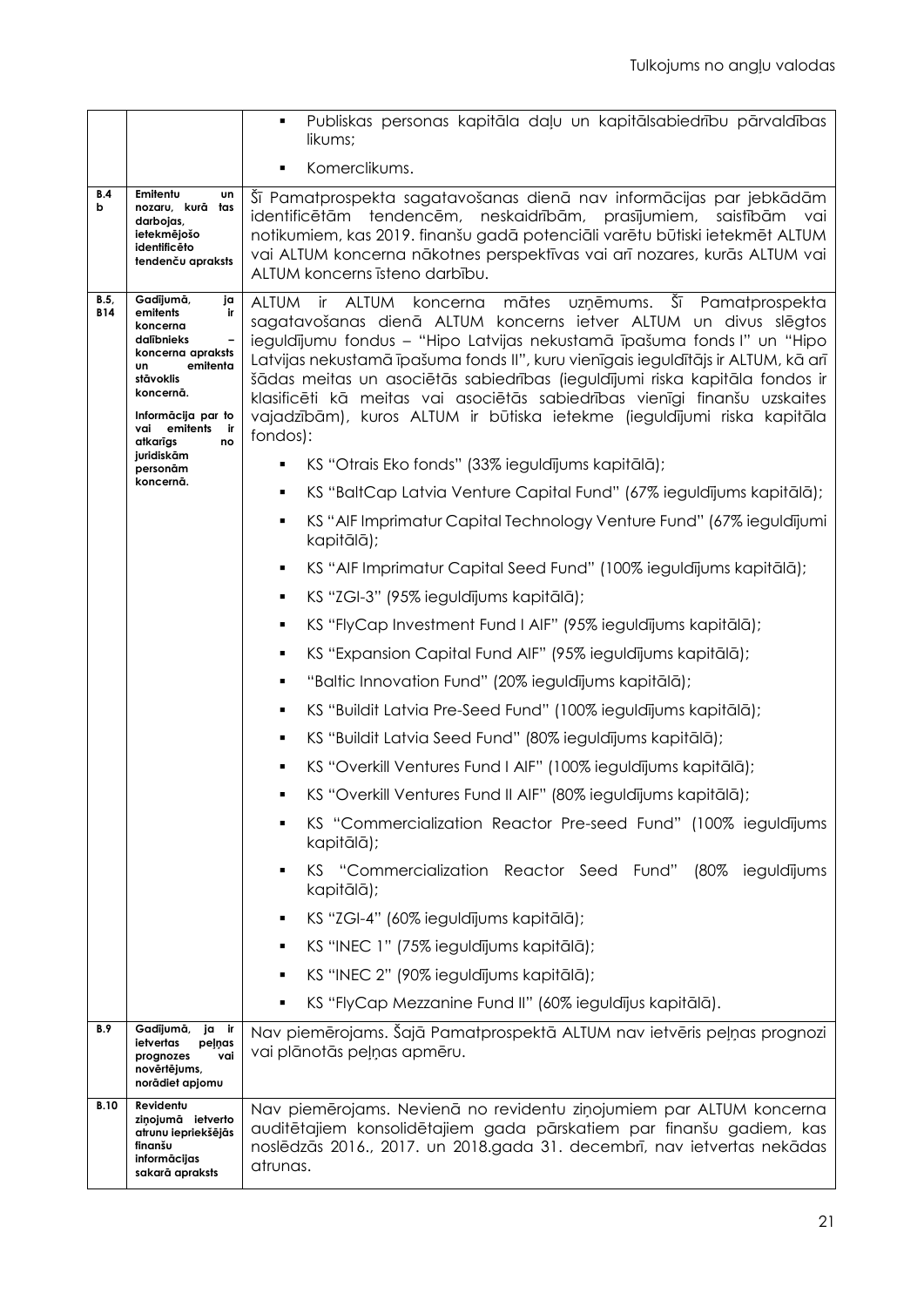| <b>B.12</b>              | Selektīva būtiska                |                  | Sekojošais ALTUM koncerna konsolidēto finanšu rādītāju un galveno darbības                                                                                                                                                                                                                                                                                                                                                                                                                                   |                          |                                  |            |
|--------------------------|----------------------------------|------------------|--------------------------------------------------------------------------------------------------------------------------------------------------------------------------------------------------------------------------------------------------------------------------------------------------------------------------------------------------------------------------------------------------------------------------------------------------------------------------------------------------------------|--------------------------|----------------------------------|------------|
| informācija              | iepriekšējā finanšu<br>par       |                  | rezultātu kopsavilkums par trīs finanšu gadiem, kas noslēdzās 2016., 2017. un                                                                                                                                                                                                                                                                                                                                                                                                                                |                          |                                  |            |
|                          | emitentu par katru               |                  | 2018. gada 31. decembrī, ir izvilkums no ALTUM koncerna konsolidētajiem                                                                                                                                                                                                                                                                                                                                                                                                                                      |                          |                                  |            |
| iepriekšējās             |                                  |                  |                                                                                                                                                                                                                                                                                                                                                                                                                                                                                                              |                          |                                  |            |
| finanšu                  |                                  |                  | finanšu pārskatiem, kas sagatavoti par minētajiem periodiem un uz                                                                                                                                                                                                                                                                                                                                                                                                                                            |                          |                                  |            |
| informācijas             |                                  |                  | konkrētajiem datumiem, neveicot nekādas būtiskas korekcijas.                                                                                                                                                                                                                                                                                                                                                                                                                                                 |                          |                                  |            |
| apskata<br>ietverto      | periodā<br>finanšu               |                  |                                                                                                                                                                                                                                                                                                                                                                                                                                                                                                              |                          | Gads, kas noslēdzās 31. decembrī |            |
|                          | gadu un ikvienu                  |                  |                                                                                                                                                                                                                                                                                                                                                                                                                                                                                                              | 2016                     | 2017                             | 2018       |
| sekojošo                 |                                  |                  |                                                                                                                                                                                                                                                                                                                                                                                                                                                                                                              | (koriģēts*)              | (koriģēts*)                      | (revidēts) |
| starpperiodu             |                                  |                  | Galvenie finanšu dati (ALTUM koncerns)                                                                                                                                                                                                                                                                                                                                                                                                                                                                       |                          |                                  |            |
|                          | finanšu pārskatu,                |                  | Neto procentu un komisijas naudas                                                                                                                                                                                                                                                                                                                                                                                                                                                                            | 11,024                   | $11,602*$                        | 11,554     |
| pievienojot              |                                  |                  | ieņēmumi (tEUR) <sup>1)</sup>                                                                                                                                                                                                                                                                                                                                                                                                                                                                                |                          |                                  |            |
| par                      | salīdzinošos datus<br>to<br>pašu |                  | Peļņa (pārskata periodā) (tEUR)                                                                                                                                                                                                                                                                                                                                                                                                                                                                              | 2,170                    | 8,709*                           | 4,092      |
| periodu                  |                                  |                  | Izdevumu un ieņēmumu attiecība (IIA) <sup>2)</sup>                                                                                                                                                                                                                                                                                                                                                                                                                                                           | 88.4%                    | 50.3%*                           | 77.1%      |
|                          | iepriekšējā finanšu              |                  | Darbinieku skaits <sup>3)</sup>                                                                                                                                                                                                                                                                                                                                                                                                                                                                              | 242                      | 230                              | 222        |
| gadā,                    | iznemot                          |                  |                                                                                                                                                                                                                                                                                                                                                                                                                                                                                                              |                          |                                  |            |
| gadījumus,               | kad                              |                  |                                                                                                                                                                                                                                                                                                                                                                                                                                                                                                              |                          |                                  |            |
| salīdzinošās             |                                  |                  |                                                                                                                                                                                                                                                                                                                                                                                                                                                                                                              |                          | Gads, kas noslēdzās 31. decembrī |            |
| bilances<br>informācijas |                                  |                  |                                                                                                                                                                                                                                                                                                                                                                                                                                                                                                              | 2016                     | 2017                             | 2018       |
| prasība                  | tikusi                           |                  |                                                                                                                                                                                                                                                                                                                                                                                                                                                                                                              | (koriģēts*)              | (koriģēts*)                      | (revidēts) |
|                          | izpildīta, sniedzot              |                  | Galvenie finanšu dati (ALTUM koncerns)                                                                                                                                                                                                                                                                                                                                                                                                                                                                       |                          |                                  |            |
|                          | gada noslēguma                   |                  | Kopā aktīvi (tEUR)                                                                                                                                                                                                                                                                                                                                                                                                                                                                                           | 443,400*                 | 453,668*                         | 495.939    |
| bilances                 |                                  |                  | Kapitāls bez pārvērtēšanas rezerves                                                                                                                                                                                                                                                                                                                                                                                                                                                                          | 36.5%*                   | 35.1%*                           | 31.7%      |
| informāciju              |                                  |                  | (KBPR) / Kopējie pārvaldītie aktīvi (KPA) <sup>4)</sup>                                                                                                                                                                                                                                                                                                                                                                                                                                                      |                          |                                  |            |
|                          |                                  |                  | Kapitāls un rezerves (tEUR)                                                                                                                                                                                                                                                                                                                                                                                                                                                                                  | 210,406*                 | 222,848*                         | 221,590    |
| kopš                     | Apliecinājums, ka<br>pēdējā      |                  | Riska segums, kopā: 5) (tEUR)                                                                                                                                                                                                                                                                                                                                                                                                                                                                                | 66,508*                  | 67,593*                          | 77,815     |
| revidētā                 | finanšu                          |                  | Riska seguma rezerve                                                                                                                                                                                                                                                                                                                                                                                                                                                                                         | 63,636*                  | 62,651*                          | 85,276     |
| pārskata                 |                                  |                  | Riska seguma rezerve, kas izmantota                                                                                                                                                                                                                                                                                                                                                                                                                                                                          | $-4,323$                 | $-4,753$                         | $-19,268$  |
| publikācijas             |                                  |                  | uzkrājumiem                                                                                                                                                                                                                                                                                                                                                                                                                                                                                                  |                          |                                  |            |
| datuma                   | nav                              |                  | Portfeļa zaudējumu rezerve                                                                                                                                                                                                                                                                                                                                                                                                                                                                                   | 7,195                    | 9,695                            | 11,807     |
| notikušas                |                                  |                  | (speciālais rezerves kapitāls)                                                                                                                                                                                                                                                                                                                                                                                                                                                                               |                          |                                  |            |
| jebkādas                 | būtiski                          |                  | Likviditātes rādītājs 180 dienām <sup>6)</sup>                                                                                                                                                                                                                                                                                                                                                                                                                                                               | 449%                     | 482%*                            | 227%       |
| nelabvēlīgas             | izmainas emitenta                |                  |                                                                                                                                                                                                                                                                                                                                                                                                                                                                                                              |                          |                                  |            |
| nākotnes                 |                                  |                  |                                                                                                                                                                                                                                                                                                                                                                                                                                                                                                              |                          |                                  |            |
|                          | perspektīvās, vai                |                  |                                                                                                                                                                                                                                                                                                                                                                                                                                                                                                              |                          | Gads, kas noslēdzās 31. decembrī |            |
|                          | arī šādu būtiski                 |                  |                                                                                                                                                                                                                                                                                                                                                                                                                                                                                                              | 2016                     | 2017                             | 2018       |
| nelabvēlīgu              |                                  |                  |                                                                                                                                                                                                                                                                                                                                                                                                                                                                                                              | (koriģēts*)              | (koriģēts*)                      | (revidēts) |
|                          | izmaiņu apraksts                 |                  | Finanšu instrumenti (bruto vērtībā)                                                                                                                                                                                                                                                                                                                                                                                                                                                                          |                          |                                  |            |
| Būtisku                  | izmainu                          |                  | Portfelis (tEUR)                                                                                                                                                                                                                                                                                                                                                                                                                                                                                             |                          |                                  |            |
|                          | finanšu stāvoklī vai             |                  | (pa finanšu instrumentiem)                                                                                                                                                                                                                                                                                                                                                                                                                                                                                   |                          |                                  |            |
|                          | tirgus pozīcijā, kas             |                  | Kredīti                                                                                                                                                                                                                                                                                                                                                                                                                                                                                                      | 217,429                  | 207,585                          | 217,131    |
| notikušas                | pēc                              |                  | Garantijas                                                                                                                                                                                                                                                                                                                                                                                                                                                                                                   | 147,175                  | 182,376                          | 236,895    |
| iepriekšējās             |                                  |                  | Riska kapitāls                                                                                                                                                                                                                                                                                                                                                                                                                                                                                               | 64,785**                 | 62,299**                         | 59,698     |
| finanšu                  |                                  |                  | Kopā                                                                                                                                                                                                                                                                                                                                                                                                                                                                                                         | 429,389**                | 452,260**                        | 513,724    |
| informācijas             |                                  |                  | Līgumu skaits                                                                                                                                                                                                                                                                                                                                                                                                                                                                                                | 11 449                   |                                  | 18,280     |
|                          | aprverra perioda,                |                  |                                                                                                                                                                                                                                                                                                                                                                                                                                                                                                              |                          | 14,402                           |            |
| apraksts                 |                                  |                  | Piešķirtie apjomi (tEUR)                                                                                                                                                                                                                                                                                                                                                                                                                                                                                     |                          |                                  |            |
|                          |                                  |                  | (pa finanšu instrumentiem)                                                                                                                                                                                                                                                                                                                                                                                                                                                                                   |                          |                                  |            |
|                          |                                  |                  | Kredīti                                                                                                                                                                                                                                                                                                                                                                                                                                                                                                      | 59,465                   | 51,869                           | 66,443     |
|                          |                                  |                  | Garantijas                                                                                                                                                                                                                                                                                                                                                                                                                                                                                                   | 56,109                   | 68,615                           | 88,765     |
|                          |                                  |                  | Riska kapitāls                                                                                                                                                                                                                                                                                                                                                                                                                                                                                               | 21,356                   | 2,638                            | 4,149      |
|                          |                                  |                  |                                                                                                                                                                                                                                                                                                                                                                                                                                                                                                              |                          |                                  | 159,357    |
|                          |                                  |                  |                                                                                                                                                                                                                                                                                                                                                                                                                                                                                                              |                          |                                  | 5,464      |
|                          |                                  |                  |                                                                                                                                                                                                                                                                                                                                                                                                                                                                                                              |                          |                                  | 162%       |
|                          |                                  |                  |                                                                                                                                                                                                                                                                                                                                                                                                                                                                                                              |                          |                                  |            |
|                          |                                  |                  | Kopā<br>Līgumu skaits<br>Piesaistītā privātā finansējuma sviras<br>koeficients <sup>7</sup><br>* Dēļ uzskaites politikas maiņas attiecībā uz ieguldījumiem riska kapitāla fondos, atbilstoši<br>koriģējot, ir mainīti arī salīdzinošie rādītāji par 2017. un 2016. gadu.                                                                                                                                                                                                                                     | 136,929<br>4,461<br>162% | 123,122<br>4,697<br>185%         |            |
|                          |                                  |                  | ** Riska kapitāla fondi uzrādīti to bruto vērtībā.                                                                                                                                                                                                                                                                                                                                                                                                                                                           |                          |                                  |            |
|                          |                                  | $\left  \right $ | Neto procentu un komisijas naudas ieņēmumus" veido sekojoši Visaptverošo ienākumu<br>pārskata posteņi: "Neto procentu ieņēmumi" un "Neto komisijas ieņēmumi". ALTUM šo<br>rādītāju izmanto kā būtiskāko pelnītspējas rādītāju, novērtējot ALTUM koncerna neto<br>ieņēmumu apjomu, ko ģenerē Finanšu instrumentu portfelis, un kas atspoguļots<br>Visaptverošo ienākumu pārskatā. ALTUM vadība neto ieņēmumu apjoma faktisko izpildi<br>ik ceturksni novērtē pret ALTUM koncerna budžetā apstiprināto apjomu. |                          |                                  |            |
|                          |                                  | 2)               | "Izdevumu un ieņēmumu attiecība" (IIA) tiek aprēķināta "Personāla izmaksu",                                                                                                                                                                                                                                                                                                                                                                                                                                  |                          |                                  |            |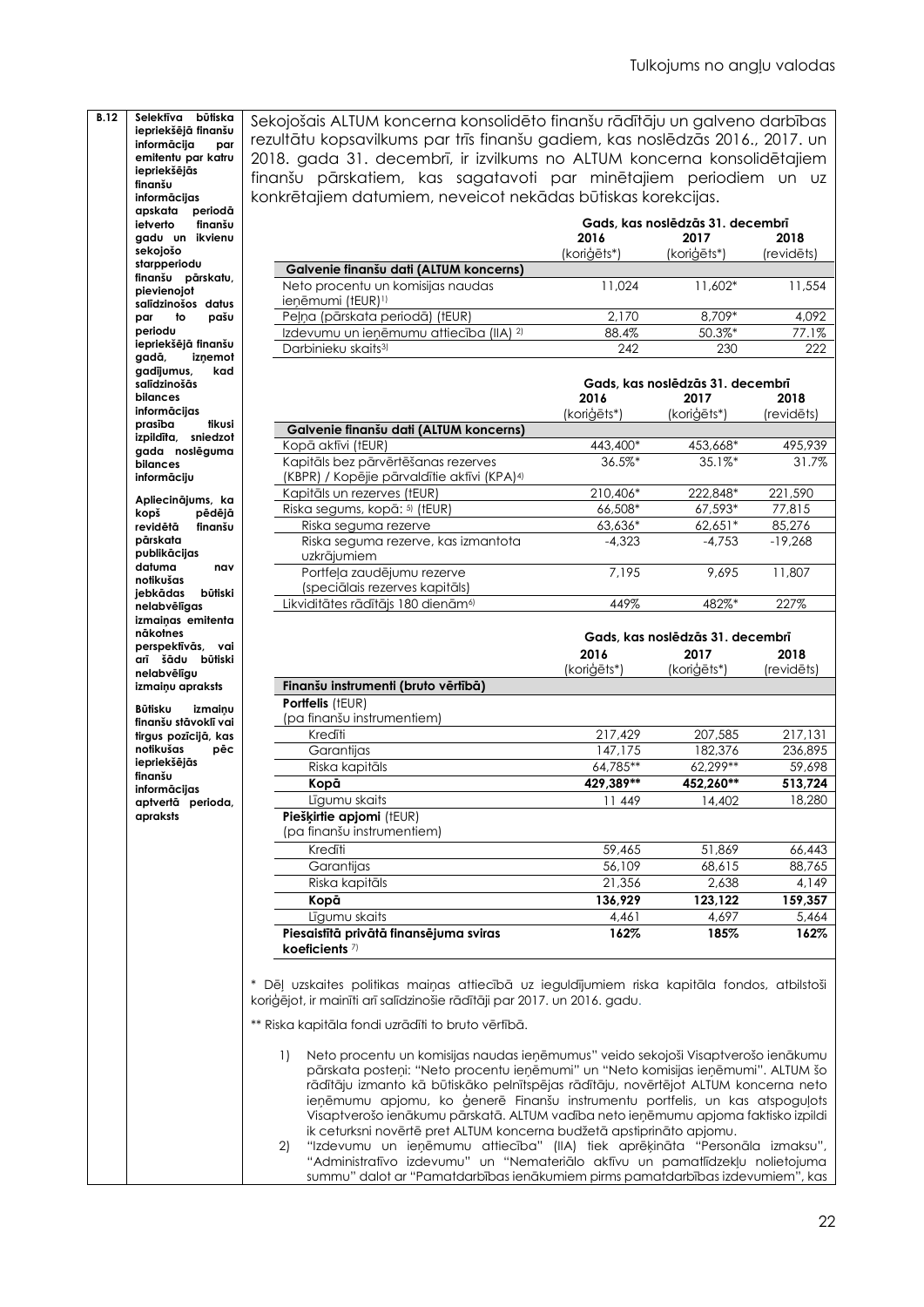|  |    | atspoguļoti Visaptverošo ienākumu pārskatā. ALTUM IIA rādītāju izmanto, lai novērtētu                                                                                                    |
|--|----|------------------------------------------------------------------------------------------------------------------------------------------------------------------------------------------|
|  |    | ALTUM koncerna operacionālās darbības efektivitāti. Šis ir viens no darbības efektivitātes                                                                                               |
|  |    | novērtēšanas rādītājiem, kuru ALTUM vadība ik ceturksni vērtē vadības atskaitēs, lai                                                                                                     |
|  |    | novērtētu dažādu aktivitāšu darbības rezultātus un efektivitāti uzlabojošo pasākumu                                                                                                      |
|  |    | rezultātus.                                                                                                                                                                              |
|  | 3) | "Darbinieku skaits" tiek aprēķināts kā vidējais darbinieku skaits periodā, neiekļaujot<br>Padomes un Revīzijas komitejas locekļus.                                                       |
|  | 4) | "Kapitāls bez pārvērtēšanas rezerves" (KBPR)/"Kopējie pārvaldītie aktīvi" (KPA)                                                                                                          |
|  |    | (KBPR/KPA).                                                                                                                                                                              |
|  |    | "Kapitāls bez pārvērtēšanas rezerves" (KBPR) tiek aprēķināts no "Kopā kapitāls"                                                                                                          |
|  |    | atskaitot "Pārdošanai pieejamo ieguldījumu pārvērtēšanas rezervi".                                                                                                                       |
|  |    | "Kopējie pārvaldītie aktīvi" (KPA) iekļauj ALTUM koncerna kopējos aktīvus, pieskaitot                                                                                                    |
|  |    | ārpusbilancē uzskaitīto garantiju apjomu, ņemot vērā uzkrājumus garantijām, no kura                                                                                                      |
|  |    | atņemti "Nākamo periodu izdevumi", "Uzkrātie ieņēmumi", "Pamatlīdzekļi",                                                                                                                 |
|  |    | "Nemateriālie aktīvi", "Pārējie aktīvi" un "Pārdošanai pieejamie aktīvi".<br>Abu rādītāju (KBPR, KPA) aprēķinā izmantotie posteņi atspoguļoti ALTUM koncerna                             |
|  |    | finanšu pārskatos: Pārskatā par finanšu stāvokli un Kapitāla un rezervju izmaiņu pārskatā,                                                                                               |
|  |    | pielikumos – Ārpusbilances posteņi un iespējamās saistības un Uzkrājumi. ALTUM rādītāju                                                                                                  |
|  |    | "KBPR/KPA" izmanto, lai novērtētu ALTUM koncerna kapitāla pietiekamību un lai                                                                                                            |
|  |    | novērtētu ieguldītā kapitāla īpatsvaru kopējos pārvaldāmajos aktīvos, pieskaitot                                                                                                         |
|  |    | ārpusbilancē uzskaitīto garantiju portfeli. ALTUM Aktīvu, pasīvu un riska vadības komiteja                                                                                               |
|  |    | ik ceturksni vērtē šī rādītāja lielumu.                                                                                                                                                  |
|  | 5) | "Riska segums, kopā" ir firais finansējums, kas pieejams ALTUM ieviesto atbalsta                                                                                                         |
|  |    | programmu sagaidāmo kredītzaudējumu segumam. "Riska segums, kopā" ir "Riska<br>seguma rezerves" un "Portfeļa zaudējumu rezerves" (speciālais rezerves kapitāls)                          |
|  |    | kopsumma, no kuras atskaifīta "Riska seguma rezerve", kas izmantota uzkrājumiem.                                                                                                         |
|  |    | Sagaidāmie zaudējumi tiek aplēsti pirms attiecīgās atbalsta programmas ieviešanas un                                                                                                     |
|  |    | daļa no publiskā finansējuma, kas tiek saņemta attiecīgās atbalsta programmas                                                                                                            |
|  |    | ietvaros sagaidāmo kredītriska zaudējumu segumam, tiek novirzīta vai nu "Portfeļa                                                                                                        |
|  |    | zaudējumu rezervē", kas ir ALTUM koncerna speciālais rezerves kapitāls, vai uzskaitīta                                                                                                   |
|  |    | atsevišķi kā uzkrājumi riska segumam "Riska seguma rezervē" saistībās. "Portfeļa                                                                                                         |
|  |    | zaudējumu rezerve" (speciālais rezerves kapitāls) ir atspoguļots ALTUM koncerna finanšu                                                                                                  |
|  |    | pārskatu pielikumā "Rezerves", savukārt "Riska seguma rezerve" ir atspoguļota ALTUM<br>koncerna finanšu pārskatu pielikumā "Atbalsta programmu finansējums un valsts                     |
|  |    | atbalsts". "Riska seguma rezerve", kas izmantota uzkrājumiem, ir "Riska seguma                                                                                                           |
|  |    | rezerves" apjoms, kas alocēts un izmantots uzkrājumiem aizdevumu portfeļa vērtības                                                                                                       |
|  |    | samazinājumam un uzkrājumiem garantijām, un tā attiecīgi atspoguļota ALTUM                                                                                                               |
|  |    | koncerna finanšu pārskatu pielikumos "Kredīti" un "Uzkrājumi".                                                                                                                           |
|  |    | "Riska segums, kopā" ir pamatrādītājs, novērtējot riska segumu ALTUM ieviestajās                                                                                                         |
|  |    | atbalsta programmās, kā arī vērtējot ALTUM koncerna ilgtermiņa finanšu stabilitāti.                                                                                                      |
|  | 6) | "Likviditātes rādītājs 180 dienām" tiek aprēķināts, "Prasību pret citām kredītiestādēm un<br>Valsts kasi" ar terminu līdz 1 mēnesim un "Finanšu aktīvi patiesajā vērtībā ar pārvērtēšanu |
|  |    | pārējos ienākumos un leguldījumu vērtspapīros" summu dalot ar "Kopējo saistību ar                                                                                                        |
|  |    | maksājuma termiņu" līdz 6 mēnešiem un "Kopējo finansiālo saistību" ar maksājuma                                                                                                          |
|  |    | termiņu līdz 6 mēnešiem (ārpusbilances postenis) summu. "Likviditātes rādītāja 180                                                                                                       |
|  |    | dienas" aprēķinam nepieciešamie dati ir atspoguļoti ALTUM koncerna finanšu                                                                                                               |
|  |    | pārskatos: Pārskatā par finanšu stāvokli un sekojošos pielikumos – Ārpusbilances posteņi                                                                                                 |
|  |    | un iespējamās saistības un Aktīvu un saistību sadalījums pēc to atlikušās atmaksas un                                                                                                    |
|  |    | dzēšanas termiņa. ALTUM "Likviditātes rādītājs 180 dienām" izmanto, lai novērtētu un                                                                                                     |
|  |    | uzraudzītu ALTUM koncerna spēju ar tā rīcībā esošajiem likvīdajiem aktīviem segt klientu<br>un citu kreditoru juridiski pamatotās prasības vai iespējamās saistības, kas iestāsies       |
|  |    | tuvākajos 6 (sešos) mēnešos. "Likviditātes rādītājs 180 dienām" palīdz vadīt ALTUM                                                                                                       |
|  |    | koncerna likviditātes risku atbilstoši ALTUM koncerna/ALTUM resursu vadības stratēģijai                                                                                                  |
|  |    | un risku pārvaldīšanas stratēģijai. Šī rādītāja līmeni ik ceturksni vērtē ALTUM Aktīvu, pasīvu                                                                                           |
|  |    | un risku vadības komiteja.                                                                                                                                                               |
|  | 7) | "Piesaisfītā privātā finansējuma sviras koeficients" parāda projektā papildus ALTUM                                                                                                      |
|  |    | finansējumam ieguldītā privātā finansējuma apjomu. Koeficients tiek noteikts, ņemot                                                                                                      |
|  |    | vērā finansējumu, kuru papildus ALTUM finansējumam ir ieguldījis privātais līdzfinansētājs                                                                                               |
|  |    | un projekta īstenotājs, kas vidēji aizdevumiem ir līdz pat 50 procentiem, garantijām un<br>riska kapitālam līdz pat 70 procentiem (izņemot mājokļu aizdevumu garantijas                  |
|  |    | programmas pirmajai iemaksai, kur šis koeficients ir 795 procenti).                                                                                                                      |
|  |    |                                                                                                                                                                                          |
|  |    | Kopš ALTUM koncerna revidētā konsolidētā finanšu pārskata par 2018. gadu                                                                                                                 |
|  |    | apstiprināšanas dienas nav notikušas būtiskas negatīvas izmaiņas ALTUM vai                                                                                                               |
|  |    | ALTUM koncerna nākotnes perspektīvās.                                                                                                                                                    |
|  |    | Kopš 2018. gada 31.decembra nav notikušas būtiskas negatīvas izmaiņas                                                                                                                    |
|  |    | ALTUM vai ALTUM koncerna finanšu stāvoklī un tirgus pozīcijās.                                                                                                                           |
|  |    |                                                                                                                                                                                          |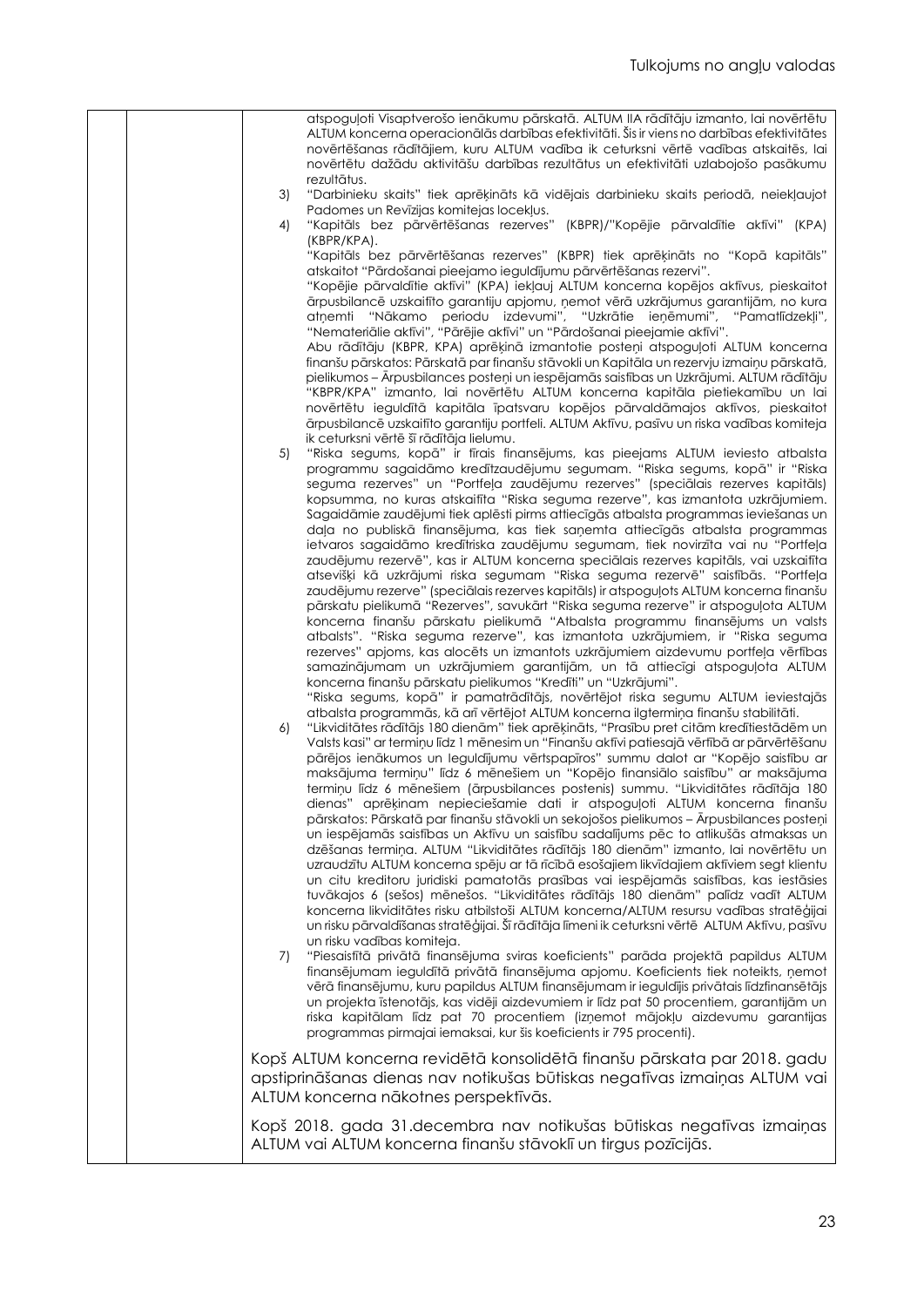| <b>B.13</b> | Aktuālu, emitentu<br>ietekmējošu<br>notikumu apraksts,<br>kas<br>ir<br>būtiski<br>emitenta<br>maksātspējas<br>novērtēšanai                                                                                       | Nav piemērojams. Kopš pēdējo revidēto vai nerevidēto finanšu pārskatu<br>publicēšanas datuma nav iestājušies nekādi būtiski apstākļi, kas varētu būt<br>nozīmīgi ALTUM maksātspējas novērtēšanai.                                                                                                                                                                                                                                                                                                                                              |
|-------------|------------------------------------------------------------------------------------------------------------------------------------------------------------------------------------------------------------------|------------------------------------------------------------------------------------------------------------------------------------------------------------------------------------------------------------------------------------------------------------------------------------------------------------------------------------------------------------------------------------------------------------------------------------------------------------------------------------------------------------------------------------------------|
| <b>B.15</b> | Emitenta<br>galveno<br>darbības<br>jomu<br>apraksts                                                                                                                                                              | ALTUM ir attīstības finanšu institūcija, kas sniedz valsts finansiālo atbalstu<br>uzņēmējdarbībai un noteiktām iedzīvotāju grupām Latvijā. ALTUM veic šo<br>uzdevumu un nodrošina mazajiem un vidējiem uzņēmumiem pieeju<br>finansējumam, izmantojot virkni finanšu instrumentu (galvenokārt aizdevumus<br>un garantijas) un riska kapitāla fondus. ALTUM piedāvā arī tehnisko atbalstu -<br>konsultācijas un apmācības vairākās jomās, piemēram, par ēku atjaunošanu<br>un energoefektivitāti vai lauksaimniecības uzņēmējdarbības attīstību. |
| <b>B.16</b> | kādā<br>Apmērā,<br>šāda informācija ir<br>emitenta<br>rīcībā,<br>norādīt<br>vai<br>emitentu tieši vai<br>netieši<br>pārvalda<br>vai kontrolē kāda<br>persona (norādīt),<br>sniegt<br>šādas<br>kontroles aprakstu | ALTUM ir reģistrēta atbilstoši Latvijas Republikas tiesību aktiem kā akciju<br>sabiedrība. ALTUM vienīgais akcionārs ir Latvijas Republika. ALTUM 40% akciju<br>un balsstiesību turētājs ir Latvijas Republikas Finanšu ministrija, 30% - Latvijas<br>Republikas Ekonomikas ministrija un 30% - Latvijas Republikas Zemkopības<br>ministrija.                                                                                                                                                                                                  |
| <b>B.17</b> | Emitentam vai tā<br>parāda<br>vērtspapīriem, pēc<br>emitenta<br>pieprasījuma<br>vai<br>emitentam<br>sadarbojoties<br>vērtēšanas<br>procesā,<br>piešķirtais<br>kredītreitings                                     | Moody's Investors Service 2019. gada 25. martā apstiprināja ALTUM ilgtermiņa<br>emitenta reitingu Baa1 ar stabilu prognozi, un bāzes kredītnovērtējums (BCA)<br>tika paaugstināts uz baa3 no ba2. Īstermiņa emitenta reitings tika apstiprināts<br>P-2 līmenī.                                                                                                                                                                                                                                                                                 |
|             |                                                                                                                                                                                                                  | Programmas ietvaros emitēto Obligāciju Sērijām var tikt piešķirts kredītreitings,<br>kā arī tās var būt bez reitinga. Ja tiktu piešķirts reitings, tad šāds reitings var<br>atšķirties no ALTUM piešķirtā reitinga. Kredītreitings nav uzskatāms par<br>rekomendāciju pirkt, pārdot vai turēt kādus vērtspapīrus un reitingu aģentūra,<br>kas piešķīrusi konkrēto reitingu, var to apturēt, samazināt vai atcelt jebkurā<br>brīdī.                                                                                                             |
|             |                                                                                                                                                                                                                  | Konkrētās emisijas kopsavilkums:                                                                                                                                                                                                                                                                                                                                                                                                                                                                                                               |
|             |                                                                                                                                                                                                                  | Reitings emitētajām Obligācijām nav piešķirts.                                                                                                                                                                                                                                                                                                                                                                                                                                                                                                 |

# **C daļa - Vērtspapīri**

| C.1 | Piedāvāto un/vai<br>ieklauto<br>tirgū<br>vērtspapīru veids<br>kategorija,<br>un.<br>ieskaitot<br>vērtspapīru<br>identifikācijas<br>numurs | Nekonvertējamas, nenodrošinātas un bezgarantiju Obligācijas ar kopējo<br>nominālvērtību līdz 70,000,000 EUR.                                                                                                                                                                            |
|-----|-------------------------------------------------------------------------------------------------------------------------------------------|-----------------------------------------------------------------------------------------------------------------------------------------------------------------------------------------------------------------------------------------------------------------------------------------|
|     |                                                                                                                                           | Obligācijas ir dematerializēti uzrādītāja parāda vērtspapīri.                                                                                                                                                                                                                           |
|     |                                                                                                                                           | Obligācijas tiks emitētas vienā vai vairākās Sērijās. Katra Obligāciju emisijas<br>Sērija var sastāvēt no viena vai vairākiem Laidieniem. Viena Laidiena<br>Obligācijas ir pakļautas identiskiem noteikumiem, izņemot atšķirības dažādu<br>Laidienu emisijas datumos un emisijas cenās. |
|     |                                                                                                                                           | Katras Sērijas un Laidiena identifikācijas mērķim Galīgajos noteikumos tiek<br>norādīts katras Sērijas un katra Laidiena kārtas numurs.                                                                                                                                                 |
|     |                                                                                                                                           | Konkrētās emisijas kopsavilkums:                                                                                                                                                                                                                                                        |
|     |                                                                                                                                           | Obligāciju Sērijas numurs: 2                                                                                                                                                                                                                                                            |
|     |                                                                                                                                           | Laidiena numurs: 2                                                                                                                                                                                                                                                                      |
|     |                                                                                                                                           | Obligācijas tiks konsolidētas un veidos vienu sēriju ar EUR 10 000 000 1,3<br>procentu obligācijām ar dzēšanas termiņu 2025.gadā, kas emitētas<br>2018.gada 7.martā.                                                                                                                    |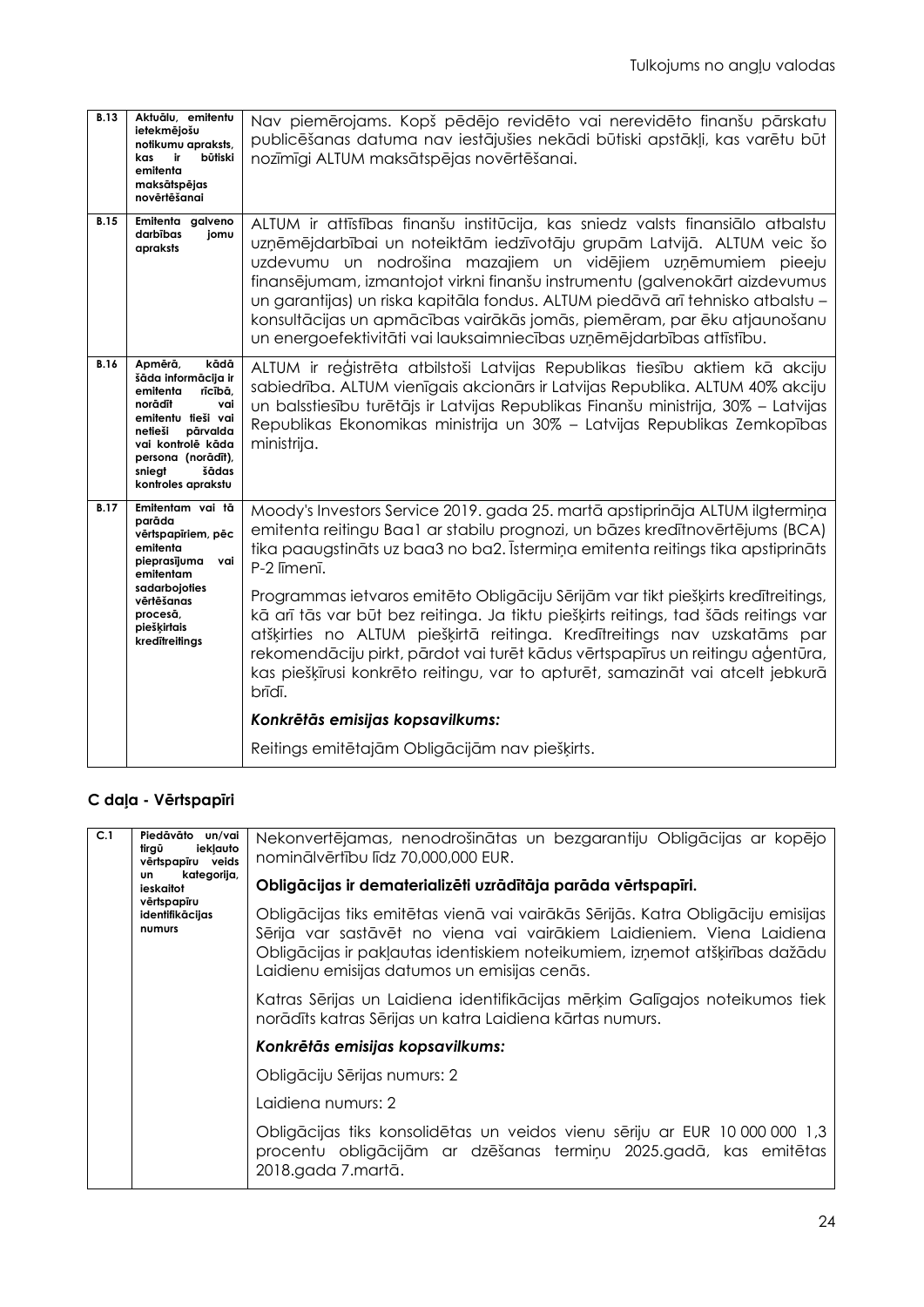|             |                                                                                                       | Pirms katras Sērijas pirmā Laidiena piedāvājuma uzsākšanas, attiecīgajai<br>Sērijai tiek piešķirts ISIN kods. Gadījumā, ja tiek emitēts vēl kāds Laidiens, kas<br>kopā ar jau emitēto Laidienu noteiktā datumā pēc jau emitētā Laidiena<br>Emisijas datuma veidos vienu Sēriju, tad šādām nākamā Laidiena<br>Obligācijām var tikt piešķirts pagaidu ISIN kods, kas atšķiras no attiecīgajai<br>Sērijai piešķirtā ISIN koda, un tiek izmantots līdz brīdim, kad Laidieni tiek<br>apvienoti vienā Sērijā.<br>Konkrētās emisijas kopsavilkums:<br>ISIN kods: LV0000880037.                                                                                                                     |
|-------------|-------------------------------------------------------------------------------------------------------|---------------------------------------------------------------------------------------------------------------------------------------------------------------------------------------------------------------------------------------------------------------------------------------------------------------------------------------------------------------------------------------------------------------------------------------------------------------------------------------------------------------------------------------------------------------------------------------------------------------------------------------------------------------------------------------------|
| C.2         | Vērtspapīru<br>emisijas valūta                                                                        | <b>EUR</b>                                                                                                                                                                                                                                                                                                                                                                                                                                                                                                                                                                                                                                                                                  |
| C.5         | Vērtspapīru brīvas<br>pārvedamības<br>ierobežojumu<br>apraksts                                        | Obligācijas ir brīvi pārvedami vērtspapīri. Tomēr Obligācijas nevar tikt<br>piedāvātas, pārdotas, tālākpārdotas, pārvestas vai nodotas tādās valstīs vai<br>jurisdikcijās vai citādi, tādos apstākļos, kur šādu pasākumu īstenošana ir<br>pretlikumīga vai paredz tādu papildu pasākumu īstenošanu, kādi netiek<br>paredzēti Latvijas Republikas tiesību aktos, ieskaitot Amerikas Savienotās<br>Valstis, Austrāliju, Kanādu, Honkongu, Japānu, Dienvidāfriku, Singapūru un<br>citas noteiktas jurisdikcijas. Turklāt Obligacionāri nedrīkst Obligācijas<br>tālākpārdot, pārvest vai nodot nevienai personai tādā veidā, kas varētu tikt<br>uzskatīts par vērtspapīru publisku piedāvājumu. |
| C.8,<br>C.9 | obligācijām<br>No<br>izrietošo<br>tiesību                                                             | Dalījums kategorijās                                                                                                                                                                                                                                                                                                                                                                                                                                                                                                                                                                                                                                                                        |
|             | apraksts, ieskaitot<br>• dalījumu<br>kategorijās                                                      | Obligācijas veido tiešas, nenodrošinātas un bezgarantiju Emitenta saistības,<br>kas kategorizējamas pari passu bez jebkādām priekšrocībām vienām pret                                                                                                                                                                                                                                                                                                                                                                                                                                                                                                                                       |
|             | • tiesību<br>ierobežojumus                                                                            | otru, kā arī attiecībā pret visām Emitenta nenodrošinātām, bezgarantiju un<br>nesubordinētām parādsaistībām, izņemot saistības, kas atbilstoši obligāto<br>tiesību aktu prasībām uzskatāmas par prioritārām.                                                                                                                                                                                                                                                                                                                                                                                                                                                                                |
|             | • nominālo<br>procentu likmi                                                                          | Emisijas cena                                                                                                                                                                                                                                                                                                                                                                                                                                                                                                                                                                                                                                                                               |
|             | · dienu, no kuras<br>jāveic procentu<br>maksājumi                                                     | Obligācijas var tikt emitētas to nominālvērtībā vai arī piemērojot emisijas<br>atlaidi vai emisijas uzcenojumu.                                                                                                                                                                                                                                                                                                                                                                                                                                                                                                                                                                             |
|             | • procentu<br>maksājumu                                                                               | Procentu likme                                                                                                                                                                                                                                                                                                                                                                                                                                                                                                                                                                                                                                                                              |
|             | datumus<br>• ja likme nav<br>fiksēta, pamata<br>instrumenta, kas<br>pamato<br>likmi,<br>apraksts      | Obligācijām tiek noteikta fiksēta Gada procentu likme. Procentu maksājumi<br>veicami reizi gadā Galīgajos noteikumos noteiktajos procentu samaksas<br>datumos. Procenti tiek uzkrāti par konkrētajā brīdī neatmaksāto Obligāciju<br>pamatsummu par katru procentu periodu no procentu perioda pirmās<br>dienas (ieskaitot) līdz procentu perioda pēdējai dienai (neieskaitot). Pirmais                                                                                                                                                                                                                                                                                                      |
|             | • atmaksāšanas<br>terminu<br>• aizņēmuma<br>amortizācijas<br>noteikumus,<br>ieskaitot<br>atmaksāšanas | procentu periods sākas Emisijas datumā un noslēdzas iepriekšējā dienā pirms<br>pirmā procentu samaksas datuma. Katrs nākamais procentu periods sākas<br>iepriekšējā procentu samaksas datumā un noslēdzas iepriekšējā dienā pirms<br>nākamajā procentu samaksas datuma. Pēdējais procentu periods noslēdzas<br>Dzēšanas datumā.                                                                                                                                                                                                                                                                                                                                                             |
|             | kārtību<br>• ienesīguma<br>prognozes                                                                  | Procenti par Obligācijām tiek aprēķināti, konkrētajā procentu periodā<br>pagājušo dienu skaitu dalot ar 365 (vai t.s. garā gada gadījumā - ar 366), t.i.,<br>tiks izmantots dienu aprēķina princips Act/Act (ICMA).                                                                                                                                                                                                                                                                                                                                                                                                                                                                         |
|             | • parāda<br>vērtspapīru                                                                               | Konkrētās emisijas kopsavilkums:                                                                                                                                                                                                                                                                                                                                                                                                                                                                                                                                                                                                                                                            |
|             | turētāju<br>pārstāvja<br>nosaukumu/                                                                   | Procentu Samaksas datums: katra gada 7. marts                                                                                                                                                                                                                                                                                                                                                                                                                                                                                                                                                                                                                                               |
|             | vārdu<br>un<br>uzvārdu                                                                                | lenesīguma norādīšana                                                                                                                                                                                                                                                                                                                                                                                                                                                                                                                                                                                                                                                                       |
|             |                                                                                                       | Emitents norāda piedāvāto Obligāciju paredzamā lenesīguma līdz dzēšanai<br>(Yield to Maturity) diapazonu pirms Obligāciju Izvietošanas perioda sākuma,<br>publicējot attiecīgu paziņojumu Emitenta interneta vietnē www.altum.lv.                                                                                                                                                                                                                                                                                                                                                                                                                                                           |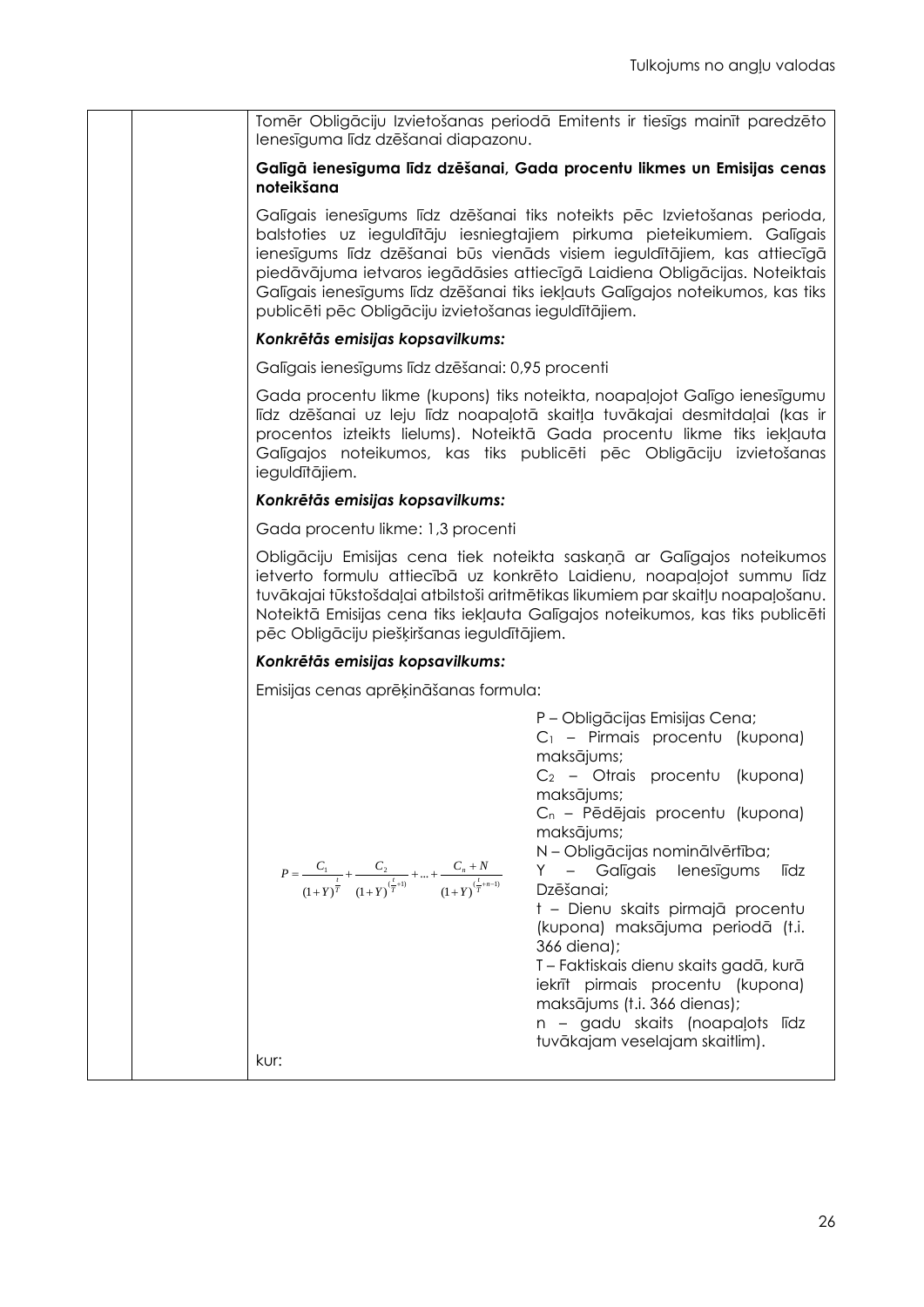|      |                                                                                                                                                                                                                                                                                                                                                                    | $C_1 = C_r \times \frac{I}{T}$                                       | C <sub>1</sub> – Pirmais procentu (kupona)<br>maksājums;<br>C <sub>r</sub> - Kārtējais procentu (kupona)<br>maksājums, kas aprēķināts, reizinot<br>Gada Procentu Likmi ar Obligācijas<br>nominālvērtību;<br>t - Dienu skaits pirmajā procentu<br>(kupona) maksājuma periodā (t.i.<br>366 diena);<br>T - Faktiskais dienu skaits gadā, kurā<br>iekrīt pirmais procentu (kupona)<br>maksājums (t.i. 366 dienas).                                  |
|------|--------------------------------------------------------------------------------------------------------------------------------------------------------------------------------------------------------------------------------------------------------------------------------------------------------------------------------------------------------------------|----------------------------------------------------------------------|-------------------------------------------------------------------------------------------------------------------------------------------------------------------------------------------------------------------------------------------------------------------------------------------------------------------------------------------------------------------------------------------------------------------------------------------------|
|      |                                                                                                                                                                                                                                                                                                                                                                    | Konkrētās emisijas kopsavilkums:                                     |                                                                                                                                                                                                                                                                                                                                                                                                                                                 |
|      |                                                                                                                                                                                                                                                                                                                                                                    | Emisijas cena: EUR 1019,497                                          |                                                                                                                                                                                                                                                                                                                                                                                                                                                 |
|      |                                                                                                                                                                                                                                                                                                                                                                    | tiks iesniegta Finanšu un kapitāla tirgus komisijai.                 | Galīgie noteikumi, kas ietvers informāciju par apstiprināto Galīgo ienesīgumu<br>līdz dzēšanai, Gada procentu likmi, Emisijas cenu, konkrētā Laidiena kopējo<br>pamatsummu un emitējamo Obligāciju skaitu tiks publicēti Emitenta<br>interneta vietnē www.altum.lv un pēc Obligāciju piešķiršanas ieguldītājiem                                                                                                                                 |
|      |                                                                                                                                                                                                                                                                                                                                                                    | Dzēšanas termiņš                                                     |                                                                                                                                                                                                                                                                                                                                                                                                                                                 |
|      |                                                                                                                                                                                                                                                                                                                                                                    | Obligāciju sērijas dzēšanas termiņš var būt līdz 10 (desmit) gadiem. |                                                                                                                                                                                                                                                                                                                                                                                                                                                 |
|      |                                                                                                                                                                                                                                                                                                                                                                    | Konkrētās emisijas kopsavilkums:                                     |                                                                                                                                                                                                                                                                                                                                                                                                                                                 |
|      |                                                                                                                                                                                                                                                                                                                                                                    | Dzēšanas termiņš: 2025.gada 7. marts                                 |                                                                                                                                                                                                                                                                                                                                                                                                                                                 |
|      |                                                                                                                                                                                                                                                                                                                                                                    | Atpirkšana                                                           |                                                                                                                                                                                                                                                                                                                                                                                                                                                 |
|      |                                                                                                                                                                                                                                                                                                                                                                    | atpirkšanu pirms noteiktā Dzēšanas datuma.                           | Obligācijas tiek atmaksātas to nominālvērtības pilnā apmērā Dzēšanas<br>datumā. Emitentam nav tiesību atpirkt Obligācijas pirms Dzēšanas datuma,<br>izņemot gadījumus, kad Emitents ir veicis Obligāciju pirmstermiņa atmaksu<br>Emitenta Akcionāru maiņas gadījumā vai, iestājoties kādam Saistību<br>neizpildes gadījumam, vai arī gadījumā, ja Obligacionāru sapulce,<br>pamatojoties uz Emitenta ierosinājumu, pieņem lēmumu par Obligāciju |
|      |                                                                                                                                                                                                                                                                                                                                                                    | Obligacionāru pārstāvis                                              |                                                                                                                                                                                                                                                                                                                                                                                                                                                 |
|      |                                                                                                                                                                                                                                                                                                                                                                    | pārstāvniecības nodrošināšanu.                                       | Obligacionāru tiesības izveidot un/vai pilnvarot kādu fizisku vai juridisku<br>personu pārstāvēt visu Obligacionāru vai kādas to daļas intereses netiek<br>noteiktas, taču nav paredzēti arī šādu tiesību ierobežojumi. Obligacionāriem<br>ir pienākums pašiem segt visas izmaksas/izdevumus, kas ir saistīti ar šādas                                                                                                                          |
| C.10 | procentu<br>Ja<br>maksājums<br>par<br>vērtspapīru<br>ir<br>balstīts<br>UZ<br>atvasinātu<br>instrumentu,<br>sniedziet skaidru<br>izsmeļošu<br>un<br>skaidrojumu,<br>lai<br>palīdzētu<br>ieguldītājiem<br>izprast,<br>to<br>kā<br>ieguldījumu<br>vērtību<br>ietekmē<br>šāda<br>(-υ)<br>instrumenta<br>(−υ)<br>vērtība, jo<br>īpaši<br>izteikta<br>riska<br>apstākļos | piemērojams. Obligāciju<br>Nav<br>atvasinātajiem instrumentiem.      | procentu<br>maksājumi<br>balstīti<br>nav<br>UZ                                                                                                                                                                                                                                                                                                                                                                                                  |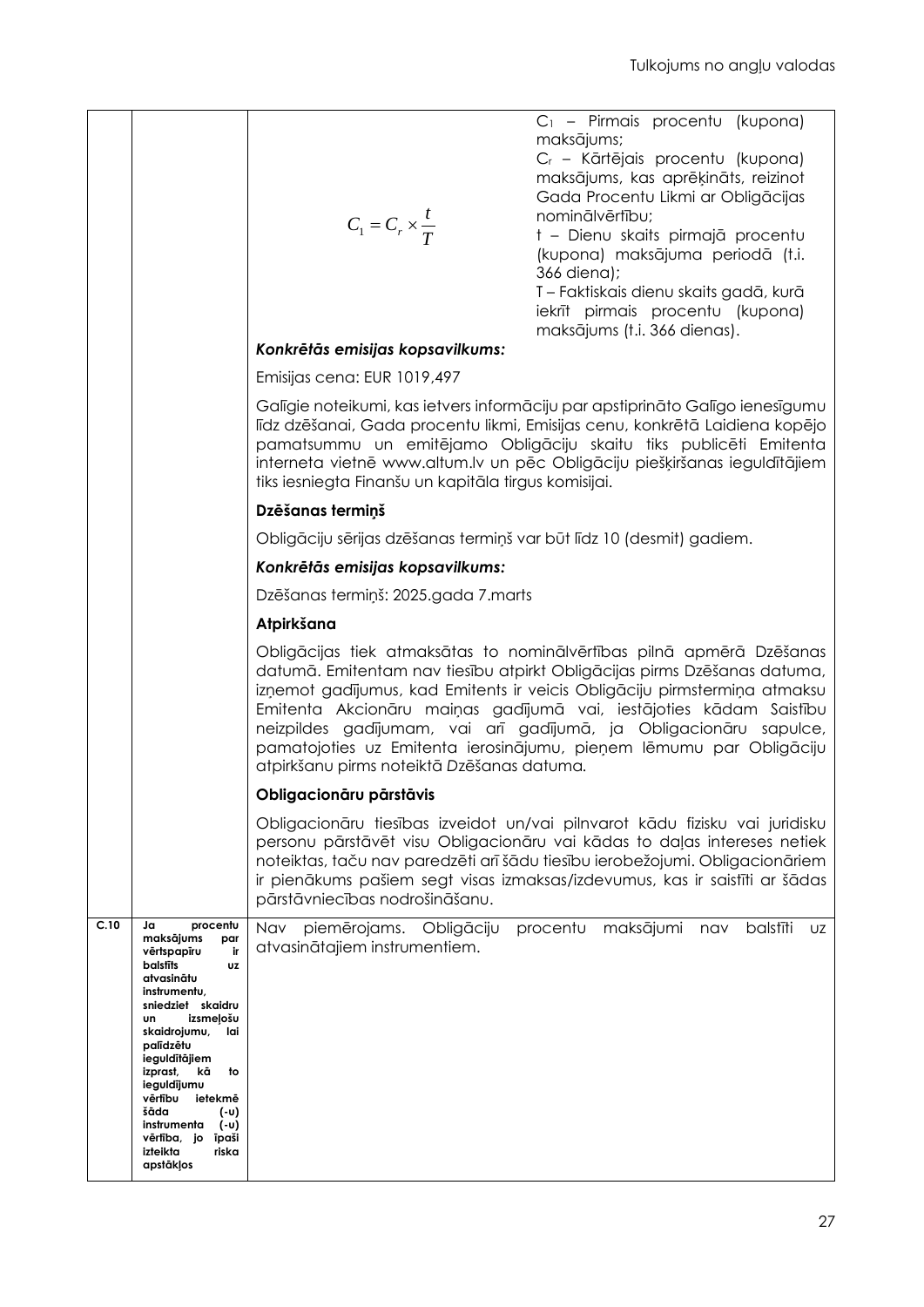| C.11 | Informācija par to<br>vai<br>par      | Emitents iesniedz pieteikumu par katra Laidiena iekļaušanu Nasdag Riga         |
|------|---------------------------------------|--------------------------------------------------------------------------------|
|      | piedāvātajiem                         | oficiālajā parāda vērtspapīru sarakstā (Baltijas parāda vērtspapīru sarakstā). |
|      | vērtspapīriem<br>ir/                  | Šāds pieteikums tiek sagatavots atbilstoši Nasdag Riga prasībām un tiek        |
|      | iesniegts<br>tiks<br>pieprasījums par | iesniegts Nasdag Riga 3 (trīs) mēnešu laikā pēc attiecīgā Laidiena Emisijas    |
|      | iekļaušanu tirgū to                   | datuma.                                                                        |
|      | izplatīšanai                          |                                                                                |
|      | regulētā tirgū vai<br>kādā<br>citā    |                                                                                |
|      | līdzvērtīgā<br>tirgū,                 |                                                                                |
|      | norādot attiecīgos                    |                                                                                |
|      | tirgus                                |                                                                                |

# **D daļa - Riski**

| D.2 | Būtiska informācija<br>emitentam<br>par | Makroekonomiskie un politiskie riski                                                                                                                                                                                                                                                                                                                                                                                                                                                                                                            |
|-----|-----------------------------------------|-------------------------------------------------------------------------------------------------------------------------------------------------------------------------------------------------------------------------------------------------------------------------------------------------------------------------------------------------------------------------------------------------------------------------------------------------------------------------------------------------------------------------------------------------|
|     | raksturīgiem<br>būtiskiem riskiem       | Globālā, reģionālā vai vietējā ekonomiskā stāvokļa un/vai Latvijas<br>valdības finansiālā stāvokļa nopietna pasliktināšanās.                                                                                                                                                                                                                                                                                                                                                                                                                    |
|     |                                         | Iespējamā būtiskā Latvijas ekonomikas lejupslīde.<br>٠                                                                                                                                                                                                                                                                                                                                                                                                                                                                                          |
|     |                                         | lespējamā straujā Latvijas galveno eksporta tirgu attīstības tempu<br>٠<br>samazināšanās.                                                                                                                                                                                                                                                                                                                                                                                                                                                       |
|     |                                         | Negaidīts vai būtisks Eiropas Savienības fondu samazinājums, kas var<br>٠<br>nelabvēlīgi ietekmēt Latvijas ekonomisko izaugsmi.                                                                                                                                                                                                                                                                                                                                                                                                                 |
|     |                                         | Iespējamā Latvijas fiskālā stāvokļa būtiska pasliktināšanās.<br>٠                                                                                                                                                                                                                                                                                                                                                                                                                                                                               |
|     |                                         | lespējamā makroekonomiskās nelīdzsvarotības rašanās, kas varētu<br>٠<br>nelabvēlīgi ietekmēt Latvijas ekonomisko stabilitāti.                                                                                                                                                                                                                                                                                                                                                                                                                   |
|     |                                         | levērojama lejupslīde Ziemeļvalstu nekustamā īpašuma tirgū, kas varētu<br>٠<br>ietekmēt mātes banku finansējuma izmaksas un attiecīgi varētu<br>nelavēlīgi ietekmēt ekonomikas izaugsmi un kreditēšanas apjomus<br>Latvijā.                                                                                                                                                                                                                                                                                                                     |
|     |                                         | Vietējo banku atkarība no nerezidentu noguldījumiem, kas parasti ir<br>$\blacksquare$<br>pakļauti lielākam svārstīgumam un lielākam noziedzīgi iegūtu līdzekļu<br>legalizēšanas un teroristu finansēšanas riskam, kā arī riskiem, kas saistīti ar<br>ārpolitikas attīstību.                                                                                                                                                                                                                                                                     |
|     |                                         | Citi faktori, piemēram, bezdarba līmenis Latvijā, migrācijas tendences,<br>٠<br>patērētāju pirktspēja un cenu līmeņa dinamika, izmaiņas Eirozonas<br>monetārajā vidē un vispārējā politiskā stabilitāte ES.                                                                                                                                                                                                                                                                                                                                     |
|     |                                         | Latvijas Republikas valdības pieņemtie politiskie un sociālie lēmumi.<br>٠                                                                                                                                                                                                                                                                                                                                                                                                                                                                      |
|     |                                         | Ar saimniecisko darbību saistītie riski                                                                                                                                                                                                                                                                                                                                                                                                                                                                                                         |
|     |                                         | Latvijas Republikas Ministru kabinets novirza atmaksātos līdzekļus no<br>٠<br>finanš∪<br>publiskā<br>finansējuma<br>ALTUM<br>instrumentu<br>programmu<br>turpināšanai un jaunu programmu īstenošanai. Pastāv risks, ka Latvijas<br>Republikas Ministru kabinets var nolemt apturēt atmaksāto līdzekļu<br>atkārtotu ieguldīšanu jaunās aktivitātēs, kā rezultātā ALTUM saņems<br>mazāku finansējumu. Tas palielinātu finansējuma izmaksas, kas<br>nelabvēlīgi ietekmētu ALTUM koncerna likviditāti, saimniecisko darbību<br>un finanšu stāvokli. |
|     |                                         | Pastāv risks, ka 2021.-2027. gada plānošanas periodam Latvija varētu<br>$\blacksquare$<br>saņemt mazāku finansējuma apjomu no Eiropas Reģionālā Attīstības<br>fonda. Finansējuma samazinājums ietekmēs grantu programmas, līdz ar<br>to Eiropas Savienības fondu finansējums, kas piešķirts 2014.-2020. gada<br>plānošanas periodam, daļēji varētu tikt pārdalīti grantu programmām,                                                                                                                                                            |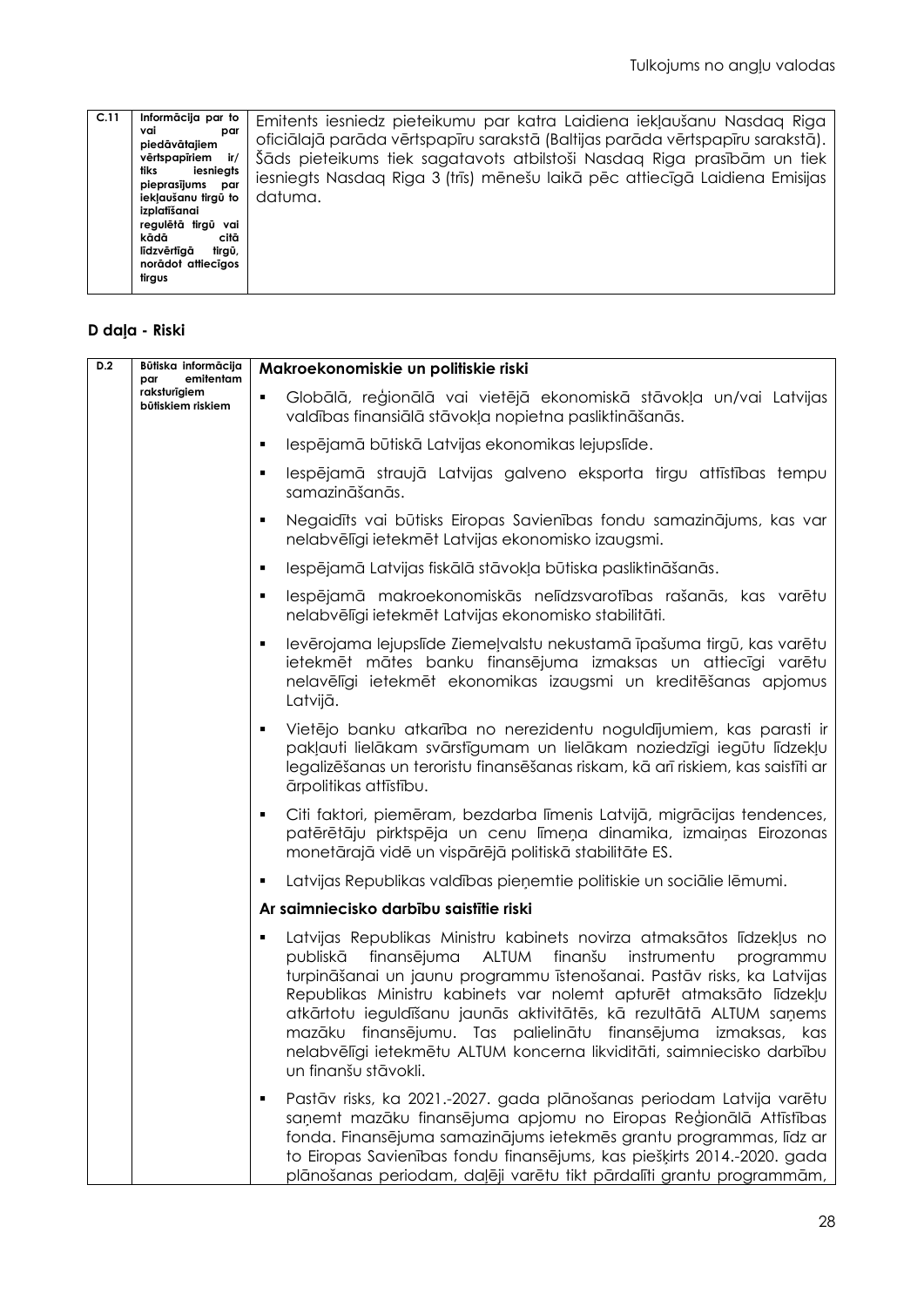| kā rezultātā Eiropas Savienības finansējums, kas ir pieejams ALTUM<br>īstenotajiem finanšu instrumentiem, varētu samazināties. Tādēļ ALTUM<br>meklē citus finansējuma avotus. Ja papildus publiskajam finansējumam<br>citi finansējuma avoti nebūtu pieejami un Eiropas Reģionālā attīstības<br>fonda sniegtais finansējums tiktu samazināts, pastāv iespēja, ka ALTUM<br>programmu apjoms tiks samazināts, novedot pie tā, ka lielāko daļu no<br>programmās atmaksātajiem līdzekļiem patērētu administratīvās izmaksas<br>un daļa no jaunajām programmām tiktu slēgtas. Tas var nelabvēlīgi<br>ietekmēt ALTUM koncerna saimniecisko darbību un finanšu stāvokli.                                                                                                                                                                   |
|-------------------------------------------------------------------------------------------------------------------------------------------------------------------------------------------------------------------------------------------------------------------------------------------------------------------------------------------------------------------------------------------------------------------------------------------------------------------------------------------------------------------------------------------------------------------------------------------------------------------------------------------------------------------------------------------------------------------------------------------------------------------------------------------------------------------------------------|
| Programmās, kas tiek finansētas no ES fondu 2014.-2020. gada<br>٠<br>plānošanas perioda finansējuma, noteikts, ka ALTUM jāsasniedz progress,<br>ko apliecina uzraudzības rādītāji, un noteikti finanšu apjomi līdz 2023.<br>gadam. Ja ALTUM nesasniegs plānotos finanšu apjomus līdz 2023.<br>gadam, finanšu instrumentiem pieejamais finansējums var tikt<br>samazināts. Tas var būtiski nelabvēlīgi ietekmēt ALTUM koncerna<br>saimniecisko darbību un finanšu stāvokli. Šobrīd nav konstatēts risks<br>attiecībā uz finanšu apjomu sasniegšanu līdz 2023.gadam.                                                                                                                                                                                                                                                                  |
| ES fondu 2014.-2020. gada plānošanas periodā atbalstītie riska kapitāla<br>٠<br>fondi pieļauj atšķirīgu privātā līdzfinansējuma apjoma piesaisti atkarībā<br>no uzņēmuma, kurā fonds veiks investīcijas, attīstības stadijas. Temps,<br>kādā tiek veikti ieguldījumi programmā, ir atkarīgs no fonda pārvaldnieku<br>spējas piesaistīt privāto līdzfinansējumu. Ja ALTUM izvēlētie riska kapitāla<br>pārvaldnieki<br>piesaistīt<br>fondu<br>nespētu<br>privāto<br>līdzfinansējumu<br>nepieciešamos apjomos, nepieciešamais ALTUM ieguldījumu apjoms<br>riska kapitāla fondos var netikt sasniegts ES fondu noteikumu definētajā<br>izmaksu attiecināmības periodā. Tas var nelabvēlīgi ietekmēt ALTUM<br>koncerna saimniecisko darbību un finanšu stāvokli.                                                                         |
| Ja kāda iemesla dēļ mainās ES lauksaimniecības finansēšanas politika,<br>٠<br>kas samazina tiešos maksājumus Latvijas lauksaimniekiem, tas varētu<br>ietekmēt ALTUM darbības sniegumu.                                                                                                                                                                                                                                                                                                                                                                                                                                                                                                                                                                                                                                              |
| Pastāv risks, ka ALTUM darbības jomas ilgtermiņā varētu sarukt, ņemot<br>٠<br>vērā ALTUM klientu pieaugošo iespēju piekļūt privātā finansējuma<br>sniedzēju piedāvātajiem finanšu instrumentiem un/vai ALTUM piedāvāto<br>produktu neaktualitātes dēļ, ko izraisījušas pārmaiņas uzņēmējdarbības<br>vidē ALTUM apkalpotajā tirgus nišā. Līdz ar to ALTUM konkurējošās<br>pozīcijas pasliktināšanās un/vai ievērojamas daļas klientu bāzes<br>zaudējums var nelabvēlīgi ietekmēt ALTUM koncerna saimniecisko<br>darbību un finanšu stāvokli.                                                                                                                                                                                                                                                                                         |
| Saskaņā ar Attīstības finanšu institūcijas likumu Latvijas valsts ir atbildīga<br>٠<br>par ALTUM izsniegtajām garantijām tādā apmērā, kā katru gadu noteikts<br>likumā "Par valsts budžetu". Pastāv risks, ka kopējais maksimālais<br>garantiju riska apmērs, kam ir piešķirts valsts nodrošinātu garantiju statuss,<br>varētu tikt samazināts vai pat nenodrošināts, kā rezultātā ALTUM būtu<br>spiesta samazināt izsniegto garantiju apjomus un/vai palielināt ALTUM<br>par garantiju izsniegšanu, kas sadārdzinātu<br>komisijas<br>ALTUM<br>pakalpojumus. Turklāt, ja ALTUM trūks atbilstoša riska seguma garantiju<br>aktivitātēm, Latvijas Republikas Finanšu ministrija var pieņemt lēmumu<br>pārtraukt jaunu garantiju izsniegšanu. Tas var nelabvēlīgi ietekmēt ALTUM<br>koncerna saimniecisko darbību un finanšu stāvokli. |
| Eiropas Komisija ir atļāvusi ALTUM veikt saimniecisko darbību līdz<br>٠<br>2022. gada 31. decembrim. Eiropas Komisija var pagarināt atļauju pēc<br>atkārtota izvērtējuma sagatavošanas. Pastāv risks, ka, sākot ar<br>2023. gada 1. janvāri, ALTUM saimnieciskās darbības apjoms var tikt<br>samazināts, pašreizējā saimnieciskās darbības aktivitātes var tikt                                                                                                                                                                                                                                                                                                                                                                                                                                                                     |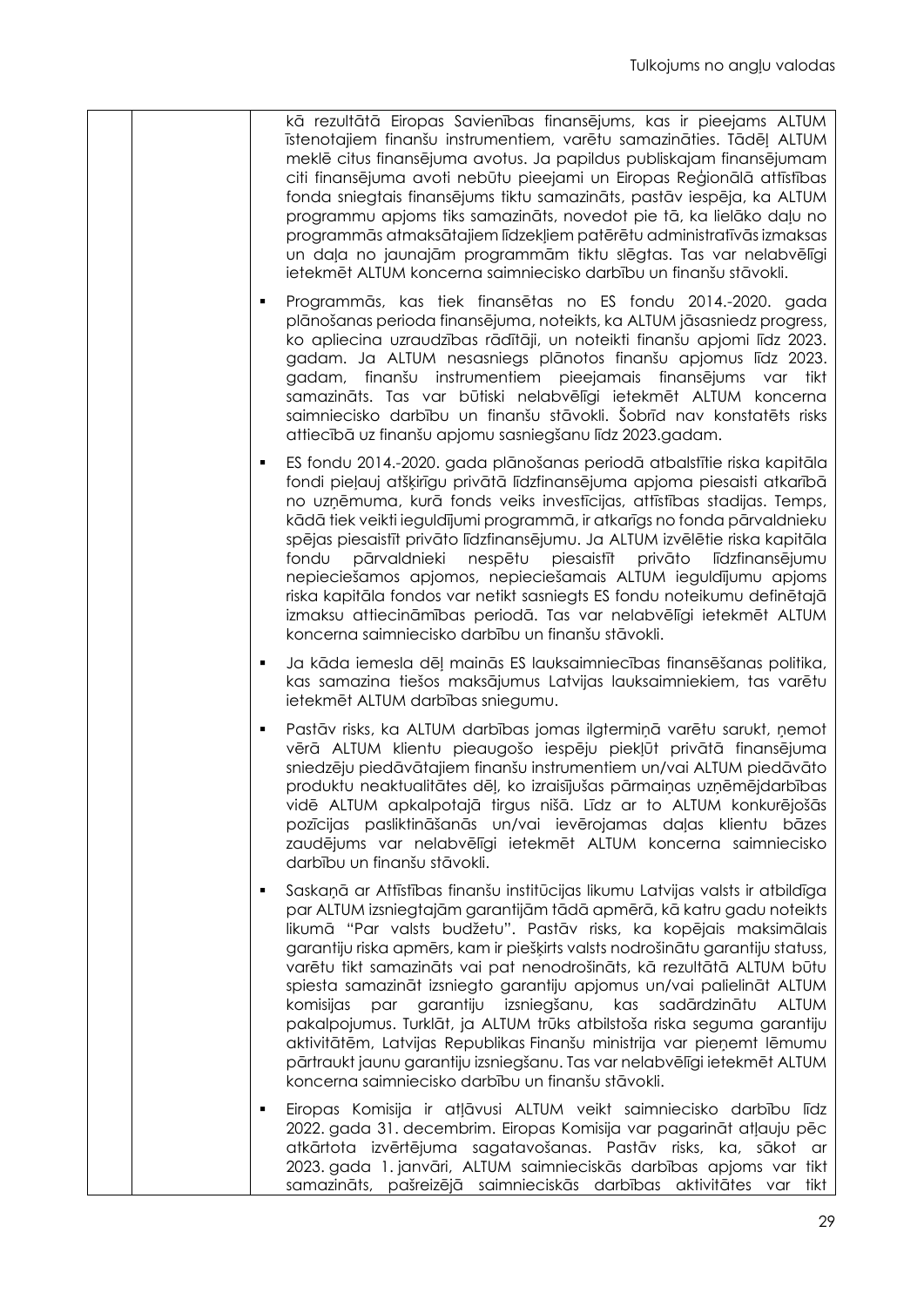| pārtrauktas un/vai aizstātas ar jaunām saimnieciskās darbības<br>aktivitātēm. Tas var nelabvēlīgi ietekmēt ALTUM koncerna saimniecisko<br>darbību un finanšu stāvokli.                                                                                                                                                                                                                                                                                                                                                                                                                                                                                                                                                                             |
|----------------------------------------------------------------------------------------------------------------------------------------------------------------------------------------------------------------------------------------------------------------------------------------------------------------------------------------------------------------------------------------------------------------------------------------------------------------------------------------------------------------------------------------------------------------------------------------------------------------------------------------------------------------------------------------------------------------------------------------------------|
| Ņemot vērā, ka valsts atbalsta programmas tiek īstenotas saskaņā ar ES<br>tiesisko regulējumu, pastāv risks, ka ALTUM un tās sadarbības partneri<br>(finanšu starpnieki) var iztulkot un piemērot ES tiesību aktus citādi nekā<br>uzraudzības iestādes, veicot pārbaudes. Lai nodrošinātu preventīvu risku<br>pārvaldību, kā arī savlaicīgu koriģējošu pasākumu ieviešanu atbilstības<br>risku mazināšanai vai novēršanai, ALTUM ir izveidojis risku pārvaldības<br>sistēmu. Neraugoties uz ALTUM pūlēm, neatbilstība noteikumiem, kas<br>regulē programmu īstenošanu, var nelabvēlīgi ietekmēt ALTUM koncerna<br>saimniecisko darbību un finanšu stāvokli.                                                                                        |
| ALTUM veic visas nepieciešamās darbības, lai samazinātu iespējamību,<br>٠<br>ka saimnieciskā darbība tiek veikta ar klientiem, kas ir iesaistīti vai varētu<br>būt iesaistīti noziedzīgi iegūtu līdzekļu legalizācijā vai terorisma<br>finansēšanā, ievērojot visas tiesību aktos noteiktās prasības un savā<br>saimnieciskajā darbībā ievērojot "zini savu klientu" principus. Pastāv risks,<br>ka ALTUM veiktās darbības var būt nepietiekamas, lai novērstu noziedzīgi<br>iegūtu līdzekļu legalizāciju vai terorisma finansēšanu, kā rezultātā ALTUM<br>varētu ciest zaudējumus, tikt pakļauts juridiskām sankcijām vai tā<br>reputācija varētu pasliktināties. Tas var nelabvēlīgi ietekmēt ALTUM<br>saimniecisko darbību un finanšu stāvokli. |
| Pastāv risks, ka ALTUM nav veikusi vajadzīgos pasākumus, lai nodrošinātu<br>٠<br>atbilstību Eiropas Parlamenta un Padomes 2016. gada 27. aprīļa Regulai<br>(ES) 2016/679 par fizisku personu aizsardzību attiecībā uz personas datu<br>apstrādi un šādu datu brīvu apriti un ar ko atceļ Direktīvu 95/46/EK<br>(Vispārīgā datu aizsardzības regula). Tas var negatīvi ietekmēt ALTUM<br>finansiālo stāvokli un reputāciju.                                                                                                                                                                                                                                                                                                                         |
| Finanšu riski                                                                                                                                                                                                                                                                                                                                                                                                                                                                                                                                                                                                                                                                                                                                      |
| ALTUM īsteno virkni valsts atbalsta programmu, kurās tai nav pilnas<br>٠<br>kontroles pār līdzekļu izlietojumu. Pastāv risks, ka Latvijas Republikas<br>Centrālā finanšu un līgumu aģentūra varētu atzīt daļu no izdevumiem par<br>tādiem, kas nav tiesīgi saņemt finansējumu. Šādā gadījumā ALTUM būtu<br>jāsedz izmaksas no saviem līdzekļiem un ar piedziņas palīdzību jācenšas<br>tos atgūt no parādniekiem. Savukārt tas ietver risku, ka līdzekļu atgūšana<br>nebūs iespējama vai ir maz ticama un izdevumiem būs nelabvēlīga<br>ietekme uz ALTUM finanšu rādītājiem.                                                                                                                                                                        |
| Nosakot kompensācijas maksājumu apjomu, ALTUM programmu<br>٠<br>noteikumi un nosacījumi, kurus apstiprinājis Latvijas Republikas Ministru<br>kabinets, paredz, ka starpību starp piemērojamo ES regulu noteikto limitu<br>un biznesa plānā paredzēto summu sedz no ES struktūrfonda un valsts<br>budžeta finansējuma atmaksām. Pastāv risks, ka izmaiņas šos jautājumus<br>regulējošos valsts un ES noteikumos nelabvēlīgi ietekmēs ALTUM finanšu<br>noteikti papildus ierobežojumi kompensācijas<br>stāvokli, ja<br>tiks<br>maksājumiem.                                                                                                                                                                                                          |
| Pastāv risks ciest zaudējumus, ja ALTUM klienti vai sadarbības partneri<br>٠<br>nespēj vai atsakās izpildīt savas saistības pret ALTUM saskaņā ar noslēgto<br>līgumu noteikumiem un nosacījumiem. Pakļautība kredītriskam tiek<br>mazināta, nodrošinot riska darījumam atbilstošas ķīlas vai cita veida<br>nodrošinājumus, kā arī nodrošinot segumu sagaidāmajiem zaudējumiem,<br>kas rodas dēļ lielāka kredītriska līmeņa valsts atbalsta un attīstības<br>programmu īstenošanā.                                                                                                                                                                                                                                                                  |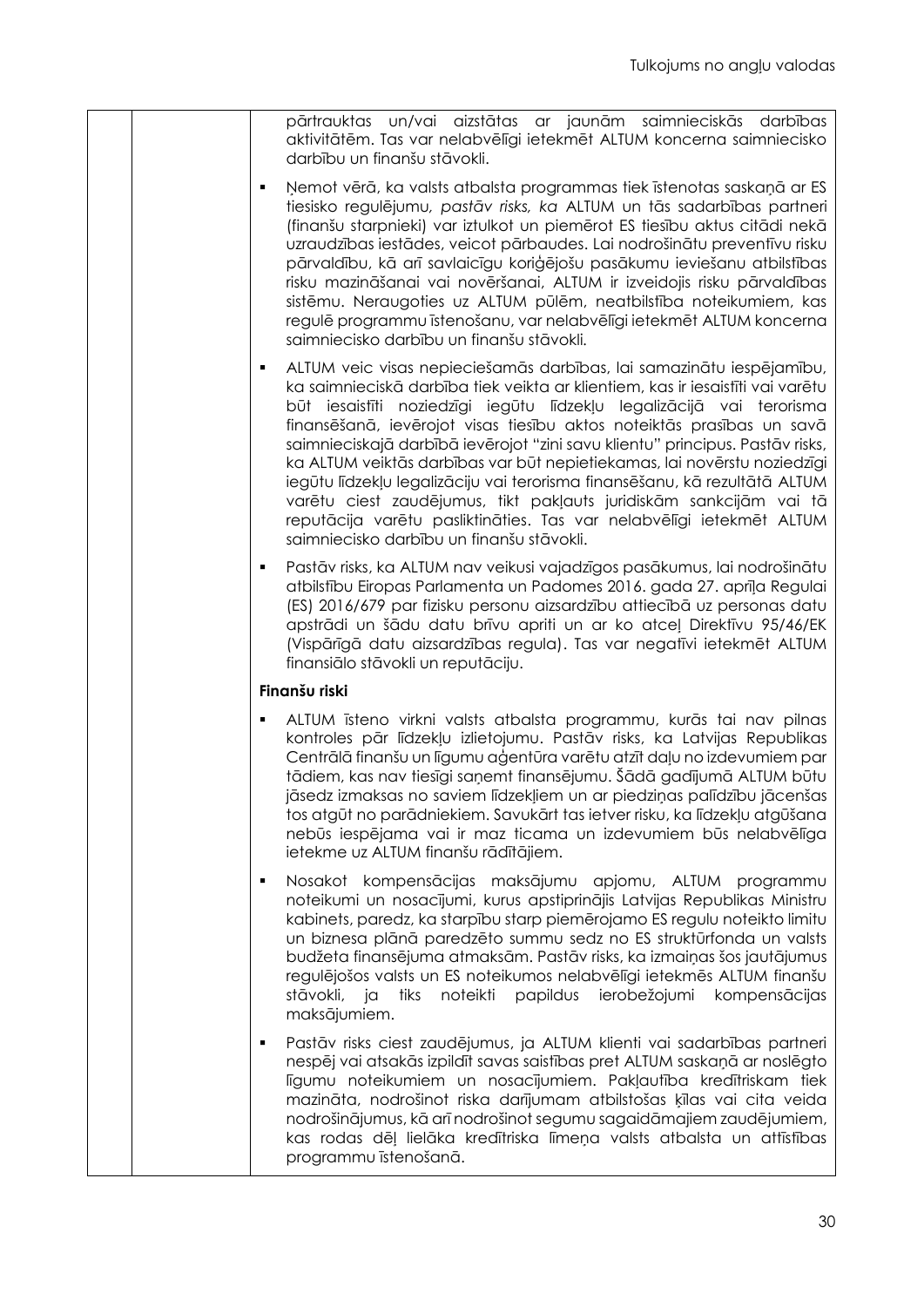|     |                                                                                                         |   | Pastāv risks ciest zaudējumus, ja ALTUM nespēs savlaicīgi izpildīt savu<br>kreditoru tiesiski pamatotus prasījumus, vai, ja iestājas noteikti apstākļi,<br>piemēram, neparedzēts aizdevuma portfeļa un citu aktīvu naudas<br>plūsmu apjomu samazinājums, kas novestu pie būtiska ALTUM rīcībā<br>esošo likvīdo aktīvu iztrūkuma.                                                                                                                                                                                                                                                                                                                                                                                                                                                                               |
|-----|---------------------------------------------------------------------------------------------------------|---|----------------------------------------------------------------------------------------------------------------------------------------------------------------------------------------------------------------------------------------------------------------------------------------------------------------------------------------------------------------------------------------------------------------------------------------------------------------------------------------------------------------------------------------------------------------------------------------------------------------------------------------------------------------------------------------------------------------------------------------------------------------------------------------------------------------|
|     |                                                                                                         | ٠ | Pastāv risks ciest zaudējumus saistībā ar valūtas maiņas likmes svārstībām<br>no ārvalstu valūtās denominēto bilances un ārpusbilances posteņu<br>pārvērtēšanas.                                                                                                                                                                                                                                                                                                                                                                                                                                                                                                                                                                                                                                               |
|     |                                                                                                         | ٠ | Pastāv risks ciest zaudējumu saistībā ar izmaiņām ALTUM ieņēmumiem<br>izdevumiem<br>piemērojamajās<br>procentu<br>likmēs<br>tās<br>un/vai<br><b>un</b><br>ekonomiskajā vērtībā.                                                                                                                                                                                                                                                                                                                                                                                                                                                                                                                                                                                                                                |
| D.3 | Nozīmīga<br>informācija<br>par<br>būtiskākajiem<br>riskiem,<br>kas<br>ir<br>raksturīgi<br>vērtspapīriem | ٠ | Obligācijas var nebūt piemērots ieguldījuma objekts visiem ieguldītājiem.<br>Ikvienam ieguldītājam ir jāizvērtē ieguldījumu atbilstība, balstoties uz paša<br>ieguldītāja specifiskiem apstākļiem, ieskaitot ietekmi uz šādu Obligāciju<br>vērtību un šādu ieguldījumu ietekmi uz ieguldītāja ieguldījumu portfeli<br>kopumā.                                                                                                                                                                                                                                                                                                                                                                                                                                                                                  |
|     |                                                                                                         | ٠ | ALTUM maksātnespējas iestāšanās gadījumā vai arī, ja tiek ierosināts<br>ALTUM tiesiskās aizsardzības process vai ārpustiesas tiesiskās aizsardzības<br>process, ieguldītāji var zaudēt procentus un ieguldīto pamatsummu.                                                                                                                                                                                                                                                                                                                                                                                                                                                                                                                                                                                      |
|     |                                                                                                         | ٠ | Obligācijas ir nenodrošinātas ALTUM saistības, bez jebkādām papildu<br>garantijām un nodrošinājuma. Emitenta maksātnespējas gadījumā<br>Obligacionāri kļūst par nenodrošinātiem kreditoriem. Uz 2018. gada<br>31.decembri ALTUM nodrošinātie kreditori ir Latvijas Republikas Valsts<br>kase (38,215 miljonu eiro apmērā) un Eiropas Investīciju banka<br>(38,194 miljonu eiro apmērā). Maksātnespējas gadījumā ALTUM aktīvi tiks<br>izmantoti Obligacionāru prasījumu izpildei tikai pēc Latvijas Republikas<br>Valsts kases, Eiropas Investīciju bankas un citu priviliģēto kreditoru<br>prasījumu apmierināšanas.                                                                                                                                                                                           |
|     |                                                                                                         | ٠ | Obligācijas neietver apņemšanās, kas regulē ALTUM darbību, un<br>neierobežo tā iespējas apvienoties vai slēgt citus nozīmīgus darījumus, kas<br>var būtiski nelabvēlīgi ietekmēt Obligācijas un Obligacionārus. Šādu<br>darījumu slēgšana no ALTUM puses var atstāt būtisku nelabvēlīgu ietekmi<br>uz Obligacionāriem. Turklāt attiecīgu normatīvo aktu grozījumu gadījumā<br>ALTUM pašreizējais akcionārs - Latvijas valsts - var atsavināt jebkuras vai<br>visas tai piederošās daļas.                                                                                                                                                                                                                                                                                                                       |
|     |                                                                                                         | ٠ | Jebkādas nelabvēlīgas izmaiņas ALTUM finanšu stāvoklī vai nākotnes<br>prognozēs var būtiski nelabvēlīgi ietekmēt Obligāciju likviditāti un var<br>novest pie būtiska to tirgus cenas krituma, un tādejādi samazinot iespēju,<br>ka pilna samaksa Obligacionāriem tiks veikta laikā.                                                                                                                                                                                                                                                                                                                                                                                                                                                                                                                            |
|     |                                                                                                         | ٠ | ALTUM nav noteikts aizliegums palielināt parādsaistības. Tas attiecīgi var<br>palielināt prasījumu skaitu, ieskaitot to prasījumu skaitu, kas saistīti ar<br>ALTUM maksātnespējas gadījumu, kas ir proporcionāli apmierināmi no<br>izmaksātajiem līdzekļiem. Turklāt attiecībā uz trešajām personām nav<br>noteikumi,<br>kas<br>regulē<br>nodrošinājuma<br>piemērojami<br>līdzdalības<br>nodibināšanas tiesības trešo personu interesēs, kā, piemēram, Īpašuma<br>ieķīlāšanas/apgrūtināšanas aizliegums (Negative pledge), kas nozīmē,<br>ka gadījumā, ja šāds nodrošinājums ir nodibināts kādas trešās personas<br>labā, pat ja tas ir nodibināts pārkāpjot ALTUM noteiktās saistības un<br>pienākumus, tad šāds nodrošinājums ir spēkā un realizējams attiecībā uz<br>ieķīlātajiem/apgrūtinātajiem aktīviem. |
|     |                                                                                                         | ٠ | ALTUM veiksmīgas parādsaistību pārfinansēšanas iespēja ir atkarīga no<br>konkrētajā brīdī pastāvošajiem aizņemtā kapitāla tirgus apstākļiem un                                                                                                                                                                                                                                                                                                                                                                                                                                                                                                                                                                                                                                                                 |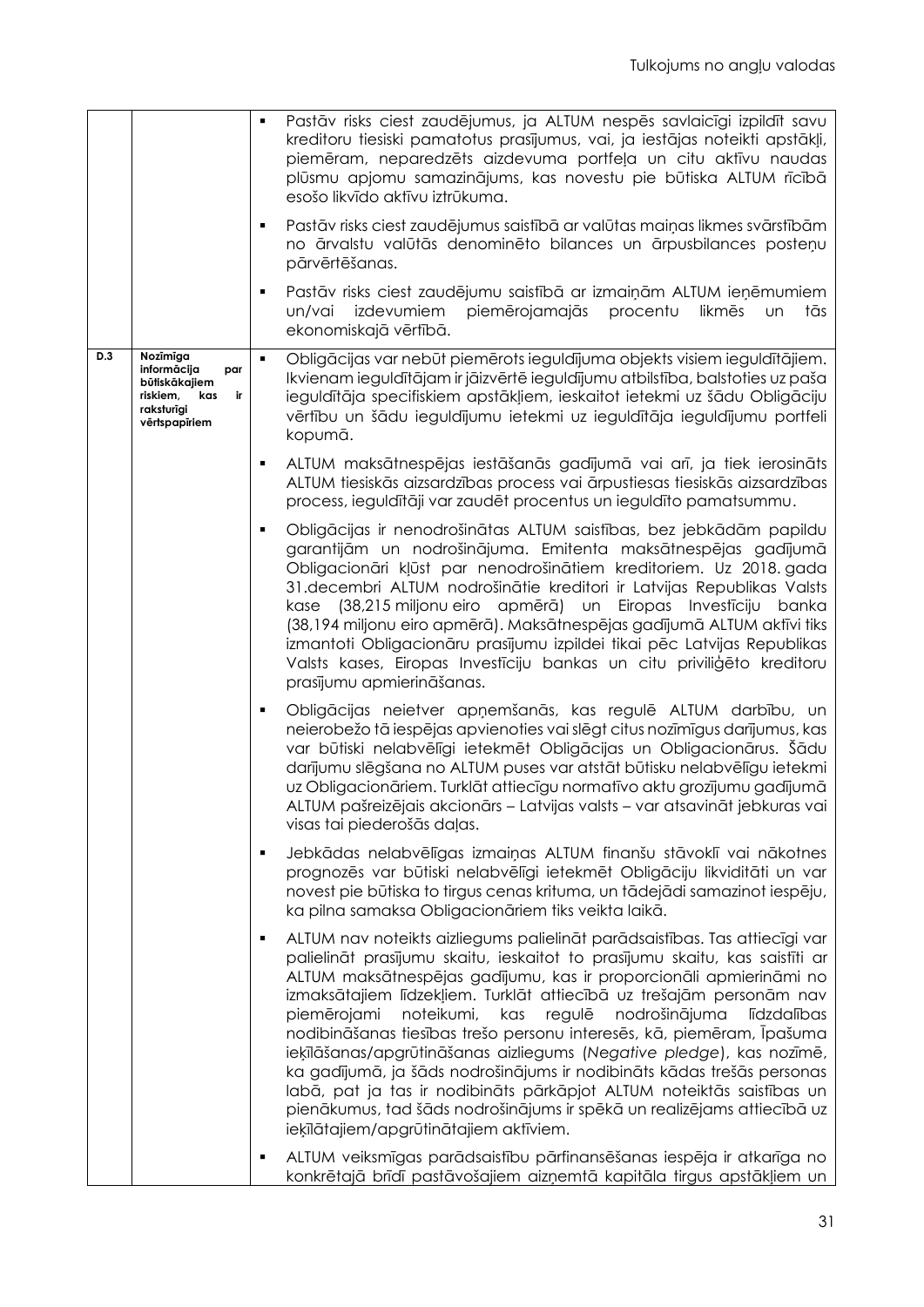| ALTUM finanšu stāvokļa. ALTUM nespēja pārfinansēt pastāvošās<br>parādsaistības vai pārfinansēt tās uz labvēlīgiem nosacījumiem var<br>nelabvēlīgi ietekmēt ALTUM koncerna darbību, tā finanšu stāvokli, peļņu<br>un Obligacionāru iespēju atgūt veiktos ieguldījumus.                                                                                                                                                                                                                                                                                          |
|----------------------------------------------------------------------------------------------------------------------------------------------------------------------------------------------------------------------------------------------------------------------------------------------------------------------------------------------------------------------------------------------------------------------------------------------------------------------------------------------------------------------------------------------------------------|
| Pastāv risks, ka aktīvs Obligāciju tirgus var neizveidoties vai arī, ka šāda<br>П<br>tirgus uzturēšana nebūs iespējama, tāpat to var ietekmēt gan izmaiņas<br>tirgū, gan ekonomiskajos apstākļos, finanšu stāvoklī un ALTUM prognozēs,<br>kas savukārt, var ietekmēt Obligāciju likviditāti un tirgus cenu.                                                                                                                                                                                                                                                    |
| Obligāciju procentu likme ir fiksēta, kas attiecīgi rada risku, ka šādu<br>٠<br>vērtspapīru cenu var ietekmēt izmaiņas tirgus procentu likmēs. Turklāt arī<br>inflācija var radīt Obligāciju tirgus cenas kritumu, tā kā tiek samazināta<br>valūtas vienības pirktspēja un izrietoši - saņemto procentu apmērs.                                                                                                                                                                                                                                                |
| Maksājumi par Obligācijām tiek veikti EUR, kā rezultātā valūtas maiņas<br>$\blacksquare$<br>kursu svārstības un procentu likmju svārstības var nelabvēlīgi ietekmēt<br>Obligāciju vērtību gadījumā, ja investora finanšu darbība galvenokārt<br>tiek īstenota citā valūtā.                                                                                                                                                                                                                                                                                     |
| Gadījumā, ja kredītreitingu Obligācijām ir piešķīrusi kāda no neatkarīgām<br>$\blacksquare$<br>kredītreitingu aģentūrām, tad šāds reitings var neatspoguļot visu ar<br>Obligācijām saistīto risku potenciālo ietekmi, turklāt reitingu aģentūra var<br>jebkurā brīdī pārskatīt vai atcelt piešķirto reitingu. Papildus tam, jebkādas<br>nelabvēlīgas izmaiņas ALTUM piešķirtajā reitingā var nelabvēlīgi ietekmēt<br>Obligāciju pārdošanas cenu.                                                                                                               |
| Obligācijām tiek piemēroti Latvijas Republikas tiesību akti, kas Obligāciju<br>٠<br>termiņa laikā var tikt grozīti vai mainīti, tādējādi nav iespējams sniegt<br>jebkādas garantijas par šādu likumu vai noteikumu potenciālo grozījumu<br>ietekmi, un šādas izmaiņas var būtiski nelabvēlīgi ietekmēt gan ALTUM,<br>gan Obligācijas.                                                                                                                                                                                                                          |
| Noteiktu ieguldītāju ieguldījumu darbība ir pakļauta ieguldījumu darbību<br>٠<br>reglamentējošiem likumiem un noteikumiem, kā arī noteiktu iestāžu<br>atzinumiem un noteikumiem. Katram potenciālajam ieguldītājam<br>nepieciešams konsultēties ar savu juridisko padomnieku, lai noskaidrotu<br>vai un kādā apmērā Obligācijas ir uzskatāmas par tiesisku ieguldījuma<br>priekšmetu konkrētajam ieguldītājam, vai tās var izmantot kā<br>nodrošinājumu, kā arī, lai pārliecinātos, vai nepastāv kādi citi<br>ierobežojumi Obligāciju iegādei vai ieķīlāšanai. |
| Pastāv risks, ka Obligāciju tirgus vērtība būs augstāka nekā Obligāciju<br>٠<br>pirmstermiņa izpirkšanas cena, iestājoties Akcionāru maiņas gadījumam,<br>un ka Obligacionāri nespēs reinvestēt iegūtos līdzekļus pie tādas<br>efektīvās procentu likmes, kas būtu vienlīdz augsta kā Obligāciju<br>procentu likme, īstenojot ieguldīšanas iespēju tikai pie ievērojami<br>zemākas likmes. Pastāv iespējamība, ka obligātās Obligāciju atpirkšanas<br>gadījumā ALTUM rīcībā var nebūt pietiekami līdzekļi, lai veiktu obligāto<br>pirmstermiņa atpirkšanu.     |
| Tikai ALTUM akcionāram ir balsstiesības ALTUM akcionāru sapulcēs.<br>٠<br>Obligācijas nepiešķir Obligāciju turētājiem šādas balsstiesības. Attiecīgi<br>Obligacionāri nevar ietekmēt ALTUM akcionāra lēmumus, piemēram,<br>attiecībā uz ALTUM kapitāla struktūru.                                                                                                                                                                                                                                                                                              |
| Obligacionāru lēmumi (ieskaitot grozījumus Obligāciju Vispārīgajos<br>٠<br>noteikumos) ir saistoši visiem Obligacionāriem, ieskaitot tos, kas<br>nebalsoja, un Obligacionārus, kas balsoja pretēji vairākumam.                                                                                                                                                                                                                                                                                                                                                 |
| Vienīgais Emisijas Aģents savas ierastās komercdarbības ietvaros ir<br>sniedzis un potenciāli var sniegt ALTUM koncernam investīciju bankas                                                                                                                                                                                                                                                                                                                                                                                                                    |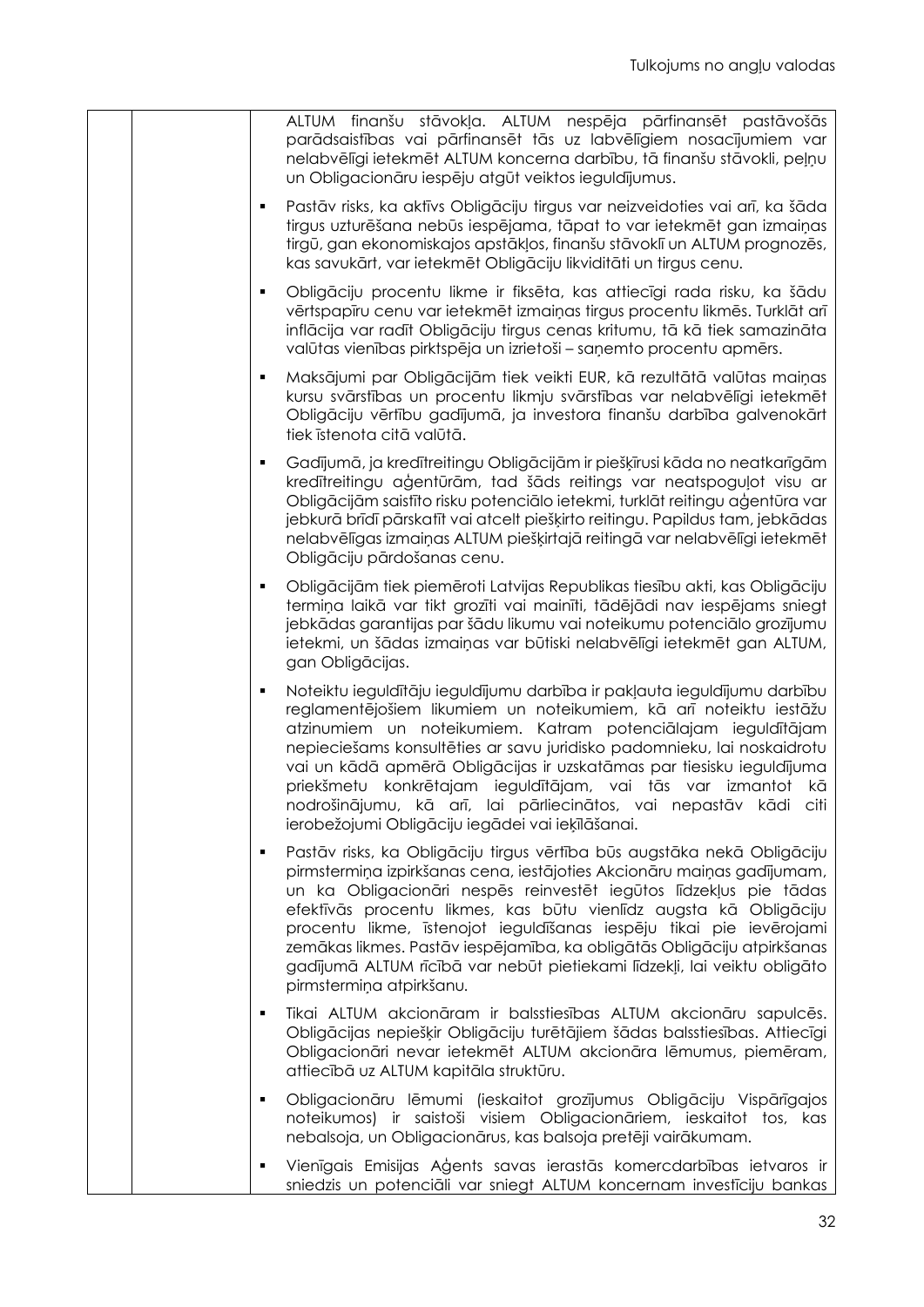| un/vai komercbankas un citus pakalpojumus. Tādējādi Vienīgā Emisijas<br>Aģenta agrākā vai iespējamā līdzdalība darījumos ar citām<br>līgumslēdzējām pusēm, pildot dažādas funkcijas vai slēdzot citus<br>darījumus, kuros ir iesaistītas trešās puses ar konfliktējošām interesēm, var<br>izraisīt interešu konfliktu.                                                                                                                                                                                                                                                                                                                                                                                                                                                                                                                                                                                                                                                                                                                                             |
|--------------------------------------------------------------------------------------------------------------------------------------------------------------------------------------------------------------------------------------------------------------------------------------------------------------------------------------------------------------------------------------------------------------------------------------------------------------------------------------------------------------------------------------------------------------------------------------------------------------------------------------------------------------------------------------------------------------------------------------------------------------------------------------------------------------------------------------------------------------------------------------------------------------------------------------------------------------------------------------------------------------------------------------------------------------------|
| Obligācijas tiks iegrāmatotas Nasdaq CSD SE kontu sistēmā un netiek<br>٠<br>emitētas papīra formā. Norēķinu veikšana par Obligācijām, ieskaitot<br>procenta maksājumu veikšana un pamatsummas atmaksāšana, tiek<br>nodrošināta, izmantojot Nasdaq CSD SE sistēmu, kā rezultātā ieguldītāji ir<br>atkarīgi no Nasdag CSD SE kontu sistēmas darbības.                                                                                                                                                                                                                                                                                                                                                                                                                                                                                                                                                                                                                                                                                                                |
| Obligācijas nav un netiks reģistrētas atbilstoši Amerikas Savienoto Valstu<br>٠<br>1933. gada Vērtspapīru likumam (U.S. Securities Act 1933) ar grozījumiem,<br>vai jebkura cita Amerikas Savienoto Valstu štata vērtspapīru likuma<br>noteikumiem. Izņemot atsevišķus izņēmuma gadījumus, Obligācijas<br>nevar tikt piedāvātas vai pārdotas Amerikas Savienotajās Valstīs. ALTUM<br>nav izteicis apņemšanos reģistrēt Obligācijas atbilstoši Amerikas<br>Savienoto Valstu 1933. gada Vērtspapīru likumam vai kāda cita Amerikas<br>Savienoto Valstu štata vērtspapīru likuma noteikumiem vai arī izteikt kādu<br>Obligāciju apmaiņas piedāvājumu. ALTUM nav reģistrējis Obligācijas<br>atbilstoši kādas citas valsts vērtspapīru likumiem, izņemot Latvijas<br>Republikas likumus. Ikvienam potenciālam ieguldītājam ir jāiepazīstas ar<br>informāciju par Obligāciju nodošanas ierobežojumiem. Ikvienam<br>Obligacionāram jānodrošina izteikto Obligāciju piedāvājumu un<br>pārdošanas darījumu atbilstību piemērojamo vērtspapīru likumu<br>noteikumu prasībām. |

# **E daļa - Piedāvājums**

| E.2b | Piedāvājuma                                                                  | ALTUM izmantos no Obligāciju emisijas gūtos neto ieņēmumus vispārējo                                                                                                                                                                     |
|------|------------------------------------------------------------------------------|------------------------------------------------------------------------------------------------------------------------------------------------------------------------------------------------------------------------------------------|
|      | iemesli<br><b>un</b><br>ienēmumu<br>izmantošana, ja tie<br>nav peļņas gūšana | uzņēmuma mērķu nodrošināšanai. Gadījumā, ja kādai konkrētai Obligāciju                                                                                                                                                                   |
|      |                                                                              | Sērijai tiks paredzēts konkrēts neto ieņēmumu izmantošanas mērķis, tas tiks                                                                                                                                                              |
|      | un/vai<br>nodrošināšanās                                                     | norādīts attiecīgajos Galīgajos noteikumos.                                                                                                                                                                                              |
|      | pret dažādiem riska<br>veidiem                                               | Konkrētās emisijas kopsavilkums:                                                                                                                                                                                                         |
|      |                                                                              | ALTUM izmantos no šī Laidiena iegūtos fīros ieņēmumus vispārējo uzņēmuma<br>mērķu nodrošināšana.                                                                                                                                         |
| E.3  | Piedāvājuma<br>nosacijumu                                                    | Programmas Organizators un Vienīgais Emisijas Aģents                                                                                                                                                                                     |
|      | apraksts                                                                     | Programmas Organizators un Vienīgais Emisijas Aģents ir AB SEB bankas<br>(reģistrācijas numurs: 112021238, juridiskā adrese: Gedimino ave. 12, LT-<br>01103, Vilna, Lietuva).                                                            |
|      |                                                                              | Emisijas datums                                                                                                                                                                                                                          |
|      |                                                                              | Emisijas datums tiks norādīts konkrētā Laidiena Galīgajos noteikumos.                                                                                                                                                                    |
|      |                                                                              | Konkrētās emisijas kopsavilkums:                                                                                                                                                                                                         |
|      |                                                                              | Emisijas datums: 2019.gada 5.jūnijs                                                                                                                                                                                                      |
|      |                                                                              | Kopējā pamatsumma                                                                                                                                                                                                                        |
|      |                                                                              | Katra Laidiena kopējā pamatsumma sākotnēji tiks noteikta Galīgajos<br>noteikumos. Emitentam ir tiesības Laidiena Izvietošanas periodā palielināt vai<br>samazināt Galīgajos noteikumos sākotnēji noteikto Laidiena kopējo<br>pamatsummu. |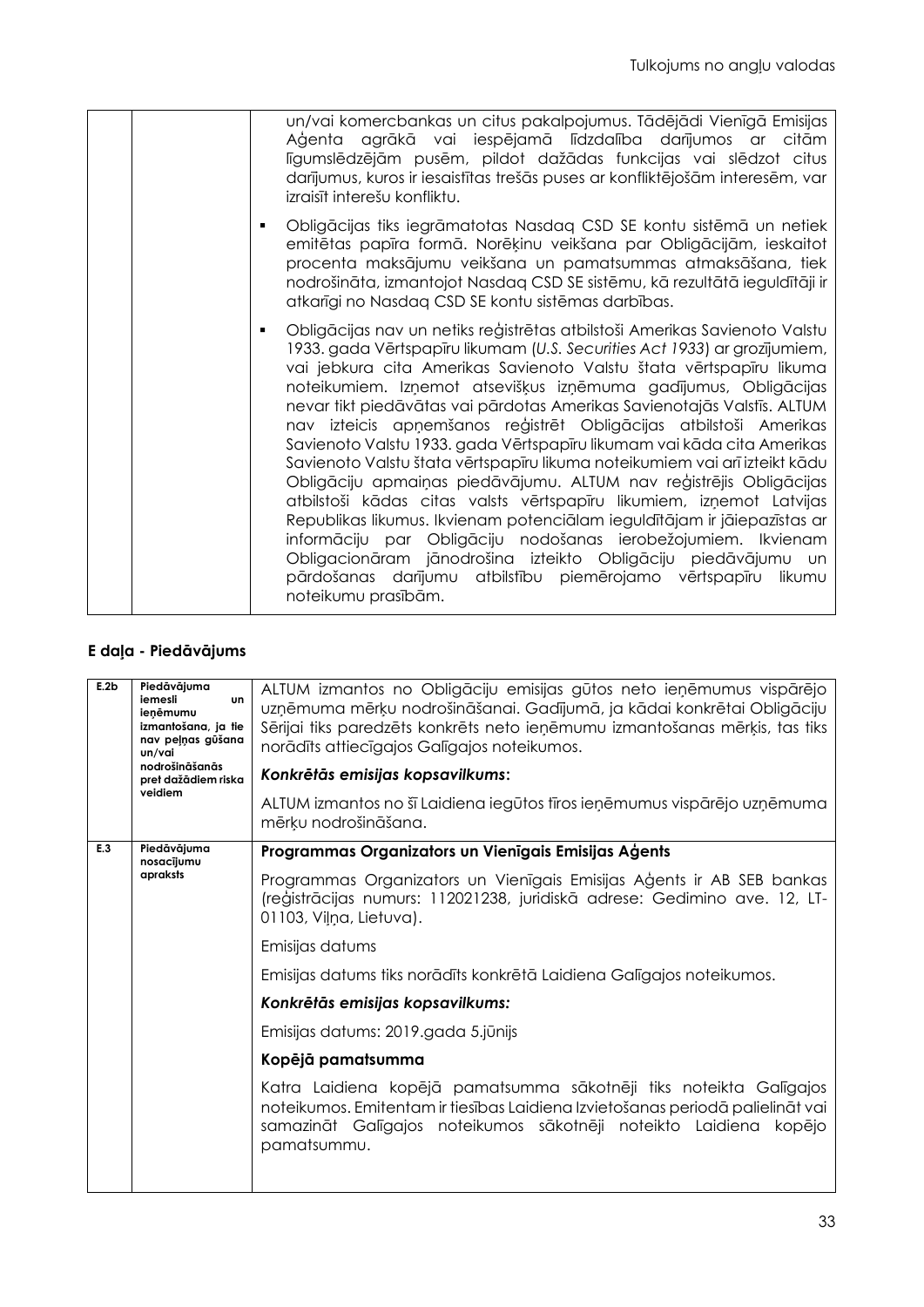|     |                                                                                                            | Konkrētās emisijas kopsavilkums:                                                                                                                                                                                                                                                                                                                                                                                                                                                                                                                                                                                                      |  |
|-----|------------------------------------------------------------------------------------------------------------|---------------------------------------------------------------------------------------------------------------------------------------------------------------------------------------------------------------------------------------------------------------------------------------------------------------------------------------------------------------------------------------------------------------------------------------------------------------------------------------------------------------------------------------------------------------------------------------------------------------------------------------|--|
|     |                                                                                                            | Kopējā pamatsumma: EUR 15000 000 papildus 2018.gada 7.martā<br>emitētajām obligācijām EUR 10 000 000 apmērā                                                                                                                                                                                                                                                                                                                                                                                                                                                                                                                           |  |
|     |                                                                                                            | Obligācijas nominālvērtība                                                                                                                                                                                                                                                                                                                                                                                                                                                                                                                                                                                                            |  |
|     |                                                                                                            | Katras Obligācijas nominālvērtība būs vismaz EUR 1 000.                                                                                                                                                                                                                                                                                                                                                                                                                                                                                                                                                                               |  |
|     |                                                                                                            | Konkrētās emisijas kopsavilkums:                                                                                                                                                                                                                                                                                                                                                                                                                                                                                                                                                                                                      |  |
|     |                                                                                                            | Obligācijas nominālvērtība: 1 000                                                                                                                                                                                                                                                                                                                                                                                                                                                                                                                                                                                                     |  |
|     |                                                                                                            | Minimālā ieguldījuma summa                                                                                                                                                                                                                                                                                                                                                                                                                                                                                                                                                                                                            |  |
|     |                                                                                                            | Minimālā ieguldījuma summa, par kādu varēs parakstīties uz Obligācijām,<br>tiks noteikta Galīgajos noteikumos.                                                                                                                                                                                                                                                                                                                                                                                                                                                                                                                        |  |
|     |                                                                                                            | Konkrētās emisijas kopsavilkums:                                                                                                                                                                                                                                                                                                                                                                                                                                                                                                                                                                                                      |  |
|     |                                                                                                            | Minimālā ieguldījuma summa: 100 000                                                                                                                                                                                                                                                                                                                                                                                                                                                                                                                                                                                                   |  |
|     |                                                                                                            | Izvietošanas periods                                                                                                                                                                                                                                                                                                                                                                                                                                                                                                                                                                                                                  |  |
|     |                                                                                                            | Katra Obligāciju Laidiena Izvietošanas periods tiks noteikts Galīgajos<br>noteikumos.                                                                                                                                                                                                                                                                                                                                                                                                                                                                                                                                                 |  |
|     |                                                                                                            | Konkrētās emisijas kopsavilkums:                                                                                                                                                                                                                                                                                                                                                                                                                                                                                                                                                                                                      |  |
|     |                                                                                                            | Izvietošanas periods: 2019.gada 29.maijs no 10:00 līdz 14:00 pēc Rīgas laika.                                                                                                                                                                                                                                                                                                                                                                                                                                                                                                                                                         |  |
|     |                                                                                                            | lerobežojošie noteikumi                                                                                                                                                                                                                                                                                                                                                                                                                                                                                                                                                                                                               |  |
|     |                                                                                                            | Emitenta<br>Akcionāru<br>(Change<br>Control),<br><i>l</i> pašuma<br>maina<br>Оf<br>ieķīlāšanas/apgrūtināšanas aizliegums (Negative pledge), no kāda cita<br>līguma izrietoša saistību neizpildes gadījuma iestāšanās (Cross default) un<br>citi.                                                                                                                                                                                                                                                                                                                                                                                      |  |
|     |                                                                                                            | <b>Depozitārijs</b>                                                                                                                                                                                                                                                                                                                                                                                                                                                                                                                                                                                                                   |  |
|     |                                                                                                            | Obligācijas tiks reģistrētas Nasdag CSD SE.                                                                                                                                                                                                                                                                                                                                                                                                                                                                                                                                                                                           |  |
|     |                                                                                                            | Piemērojamie tiesību akti                                                                                                                                                                                                                                                                                                                                                                                                                                                                                                                                                                                                             |  |
|     |                                                                                                            | Latvijas Republikas tiesību akti.                                                                                                                                                                                                                                                                                                                                                                                                                                                                                                                                                                                                     |  |
| E.4 | Intereses,<br>kas<br>ir I<br>būtiskas emisijai/<br>piedāvājumam,<br>tostarp<br>konfliktējošas<br>intereses | Atbilstoši ALTUM rīcībā esošajai informācijai, izņemot Programmas<br>Organizatoram un Vienīgajam Emisijas Aģentam maksājamās komisijas<br>maksas, nevienai personai, kas iesaistīta Obligāciju piedāvājumā, nepastāv<br>intereses, kas ir būtiskas emisijai/piedāvājumam, kā arī nepastāv interešu<br>konflikts.                                                                                                                                                                                                                                                                                                                      |  |
| E.7 | No emitenta vai<br>piedāvātāja puses<br>noteiktie<br>UZ<br>ieguldītāju<br>attiecināmie<br>izdevumi         | ALTUM nepiemēro ieguldītājiem nekādus maksājumus vai nodokļus<br>Obligāciju emisijas sakarā. Tomēr ieguldītājiem var tikt pieprasīts segt<br>izdevumus, kas ir saistīti ar vērtspapīru kontu atvēršanu kredītiestādēs vai pie<br>ieguldījuma pakalpojumu sniedzējiem, kā arī veikt komisijas maksājumus<br>kredītiestādēm vai ieguldījumu pakalpojumu sniedzējiem saistībā ar<br>ieguldītāju Obligāciju pirkšanas vai pārdošanas pieteikumiem, Obligāciju<br>turēšanu vai citām ar Obligācijām saistītām darbībām. Ne ALTUM, ne<br>Programmas Organizators vai Vienīgais Emisijas Aģents nekompensēs šādas<br>Obligacionāru izmaksas. |  |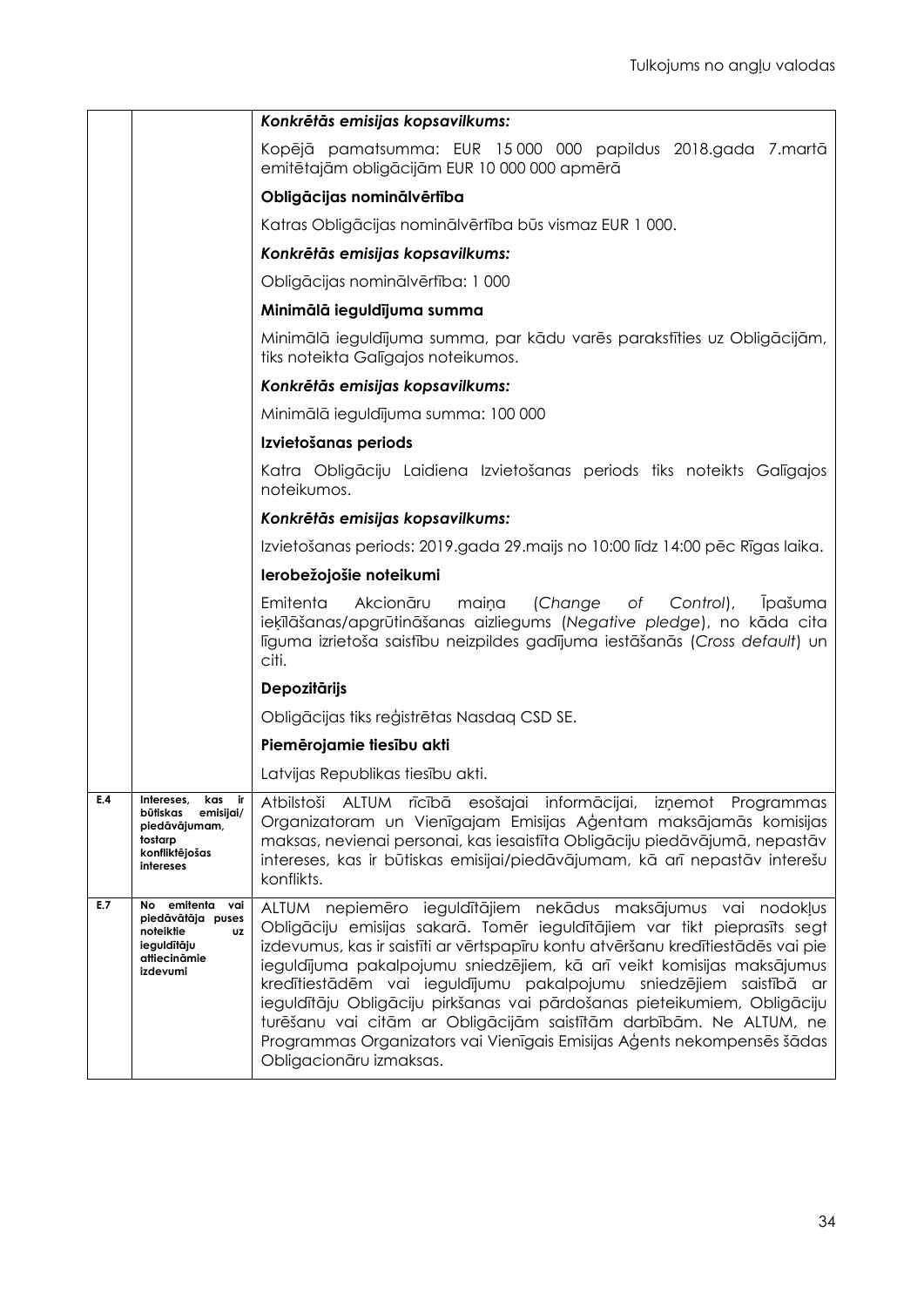### **PRIEDAS – ATSKIROS EMISIJAS SANTRAUKA**

Ši santrauka sudaryta pagal informacijos atskleidimo reikalavimus, kurie yra įvardyti kaip Punktai. Šie Punktai yra sunumeruoti A–E skirsniuose (A.1–E.7). Šioje santraukoje pateikti visi Punktai, kurie turi būti įtraukti šio tipo vertybinių popierių ir emitento santraukoje. Kadangi kai kurie Punktai nėra reikalingi, Punktų numeravimo eilėje galimi tarpai. Net jeigu Punktas turi būti įtrauktas į santrauką pagal vertybinių popierių tipą ir emitentą, gali būti, kad jokia svarbi informacija negalės būti pateikta šiame Punkte. Tokiu atveju santraukoje pateikiamas trumpas Punkto apibūdinimas su nuoroda "netaikoma".

Pabrėžtina, jog pasviruoju šriftu (angl. Italic) pažymėti Punktai žymi vietas, kurios bus užpildytos parengus konkrečios emisijos santrauką, susijusią su Obligacijų Dalies platinimu.

Žodžiai bei jų junginiai, apibrėžti "*Sąvokos*" skiltyje ar kitur Baziniame prospekte, šioje santraukoje turi tą pačią reikšmę.

### **A skirsnis - Įvadas ir įspėjimai**

| A.1 | <b>Ispėjimas</b>                                          | Si santrauka turi būti suprantama kaip šio Bazinio prospekto įvadas ir visi<br>sprendimai investuoti į Obligacijas turėtų būti priimami susipažinus su visu<br>Baziniu prospektu, įskaitant dokumentus, kurie yra pridedami prie Bazinio<br>prospekto, taip pat atitinkamų Obligacijų Galutinėmis sąlygomis.                                                                                                                                        |
|-----|-----------------------------------------------------------|-----------------------------------------------------------------------------------------------------------------------------------------------------------------------------------------------------------------------------------------------------------------------------------------------------------------------------------------------------------------------------------------------------------------------------------------------------|
|     |                                                           | Jei dėl šiame Baziniame prospekte pateiktos informacijos ieškinys<br>pateikiamas kurios nors Valstybės narės teismui, pagal valstybės narės, kurioje<br>ieškinys buvo pateiktas, įstatymus, ieškovui gali tekti prieš teisminio proceso<br>pradžią apmokėti Bazinio prospekto vertimo išlaidas.                                                                                                                                                     |
|     |                                                           | Civilinė atsakomybė asmenims už šioje santraukoje pateiktą informaciją,<br>jskaitant jos vertimus, yra taikoma tiktai tada, kai joje pateikta informacija yra<br>klaidinanti, netiksli ar prieštaringa, lyginant su kitomis šio Bazinio prospekto<br>dalimis, arba joje nepateikta svarbi informacija, kuri kartu su kitomis Bazinio<br>prospekto dalimis padėtų investuotojams priimti sprendimą dėl investavimo į<br>šiuos vertybinius popierius. |
| A.2 | <b>Sutikimas</b><br>dėl<br>Bazinio prospekto<br>naudojimo | Netaikoma.                                                                                                                                                                                                                                                                                                                                                                                                                                          |

### **B skirsnis - Emitentas**

| B.1 | Teisinis ir<br>komercinis<br>pavadinimas                                                                                | Akciju sabiedrība "Attīstības finanšu institūcija Altum".                                                                                                                                                                                                                                                                                                                                                                                                                                                                                                                       |
|-----|-------------------------------------------------------------------------------------------------------------------------|---------------------------------------------------------------------------------------------------------------------------------------------------------------------------------------------------------------------------------------------------------------------------------------------------------------------------------------------------------------------------------------------------------------------------------------------------------------------------------------------------------------------------------------------------------------------------------|
| B.2 | Emitento buveinės<br>vieta, teisinė<br>forma, teisės aktai,<br>pagal kuriuos<br>emitentas veikia, ir<br>įsteigimo šalis | ALTUM yra ribotos atsakomybės bendrovė (latviškai - akciju sabiedrība)<br>įsteigta pagal Latvijos Respublikos įstatymus 2013 m. Gruodžio 27 d. ALTUM<br>Emitentas yra jregistruotas Latvijos Respublikos Komerciniame registre,<br>kuriame jo registracijos numeris yra 50103744891, juridinio asmens<br>identifikatoriaus (angl. Legal Entity Identifier, LEI) kodas:<br>5493007HPQSSX8BJ4315, kurios buveinė registruota adresu Doma laukums 4,<br>Ryga, LV-1050, Latvija, telefono numeris: +371 67774010, el-paštas:<br>altum@altum.lv, internetinė svetainė: www.altum.lv. |
|     |                                                                                                                         | Emitentas savo veiklą vykdo vadovaudamasis Latvijos Respublikos teisės<br>aktais. Pagrindiniai Latvijos Respublikos teisės aktai, reglamentuojantys<br>ALTUM veiklą yra šie:<br>Finansinės plėtros institucijos įstatymas (latviškai - Attīstības finanšu<br>institūcijas likums);                                                                                                                                                                                                                                                                                              |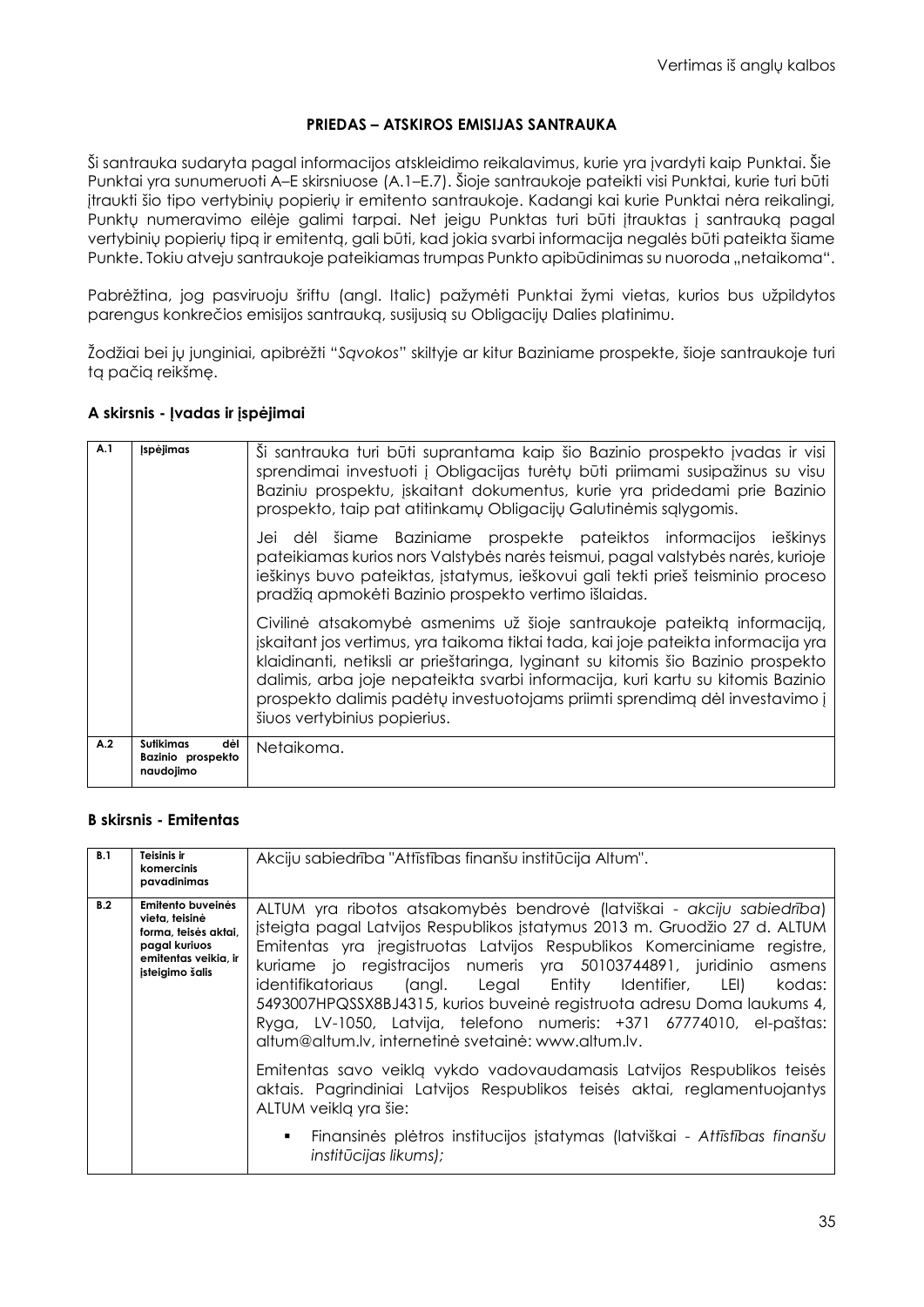|                     |                                                                                                                                                                                                                                                                                                                                                                                                                                                                                                                                                                                                                                                                                | Viešųjų asmenų kapitalo dalių ir kapitalo bendrovių valdymo<br>$\blacksquare$<br>įstatymas (latviškai - Publiskas personas<br>kapitāla<br>daļu<br>- un<br>kapitālsabiedrību pārvaldības likums); ir                                                                                                                                     |  |  |
|---------------------|--------------------------------------------------------------------------------------------------------------------------------------------------------------------------------------------------------------------------------------------------------------------------------------------------------------------------------------------------------------------------------------------------------------------------------------------------------------------------------------------------------------------------------------------------------------------------------------------------------------------------------------------------------------------------------|-----------------------------------------------------------------------------------------------------------------------------------------------------------------------------------------------------------------------------------------------------------------------------------------------------------------------------------------|--|--|
|                     |                                                                                                                                                                                                                                                                                                                                                                                                                                                                                                                                                                                                                                                                                | Prekybos įstatymas (latviškai - Komerclikums).<br>٠                                                                                                                                                                                                                                                                                     |  |  |
| B.4b                | Kitų žinomų<br>tendencijų,<br>turinčių įtakos<br>emitentui ir<br>sektoriams,<br>kuriuose jis veikia,<br>apibūdinimas                                                                                                                                                                                                                                                                                                                                                                                                                                                                                                                                                           | Šio Bazinio prospekto sudarymo dieną nėra jokios informacijos apie visas<br>žinomas tendencijas, neaiškumus, poreikius, įsipareigojimus ar įvykius, kurie<br>pagrįstai gali turėti esminį poveikį ALTUM ar ALTUM grupės perspektyvai ir<br>veiklos sritims, kuriose ALTUM ar ALTUM grupė vykdo savo veiklą 2019<br>finansiniais metais. |  |  |
| B.5.<br><b>B.14</b> | Grupės ir emitento<br>ALTUM yra patronuojančioji ALTUM grupės bendrovė. Bazinio prospekto<br>padėties toje<br>sudarymo dieną ALTUM grupę sudaro ALTUM ir du uždari investiciniai fondai<br>grupėje<br>apibūdinimas,<br>(Latviškai - slēgtie ieguldījuma fondi) Hipo Latvia Real Estate Fund I ir Hipo<br>jeigu emitentas<br>Real Estate Fund II, kuriuose ALTUM yra vienintelis investuotojas, taip pat<br>priklauso tai<br>žemiau išvardintos dukterinės ir susijusios bendrovės (finansinės apskaitos<br>grupei<br>tikslais rizikos kapitalo fondai (ir investicijos į juos) traktuojami kaip dukterinės ir<br>Jeigu emitentas<br>yra priklausomas<br>susijusios bendrovės): |                                                                                                                                                                                                                                                                                                                                         |  |  |
|                     | nuo kitų grupės<br>subjektų, tai turi<br>būti aiškiai                                                                                                                                                                                                                                                                                                                                                                                                                                                                                                                                                                                                                          | KS "Otrais Eko fonds" (33 procentų investicija į kapitalą);<br>٠                                                                                                                                                                                                                                                                        |  |  |
|                     | nurodyta                                                                                                                                                                                                                                                                                                                                                                                                                                                                                                                                                                                                                                                                       | KS "BaltCap Latvia Venture Capital Fund" (67 procenty investicija j<br>٠<br>kapitalą);                                                                                                                                                                                                                                                  |  |  |
|                     |                                                                                                                                                                                                                                                                                                                                                                                                                                                                                                                                                                                                                                                                                | KS "AIF Imprimatur Capital Technology Venture Fund" (67 procenty<br>٠<br>investicija į kapitalą);                                                                                                                                                                                                                                       |  |  |
|                     |                                                                                                                                                                                                                                                                                                                                                                                                                                                                                                                                                                                                                                                                                | KS "AIF Imprimatur Capital Seed Fund" (100 procentų investicija į<br>kapitalg);                                                                                                                                                                                                                                                         |  |  |
|                     |                                                                                                                                                                                                                                                                                                                                                                                                                                                                                                                                                                                                                                                                                | KS "ZGI-3" (95 procentų investicija į kapitalą);<br>٠                                                                                                                                                                                                                                                                                   |  |  |
|                     |                                                                                                                                                                                                                                                                                                                                                                                                                                                                                                                                                                                                                                                                                | KS "FlyCap Investment Fund I AIF" (95 procentų investicija į kapitalą);<br>٠                                                                                                                                                                                                                                                            |  |  |
|                     |                                                                                                                                                                                                                                                                                                                                                                                                                                                                                                                                                                                                                                                                                | KS "Expansion Capital Fund AIF" (95 procentų investicija į kapitalą);<br>٠                                                                                                                                                                                                                                                              |  |  |
|                     |                                                                                                                                                                                                                                                                                                                                                                                                                                                                                                                                                                                                                                                                                | "Baltic Innovation Fund" (20 procentų investicija į kapitalą);<br>٠                                                                                                                                                                                                                                                                     |  |  |
|                     |                                                                                                                                                                                                                                                                                                                                                                                                                                                                                                                                                                                                                                                                                | KS "Buildit Latvia Pre-Seed Fund" (100 procentų investicija į kapitalą);<br>٠                                                                                                                                                                                                                                                           |  |  |
|                     |                                                                                                                                                                                                                                                                                                                                                                                                                                                                                                                                                                                                                                                                                | KS "Buildit Latvia Seed Fund" (80 procentų investicija į kapitalą);<br>٠                                                                                                                                                                                                                                                                |  |  |
|                     |                                                                                                                                                                                                                                                                                                                                                                                                                                                                                                                                                                                                                                                                                | KS "Overkill Ventures Fund I AIF" (100 procentų investicija į kapitalą);                                                                                                                                                                                                                                                                |  |  |
|                     |                                                                                                                                                                                                                                                                                                                                                                                                                                                                                                                                                                                                                                                                                | KS "Overkill Ventures Fund II AIF" (80 procentų investicija į kapitalą);<br>٠                                                                                                                                                                                                                                                           |  |  |
|                     |                                                                                                                                                                                                                                                                                                                                                                                                                                                                                                                                                                                                                                                                                | KS "Commercialization Reactor Pre-seed Fund" (100 procenty<br>investicija į kapitalą);                                                                                                                                                                                                                                                  |  |  |
|                     |                                                                                                                                                                                                                                                                                                                                                                                                                                                                                                                                                                                                                                                                                | KS "Commercialization Reactor Seed Fund" (80 procenty investicija į<br>kapitalą);                                                                                                                                                                                                                                                       |  |  |
|                     |                                                                                                                                                                                                                                                                                                                                                                                                                                                                                                                                                                                                                                                                                | KS "ZGI-4" (60 procentų investicija į kapitalą);<br>٠                                                                                                                                                                                                                                                                                   |  |  |
|                     |                                                                                                                                                                                                                                                                                                                                                                                                                                                                                                                                                                                                                                                                                | KS "INEC 1" (75 procentų investicija į kapitalą);<br>٠                                                                                                                                                                                                                                                                                  |  |  |
|                     |                                                                                                                                                                                                                                                                                                                                                                                                                                                                                                                                                                                                                                                                                | KS "INEC 2" (90 procentų investicija į kapitalą);<br>٠                                                                                                                                                                                                                                                                                  |  |  |
|                     |                                                                                                                                                                                                                                                                                                                                                                                                                                                                                                                                                                                                                                                                                | KS "FlyCap Mezzanine Fund II" (60 procentų investicija į kapitalą).                                                                                                                                                                                                                                                                     |  |  |
| B.9                 | Kai pateikiama<br>pelno prognozė<br>arba duomenys<br>apie preliminarų<br>pelną, nurodomi<br>skaičiai                                                                                                                                                                                                                                                                                                                                                                                                                                                                                                                                                                           | Netaikoma. Šiame Baziniame prospekte ALTUM nepateikė pelno prognozės<br>ar jo apskaičiavimo.                                                                                                                                                                                                                                            |  |  |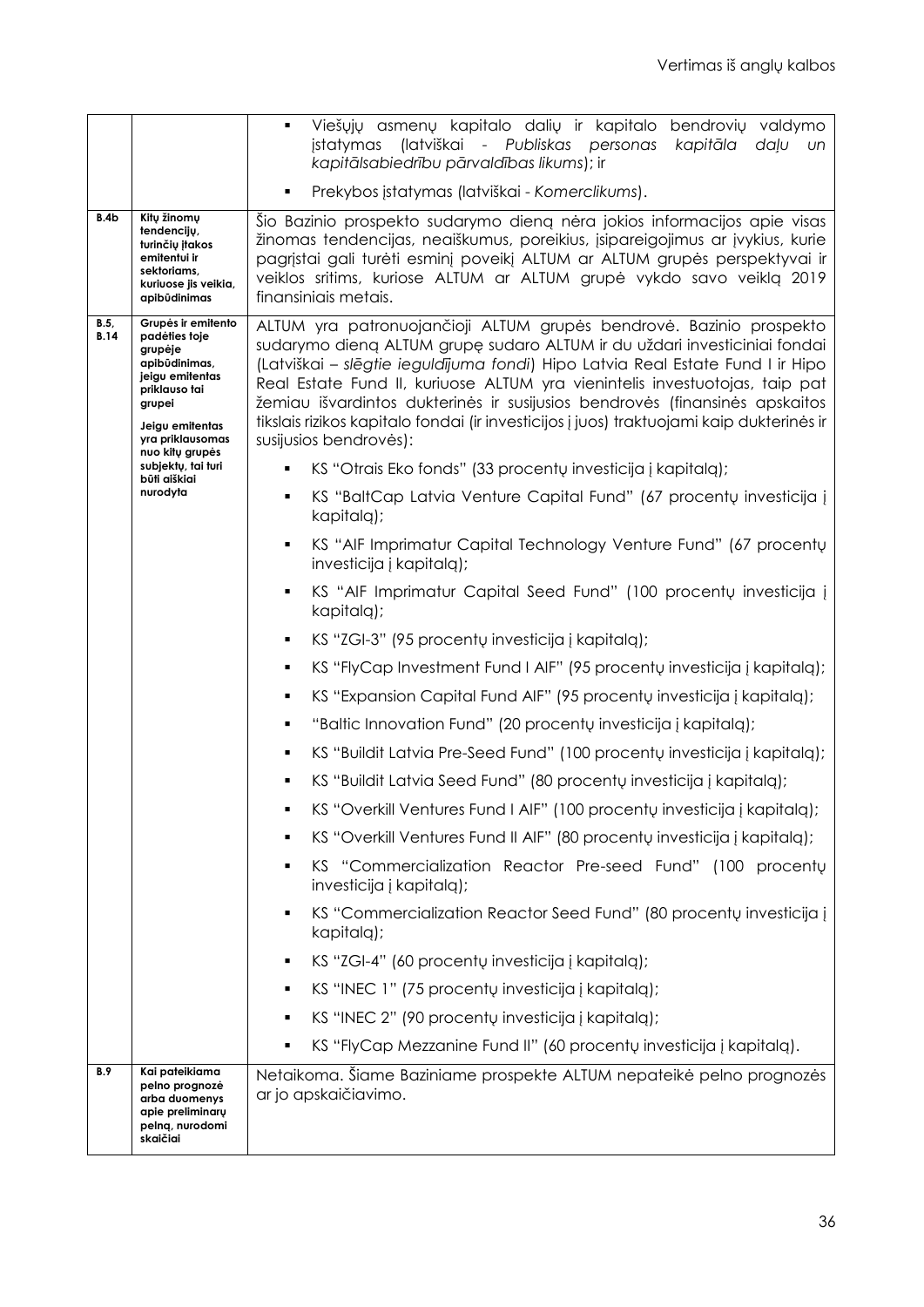| <b>B.10</b> | Istorinės finansinės                     | Netaikoma. ALTUM grupės audituotose konsoliduotose metinėse ataskaitose                     |                |                                 |             |
|-------------|------------------------------------------|---------------------------------------------------------------------------------------------|----------------|---------------------------------|-------------|
|             | informacijos                             | už metus, pasibaigusius 2016 m. gruodžio 31 d., 2017 m. gruodžio 31 d. ir 2018              |                |                                 |             |
|             | audito ataskaitoje                       |                                                                                             |                |                                 |             |
|             | nurodytų išlygų<br>apibūdinimas          | m. gruodžio 31 d., nėra nurodyta jokių išlygų.                                              |                |                                 |             |
|             |                                          |                                                                                             |                |                                 |             |
| <b>B.12</b> | Atrinkta istorinė                        | Šie ALTUM grupės trejų finansinių metų, pasibaigusių 2016, 2017 ir 2018 m.                  |                |                                 |             |
|             | pagrindinė<br>finansinė                  | gruodžio 31 d., suvestiniai konsoliduoti veiklos rezultatai ir pagrindiniai veiklos         |                |                                 |             |
|             | informacija apie                         | rodikliai, paimti iš ALTUM grupės konsoliduotų finansinių atskaitomybių pagal               |                |                                 |             |
|             | emitenta, pateikta                       |                                                                                             |                |                                 |             |
|             | apie kiekvienus                          | šias datas ir laikotarpius be jokių esminių pakeitimų.                                      |                |                                 |             |
|             | istorinės finansinės                     |                                                                                             |                |                                 |             |
|             | informacijos                             |                                                                                             |                | Metai, pasibaigę Gruodžio 31 d. |             |
|             | laikotarpio<br>finansinius metus ir      |                                                                                             | 2016           | 2017                            | 2018        |
|             | apie bet kurj                            |                                                                                             | (Patikslinta*) | (Patikslinta*)                  | (Audituota) |
|             | paskesnį tarpinį                         | Pagrindinai finansiniai rodikliai                                                           |                |                                 |             |
|             | finansinį laikotarpį                     | (ALTUM Grupės)                                                                              |                |                                 |             |
|             | kartu su praėjusių                       | Grynosios pajamos iš palūkanų,                                                              | 11,024         | $11,602*$                       | 11,554      |
|             | finansiniy mety to<br>paties laikotarpio | mokesčių ir komisinių (tūkst. EUR) 1)                                                       |                |                                 |             |
|             | palyginamaisiais                         | Pelnas (periodo) (tūkst. EUR)                                                               | 2,170          | 8,709*                          | 4,092       |
|             | duomenimis,                              | Sąnaudų ir pajamų santykis <sup>) 2)</sup>                                                  | 88.4%          | 50.3%*                          | 77.1%       |
|             | tačiau                                   | Darbuotojų skaičius 3)                                                                      | 242            | 230                             | 222         |
|             | reikalavimas                             |                                                                                             |                |                                 |             |
|             | pateikti                                 |                                                                                             |                | Metai, pasibaigę Gruodžio 31 d. |             |
|             | lyginamąją<br>balanso                    |                                                                                             | 2016           | 2017                            | 2018        |
|             | informacija                              |                                                                                             | (Patikslinta*) | (Patikslinta*)                  | (Audituota) |
|             | jvykdomas                                | Pagrindinai finansiniai rodikliai                                                           |                |                                 |             |
|             | pateikus metų                            | (ALTUM grupės)                                                                              |                |                                 |             |
|             | pabaigos balanso                         | Visas turtas (tūkst. EUR)                                                                   | 443,400*       | 453,668*                        | 495,939     |
|             | informaciją                              | Materialioji bendroji nuosavybė                                                             | 36.5%*         | $35.1%$ *                       | 31.7%       |
|             | Pareiškimas, kad                         | (TCE) /Materialus valdomas turtas                                                           |                |                                 |             |
|             | nuo paskutinių                           | $(TMA)$ <sup>4)</sup>                                                                       |                |                                 |             |
|             | audituotų                                | Nuosavas kapitalas ir rezervai (tūkst.                                                      | 210,406*       | 222,848*                        | 221,590     |
|             | finansinių<br>ataskaitu                  | EUR)                                                                                        |                |                                 |             |
|             | paskelbimo                               | Bendras rizikos padengimas (tūkst.                                                          | 66,508*        | 67,593*                         | 77,815      |
|             | dienos nejvyko                           | $EUR$ ) $5$                                                                                 |                |                                 |             |
|             | jokių esminių                            | Rizikos padengimo rezervas                                                                  | 63,636*        | 62,651*                         | 85,276      |
|             | neigiamy<br>emitento                     | Rizikos padengimo rezervas,                                                                 | $-4,323$       | $-4,753$                        | $-19,268$   |
|             | perspektyvos                             | naudojamas atidėjimams<br>Portfelio nuostolių rezervas                                      | 7,195          | 9,695                           | 11,807      |
|             | pokyčių, arba bet                        | (specialus rezervinis kapitalas)                                                            |                |                                 |             |
|             | kokio esminio                            | Likivdumo rodiklis 180 dienų 6)                                                             | 449%*          | 482%*                           | 227%        |
|             | neigiamo pokyčio                         |                                                                                             |                |                                 |             |
|             | apibūdinimas                             |                                                                                             |                |                                 |             |
|             | Reikšmingų                               |                                                                                             |                | Metai, pasibaigę Gruodžio 31 d. |             |
|             | finansinės ar                            |                                                                                             | 2016           | 2017                            | 2018        |
|             | verslo padėties                          |                                                                                             | (Patikslinta*) | (Patikslinta*)                  | (Audituota) |
|             | pokyčių, įvykusių<br>po istorinės        | Finansiniai instrumentai (bendra                                                            |                |                                 |             |
|             | finansinės                               | vertė)                                                                                      |                |                                 |             |
|             | informacijos                             | Likutis (tEUR)                                                                              |                |                                 |             |
|             | laikotarpio,                             | (pagal finansinj instrumenta)                                                               |                |                                 |             |
|             | apibūdinimas                             | Paskolos                                                                                    | 217,429        | 207,585                         | 217,131     |
|             |                                          | Garantijos                                                                                  | 147,175        | 182,376                         | 236,895     |
|             |                                          | Rizikos kapitalas                                                                           | 64,785**       | 62,299**                        | 59,698      |
|             |                                          | Viso                                                                                        | 429,389**      | 452,260**                       | 513,724     |
|             |                                          | Kontraktų skaičius                                                                          | 11,449         | 14,402                          | 18,280      |
|             |                                          | Garantuotos sumos (tEUR) (pagal                                                             |                |                                 |             |
|             |                                          | finansinį instrumentą)                                                                      |                |                                 |             |
|             |                                          | Paskolos                                                                                    | 59,465         | 51,869                          | 66,443      |
|             |                                          | Garantijos                                                                                  | 56,109         | 68,615                          | 88,765      |
|             |                                          | Rizikos kapitalas                                                                           |                |                                 |             |
|             |                                          |                                                                                             | 21,356         | 2,638                           | 4,149       |
|             |                                          | Viso                                                                                        | 136,929        | 123,122                         | 159,357     |
|             |                                          | Kontraktų skaičius                                                                          | 4,461          | 4,697                           | 5,464       |
|             |                                          | Privataus finansavimo svertas7)                                                             | 162%           | 185%                            | 162%        |
|             |                                          |                                                                                             |                |                                 |             |
|             |                                          |                                                                                             |                |                                 |             |
|             |                                          | Dėl pasikeitusių apskaitos reikalavimų investicijoms į rizikos kapitalo findus, patikslinti |                |                                 |             |
|             |                                          | palyginamieji 2017 ir 2016 metų veiklos rezultatai.                                         |                |                                 |             |
|             |                                          |                                                                                             |                |                                 |             |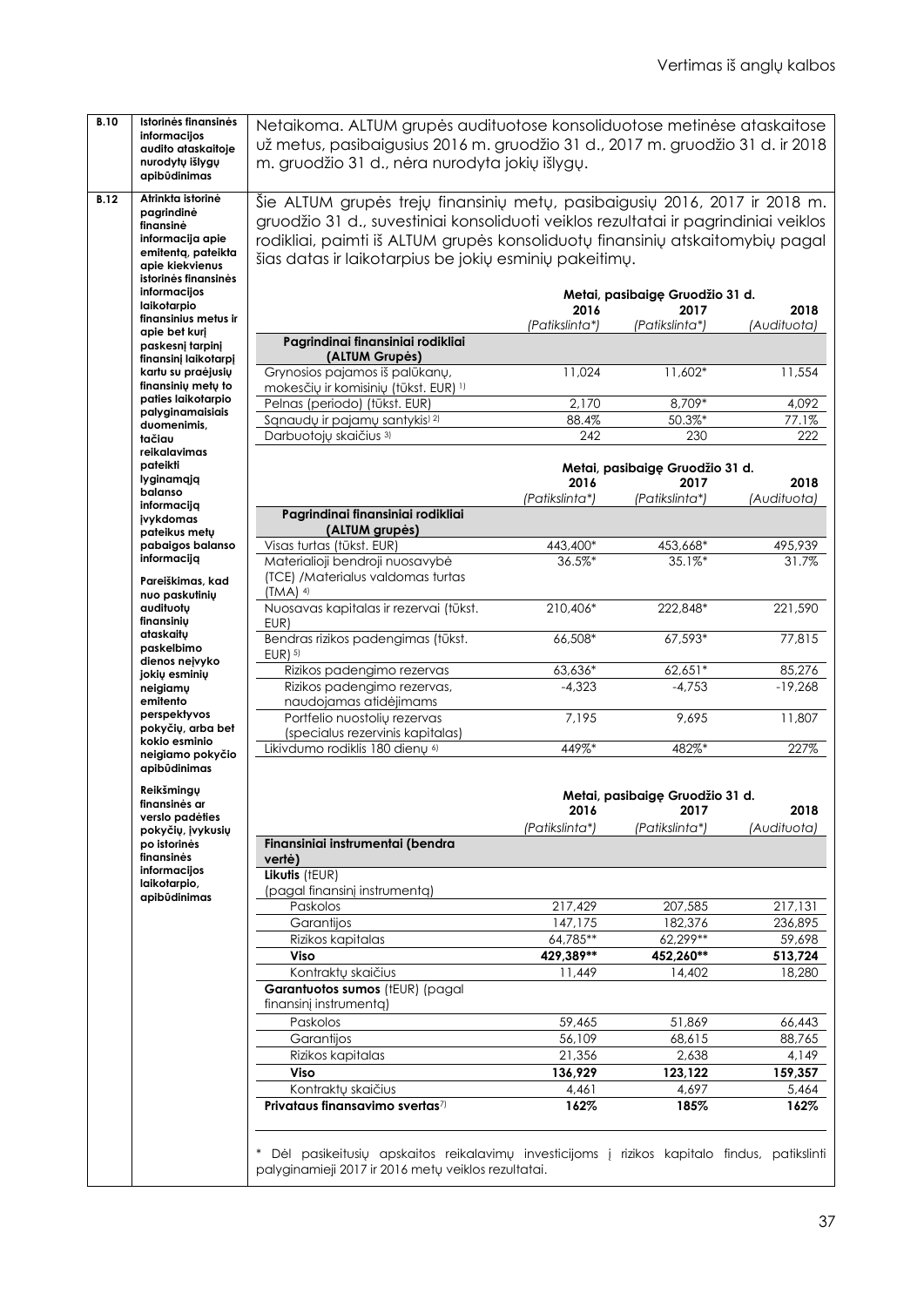|  | ** Rizikos kapitalo fondai nurodyti bendrąja verte.                                                                                                                                                                                                                                                                                                                                                                                                                                                                                                                                                                                                                                                                                                                                                                                                                                                                                                                                                                                                                                                                                                                                                                                                                                                                                                                                                                                                                                                                                                                                                                                                                                                                                                                                                                                                                                                                                                                                                                        |
|--|----------------------------------------------------------------------------------------------------------------------------------------------------------------------------------------------------------------------------------------------------------------------------------------------------------------------------------------------------------------------------------------------------------------------------------------------------------------------------------------------------------------------------------------------------------------------------------------------------------------------------------------------------------------------------------------------------------------------------------------------------------------------------------------------------------------------------------------------------------------------------------------------------------------------------------------------------------------------------------------------------------------------------------------------------------------------------------------------------------------------------------------------------------------------------------------------------------------------------------------------------------------------------------------------------------------------------------------------------------------------------------------------------------------------------------------------------------------------------------------------------------------------------------------------------------------------------------------------------------------------------------------------------------------------------------------------------------------------------------------------------------------------------------------------------------------------------------------------------------------------------------------------------------------------------------------------------------------------------------------------------------------------------|
|  | $\left  \right $<br>Gryngsias pajamas iš palūkanų, mokesčių ir komisinių sudaro šie pelno- nuostolio<br>ataskaitos elementai: Grynosios palūkanų pajamos ir Grynosios pajamos iš mokesčių<br>ir komisnių. ALTUM šį esminį rodiklį naudoja įvertinti grynąsias ALTUM Grupės finansinių<br>instrumentų portfelio pajamas, įtrauktas į pelno-nuostolio ataskaitą. Rodiklis kas<br>ketvirtį skaičiuojamas ir palyginamas su ALTUM Grupės biudžete patvirtintu lygiu.<br>2)<br>Sąnaudų ir pajamų santykis (CIR) apskaičiuotas prie personalo kaštų pridėjus<br>administracines išlaidas, nematerialaus bei materialaus turto nusidėvėjimą ir<br>padalijus iš veiklos pajamų, prieš veiklos sąnaudas. ALTUM rodiklį naudoja veiklos<br>efektyvumo vertinimui. Tai vienas iš kas ketvirtį skaičiuojamu rodiklių, kurio pagalba<br>vertinamos skirtingų veiklų dedamosios ir efektyvumą gerinančios priemonės.<br>3)<br>Darbuotojų skaičius – vidutinis bendrovės įmonių skaičius per periodą, neįskaitant<br>Stebėtoju tarybos ir Audito komiteto nariu.<br>Materialioji bendroji nuosavybė (TCE) / Materialus valdomas turtas (TMA) (TCE/TMA).<br>4)<br>Materialioji bendroji nuosavybė (TCE) apskaičiuojama iš bendrosios nuosavybės<br>atimant galimo parduoti investicijų perkainojimo rezervą. Materialus valdomas turtas<br>(TMA) apima visą ALTUM Grupės turtą, pridedant ne balanse apskaitomas garantijas<br>be grynųjų atidėjinių ir atimant atidėtas išlaidas, bei pridedant sukauptas pajamas,<br>materialų bei nematerialų turtą, kitą turtą, bei galimą parduoti turtą. Duomenys šių<br>rodiklių skaičiavimui pateikiami ALTUM Grupės finansinėse atskaitose: Balanse ir<br>Nuosavo kapitalo pokyčių ataskaitoje, pastabose: nebalanso straipsniai,<br>neapibrėžtieji įsipareigojimai bei atidėjiniai. ALTUM TCE/TMA rodiklį naudoja kapitalo<br>pakankamumo vertinimui ir ALTUM Grupės materialios bendrosios nuosavybės<br>palyginimui su ALTUM Grupės materialiuoju valdomu turtu, įskaitant garantijų portfelį. |
|  | Rizikos ir likvidumo valdymo komitetas rodiklį skaičiuoja kas ketvirtį.<br>5)<br>Bendras rizikos padengimas yra grynosios lėšos skirtos padengti tikėtiniems<br>nuostoliams susijusiems su ALTUM jąyvendinamomis plėtros grupėmis. Bendras rizikos<br>padengimas yra rizikos padengimo rezervo bei portfelio nuostolių rezervo suma<br>atėmus rizikos padengimo rezervą skirtą atidėjiniams. Tikėtini nuostoliai yra įvertinami<br>prieš konkrečios programos įgyvendinimą ir dalis viešojo finansavimo skirto<br>nuostoliams dengti yra apskaitoma, kaip ALTUM Grupės specifinis kapitalo rezervas,<br>Portfelio nuostolių rezerve arba atskirai, kaip atidėjiniai skirti rizikos padengimui<br>apskaitomi įsipareigojimuose. Portfelio nuostolių rezervas yra atskleistas pastabose<br>prie "Rezervu" o rizikos padengimo rezervas pastabose prie "Plėtros programų<br>finansavimo ir valstybės paramos". Rizikos padengimo rezervas skirtas atidėjiniams<br>atspindi rezervą skirtą nuostolių susijusių su garantijų ar paskolų portfeliu nurašymu,<br>atksleistu pastabose prie "Paskolų" bei "Atidėjinių. Bendras rizikos padengimas yra<br>pagrindinis rodiklis vertinant ALTUM rizikos padengimą finansuojant plėtros programas                                                                                                                                                                                                                                                                                                                                                                                                                                                                                                                                                                                                                                                                                                                                                                                     |
|  | ir atspindi ilgalaikį finansinį stabilumą.<br>Likvidumo rodiklis 180-iai dienų skaičiuojamas prie iki 1 mėn. trukmės gautinų sumų iš<br>6)<br>kredito institucijų bei Valstybės Iždo pridedant galimus parduoti vertybinius popierius<br>ir padalinant iš įsipareigojimų kurių įvykdymo terminas yra iki 6 mėnesių ir finansinių<br>jsipareigojimų, kurių įvykdymo terminas yra iki 6 mėn., sumos (nebalansinis<br>elementas). Duomenys likvidumo rodiklio 180-iai dienų skaičiavimui yra pateikiami<br>ALTUM Grupės finansinėse atskaitose: Balanse ir Nuosavo kapitalo pokyčių<br>ataskaitoje ir pastabose dėl nebalansinių įsipareigojimų, bei turto ir įsipareigojimų<br>terminų struktūros. Likvidumo rodiklis 180-iai dienų parodo ALTUM Grupės gebėjimą<br>vykdyti įsipareigojimus tam tikru įvardintu laikotarpiu, pasinaudojant šiuo metu<br>prieinamu likvidžiu turtu. Rodiklio pagalba vertinamas ALTUM Grupės gebėjimas<br>jvykdyti sutartinius įsipareigojimus su turimais likvidžiais resursais per ateinančius 6 mėn.<br>Rodiklis padeda valdyti ALTUM Grupės likvidumą riziką atsižvelgiant į iškeltus tikslus ir<br>patvirtintą rizikos gaires. Rizikos ir likvidumo valdymo komitetas rodiklį skaičiuoja kas                                                                                                                                                                                                                                                                                                                                                                                                                                                                                                                                                                                                                                                                                                                                                                                             |
|  | ketvirtj.<br>Finansinis svertas privataus finansavimo pritraukimui parodo papildomų privačių lėšų<br>7)<br>sumą, investuotą į projektą kartu su ALTUM suteiktu finansavimu. Finansinis svertas<br>nustatomas atsižvelgiant į lėšas, investuotas privataus finansuotojo ir projekto<br>jgyvendintojo, kurios vidutiniškai sudaro iki 50 proc. suteiktų paskolų, iki 70 proc.<br>suteiktų garantijų ir rizikos kapitalo (išskyrus namų ūkių paskolų garantijų programų su<br>pirmąja įmoka ir 795 proc. koeficientu) papildomai su ALTUM teikiamu finansavimu.<br>Nuo ALTUM grupės audituotos konsoliduotos metinės ataskaitos už 2018                                                                                                                                                                                                                                                                                                                                                                                                                                                                                                                                                                                                                                                                                                                                                                                                                                                                                                                                                                                                                                                                                                                                                                                                                                                                                                                                                                                       |
|  | metus datos neįvyko jokių esminių neigiamų ALTUM ar ALTUM grupės<br>perspektyvos pokyčių.                                                                                                                                                                                                                                                                                                                                                                                                                                                                                                                                                                                                                                                                                                                                                                                                                                                                                                                                                                                                                                                                                                                                                                                                                                                                                                                                                                                                                                                                                                                                                                                                                                                                                                                                                                                                                                                                                                                                  |
|  | Nuo 2018 m. gruodžio 31 d. nejvyko jokių esminių neigiamų ALTUM ar ALTUM<br>grupės perspektyvos pokyčių finansų ar prekybos pozicijose.                                                                                                                                                                                                                                                                                                                                                                                                                                                                                                                                                                                                                                                                                                                                                                                                                                                                                                                                                                                                                                                                                                                                                                                                                                                                                                                                                                                                                                                                                                                                                                                                                                                                                                                                                                                                                                                                                    |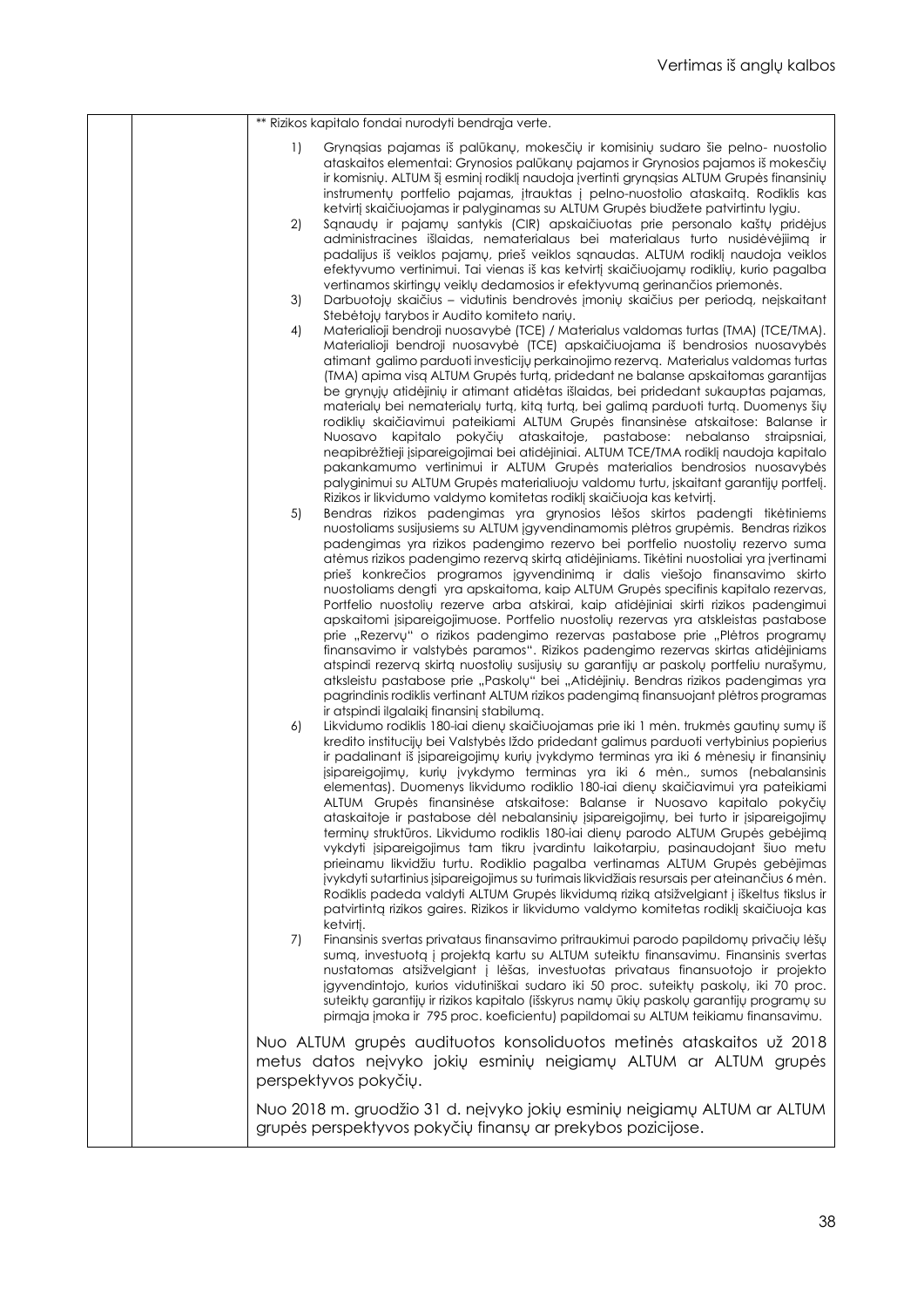| <b>B.13</b> | Bet kokių su<br>emitentu susijusių<br>pastaruju ivykiu,<br>kurie turi esminės<br>reikšmės vertinant<br>emitento<br>mokumg,<br>apibūdinimas                                                                      | Netaikoma. Nuo paskutinių audituotų ar neaudituotų finansinių ataskaitų<br>paskelbimo nėra įvykę jokių esminių įvykių, kurie būtų reikšmingi ALTUM ar<br>ALTUM grupės mokumui įvertinti.                                                                                                                                                                                                                                                                                                                                                                                                                                                                                                                                     |
|-------------|-----------------------------------------------------------------------------------------------------------------------------------------------------------------------------------------------------------------|------------------------------------------------------------------------------------------------------------------------------------------------------------------------------------------------------------------------------------------------------------------------------------------------------------------------------------------------------------------------------------------------------------------------------------------------------------------------------------------------------------------------------------------------------------------------------------------------------------------------------------------------------------------------------------------------------------------------------|
| <b>B.15</b> | Emitento<br>pagrindinių veiklų<br>aprašymas                                                                                                                                                                     | ALTUM yra finansų plėtros įstaiga, teikianti finansinę paramą verslams ir<br>specialioms gyventojų grupėms Latvijoje. ALTUM vykdo savo įsipareigojimus<br>užtikrinant finansavimo galimybę smulkiam ir vidutiniam verslui įvairių<br>finansinių instrumentų pavidalu (daugiausiai paskolų bei garantijų) bei rizikos<br>kapitalo pagalba. ALTUM taip pat siūlo techninę pagalbą konsultuodami bei<br>apmokydami įvairiose, pavyzdžiui, pastatų renovacijos ir energijos vartojimo<br>efektyvumo srityse bei žemės ūkio verslo plėtojime.                                                                                                                                                                                     |
| <b>B.16</b> | Kiek tai žinoma<br>emitentui,<br>nurodoma, ar<br>emitentas<br>tiesiogiai arba<br>netiesiogiai kam<br>nors priklauso<br>arba yra kieno<br>nors<br>kontroliuojama,<br>apibūdinamas<br>tokios kontrolės<br>pobūdis | Pagal Latvijos Respublikos įstatymus, ALTUM įkurta kaip ribotos atsakomybės<br>bendrovė (Latviškai - akciju sabiedrība). Latvijos Respublika yra vienintelis<br>ALTUM akcininkas. Latvijos Respublikos Finansų ministerijai priklauso 40<br>procentų, Latvijos Respublikos Ekonomikos ministerijai 30 procentų, Latvijos<br>Respublikos Žemės ūkio ministerijai - 30 procentų viso ALTUM akcinio kapitalo<br>ir balsavimo teisių.                                                                                                                                                                                                                                                                                            |
| <b>B.17</b> | Emitento arba jo<br>skolos vertybinių<br>popierių kredito<br>reitingai, nustatyti<br>emitento prašymu<br>arba emitentui<br>dalyvaujant<br>reitingavimo<br>procese                                               | 2019 m. kovo 25 d. Moody's Investors Service pakartotinai patvirtino ALTUM<br>kredito reitingą Baa1 su stabilia perspektyva. Bazinis kredito vertinimas<br>pagerintas į baa3 iš ba2. Patvirtintas ir P-2 trumpalaikis emitento reitingas.<br>Pagal Programa išleistų Obligacijų emisija gali būti reitinguojama arba<br>nereitinguojama. Jeigu reitinguojama, tokiu atveju šie reitingai nebūtinai bus<br>tokie patys kaip tie, kurie yra nustatyti ALTUM. Kredito reitingas nėra<br>rekomendacija pirkti, parduoti ar išlaikyti vertybinius popierius ir gali būti<br>reitingą nustatančios agentūros sustabdytas, sumažintas ar atšauktas.<br>Akcijos emisijos santrauka:<br>Išleidžiamos obligacijos nėra reitinguojamos. |
|             |                                                                                                                                                                                                                 |                                                                                                                                                                                                                                                                                                                                                                                                                                                                                                                                                                                                                                                                                                                              |

# **C skirsnis – Vertybiniai popieriai**

| C.1 | Siūlomų ir (arba) į<br>prekybos sąrašą<br>itraukiamu                                                                        | Nekonvertuojamos, neapdraustos ir negarantuotos obligacijos, kurių bendra<br>nominalioji vertė yra iki 70,000,000 EUR.                                                                                                                                                                        |
|-----|-----------------------------------------------------------------------------------------------------------------------------|-----------------------------------------------------------------------------------------------------------------------------------------------------------------------------------------------------------------------------------------------------------------------------------------------|
|     | vertybinių popierių<br>tipo ir klasės<br>apibūdinimas,<br>iskaitant visus<br>vertybinių popierių<br>identifikavimo<br>kodus | Obligacijos yra pareikštinės formos nematerialūs skolos vertybiniai popieriai.                                                                                                                                                                                                                |
|     |                                                                                                                             | Obligacijos bus išleidžiamos atskiromis Emisijomis. Kiekvieną Emisiją gali<br>sudaryti viena arba daugiau Dalių. Tos pačios Emisijos Obligacijoms bus<br>taikomos identiškos sąlygos, išskyrus Emisijos įsigaliojimo datą ir Emisijos kainą,<br>kurios nustatomos kiekvienai atskirai Daliai. |
|     |                                                                                                                             | Tam, kad būtų galima identifikuoti atskiras Emisijas ir Dalis, Galutinėse<br>sąlygose pateikiamas atitinkamos Emisijos serijos numeris ir atitinkamos Dalies<br>serijos numeris.                                                                                                              |
|     |                                                                                                                             | Atskiros emisijos santrauka:                                                                                                                                                                                                                                                                  |
|     |                                                                                                                             | Obligacijų emisijos numeris: 2                                                                                                                                                                                                                                                                |
|     |                                                                                                                             | Dalies numeris: 2                                                                                                                                                                                                                                                                             |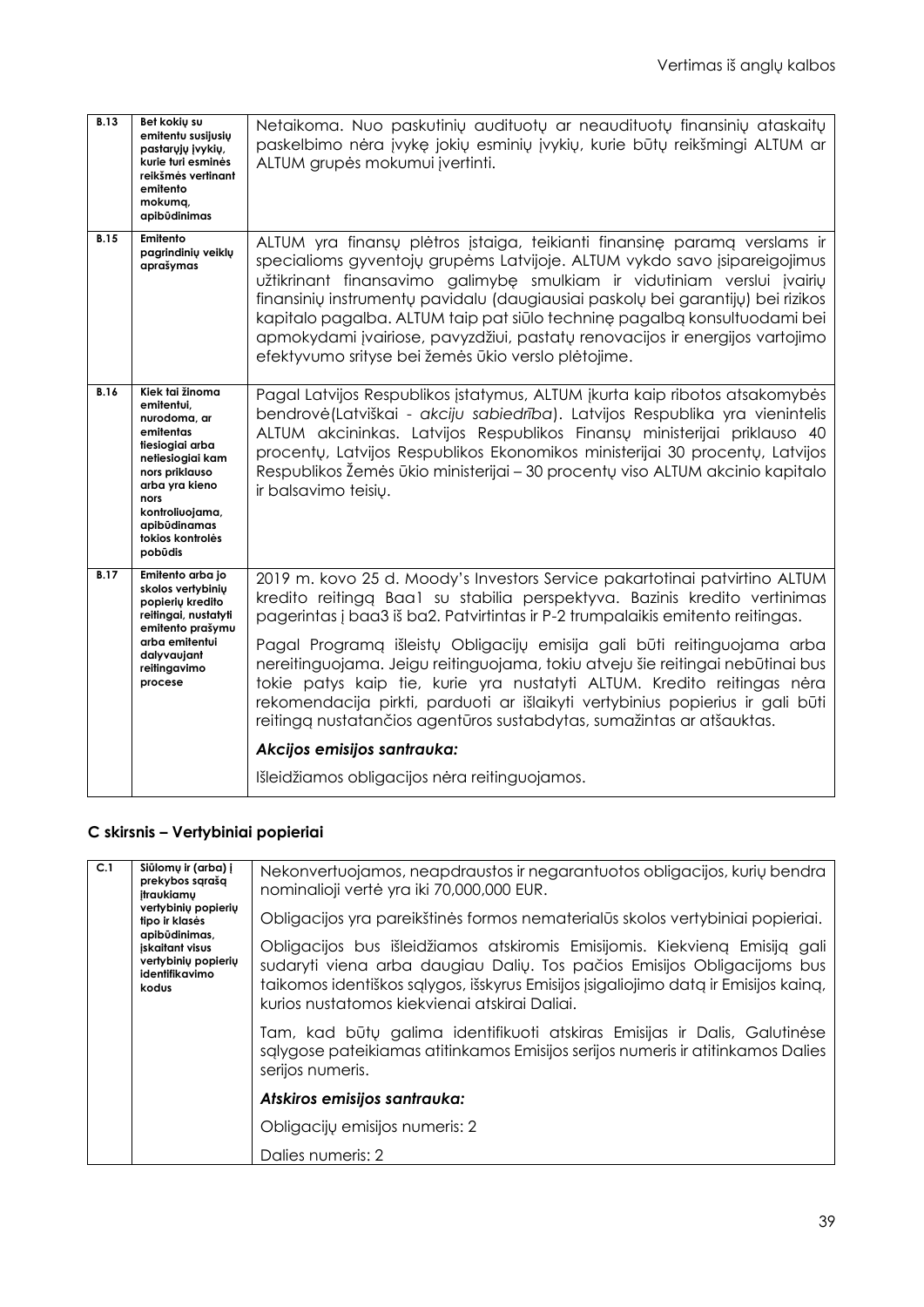|             |                                                                                                                                                                                                    | Išleidžiamos obligacijos bus konsoliduotos ir sudarys vieną emisiją kartu su<br>2018 m. kovo 7 d. išleista 10,000,000 EUR 1,3% 2025 obligacijų emisija.                                                                                                                                                                                                                                                                                                                                                                                                                                                                                                                                                                                           |
|-------------|----------------------------------------------------------------------------------------------------------------------------------------------------------------------------------------------------|---------------------------------------------------------------------------------------------------------------------------------------------------------------------------------------------------------------------------------------------------------------------------------------------------------------------------------------------------------------------------------------------------------------------------------------------------------------------------------------------------------------------------------------------------------------------------------------------------------------------------------------------------------------------------------------------------------------------------------------------------|
|             |                                                                                                                                                                                                    | Prieš pradedant platinti kiekvienos Emisijos pirmos Dalies Obligacijas, tai<br>atitinkamai Emisijai bus suteikiamas ISIN kodas. Kai išleidžiama paskesnė<br>Dalis, kuri yra skirta suformuoti vieną Emisiją su esama Dalimi po esamos<br>Dalies Emisijos įsigaliojimo dienos, tokioms paskesnės Dalies Obligacijoms gali<br>būti suteikiamas laikinas ISIN kodas, kuris skiriasi nuo ISIN kodo, skiriamo<br>atitinkamai Emisijai, iki tol, kol Dalys yra konsoliduojamos ir sudaro vieną<br>Emisijg.                                                                                                                                                                                                                                              |
|             |                                                                                                                                                                                                    | Atskiros emisijos santrauka:                                                                                                                                                                                                                                                                                                                                                                                                                                                                                                                                                                                                                                                                                                                      |
|             |                                                                                                                                                                                                    | ISIN kodas: LV0000880037.                                                                                                                                                                                                                                                                                                                                                                                                                                                                                                                                                                                                                                                                                                                         |
| C.2         | Vertybinių popierių<br>emisijos valiuta                                                                                                                                                            | <b>EUR</b>                                                                                                                                                                                                                                                                                                                                                                                                                                                                                                                                                                                                                                                                                                                                        |
| C.5         | Visų apribojimų<br>laisvai perleisti<br>vertybinius<br>popierius<br>apibūdinimas                                                                                                                   | Obligacijos yra laisvai perleidžiami vertybiniai popieriai, kurie gali būti<br>ikeičiami Tačiau<br>Obligacijos<br>negali būti<br>siūlomos,<br>parduodamos,<br>perparduodamos, perleidžiamos ar pateikiamos tose šalyse ar jurisdikcijose<br>ar esant kitokioms aplinkybėmis, kur ir kai tai yra neteisėta ar reikalauja<br>priemonių, kurių Latvijos įstatymai nenumato, įskaitant Jungtines Amerikos<br>Valstijas, Australiją, Kanadą, Honkongą, Pietų, Afriką, Singapūrą ir Japoniją,<br>ir kai kurias kitas jurisdikcijas. Taip pat, vertybinių popierių savininkams<br>draudžiama perparduoti, perduoti ar įteikti Obligacijas žmonėms, kurie yra<br>susiję su viešu Obligacijų platinimu.                                                    |
| C.8,<br>C.9 | Vertybinių popierių<br>suteikiamų teisių                                                                                                                                                           | <b>Eiliškumas</b>                                                                                                                                                                                                                                                                                                                                                                                                                                                                                                                                                                                                                                                                                                                                 |
|             | apibūdinimas,<br>įskaitant                                                                                                                                                                         | Obligacijos yra tiesioginiai, neapdrausti ir negarantuoti Emitento                                                                                                                                                                                                                                                                                                                                                                                                                                                                                                                                                                                                                                                                                |
|             |                                                                                                                                                                                                    |                                                                                                                                                                                                                                                                                                                                                                                                                                                                                                                                                                                                                                                                                                                                                   |
|             | · eiliškumą<br>• šių teisių<br>apribojimus                                                                                                                                                         | įsipareigojimai ir bus lygiaverčiai (pari passu) su visais kitais Emitento<br>negarantuotais ir nesubordinuotais įsipareigojimais,<br>neapdraustais,<br>neteikiant jiems jokios pirmenybės, išskyrus tuos atvejus, kai įsipareigojimams                                                                                                                                                                                                                                                                                                                                                                                                                                                                                                           |
|             | • nominalig<br>palūkanų norma                                                                                                                                                                      | teikiama pirmenybė, nes to reikalauja imperatyviosios teisės normos.<br>Emisijos kaina                                                                                                                                                                                                                                                                                                                                                                                                                                                                                                                                                                                                                                                            |
|             | · datą, nuo kurios<br>skaičiuojamos<br>palūkanos, ir                                                                                                                                               | Obligacijos gali būti išleidžiamos (parduodamos) už nominaligia vertę, su<br>nuolaida arba su priemoka prie jų nominaliosios vertės.                                                                                                                                                                                                                                                                                                                                                                                                                                                                                                                                                                                                              |
|             | palūkanų<br>mokėjimo<br>terming                                                                                                                                                                    | Palūkanų norma                                                                                                                                                                                                                                                                                                                                                                                                                                                                                                                                                                                                                                                                                                                                    |
|             | • kai palūkanų<br>norma<br>nenustatyta,<br>baziniy<br>priemonių,<br>kuriomis ji<br>grindžiama,<br>apibūdinimg<br>· išpirkimo data ir<br>paskolos<br>amortizavimo<br>tvarką, įskaitant<br>gražinimo | Už Obligacijas mokama Metinė Palūkanų Norma. Palūkanos už Obligacijas<br>bus mokamos kiekvienais metais tomis dienomis, kurios nurodytos Galutinėse<br>Palūkanos kiekvienam palūkanų laikotarpiui pradedamos<br>sglygose.<br>skaičiuoti nuo ir įskaitant pirmą palūkanų laikotarpio dieną iki (tačiau<br>nejskaitant) paskutinės palūkanų laikotarpio dienos už tuo metu likusig<br>pagrindinę (nominaliąją) Obligacijų vertę. Pirmas palūkanų laikotarpis<br>prasideda Emisijos įsigaliojimo dieną ir baigiasi pirmą Palūkanų mokėjimo<br>dieng. Visi po to einantys palūkanų laikotarpiai prasideda ankstesnę<br>Palūkanų mokėjimo dieną ir baigiasi kitą Palūkanų mokėjimo dieną.<br>Paskutinis palūkanų laikotarpis baigiasi Išpirkimo dieną. |
|             | procedūras<br>• informaciją apie                                                                                                                                                                   | Palūkanos už obligacijas bus skaičiuojamos pagal faktinį atitinkamo                                                                                                                                                                                                                                                                                                                                                                                                                                                                                                                                                                                                                                                                               |
|             | pelningumg<br>• skolos vertybinių                                                                                                                                                                  | palūkanų laikotarpio dienų skaičių, padalintą iš 365 (arba 366, keliamųjų<br>metų atveju), t. y. bus vadovaujamasi dienų skaičiavimo principu "Act/Act                                                                                                                                                                                                                                                                                                                                                                                                                                                                                                                                                                                            |
|             | popierių<br>savininky<br>atstovo                                                                                                                                                                   | (Tarptautinė kapitalo rinkų asociacija, angl. ICMA)".<br>Atskiros emisijos santrauka:                                                                                                                                                                                                                                                                                                                                                                                                                                                                                                                                                                                                                                                             |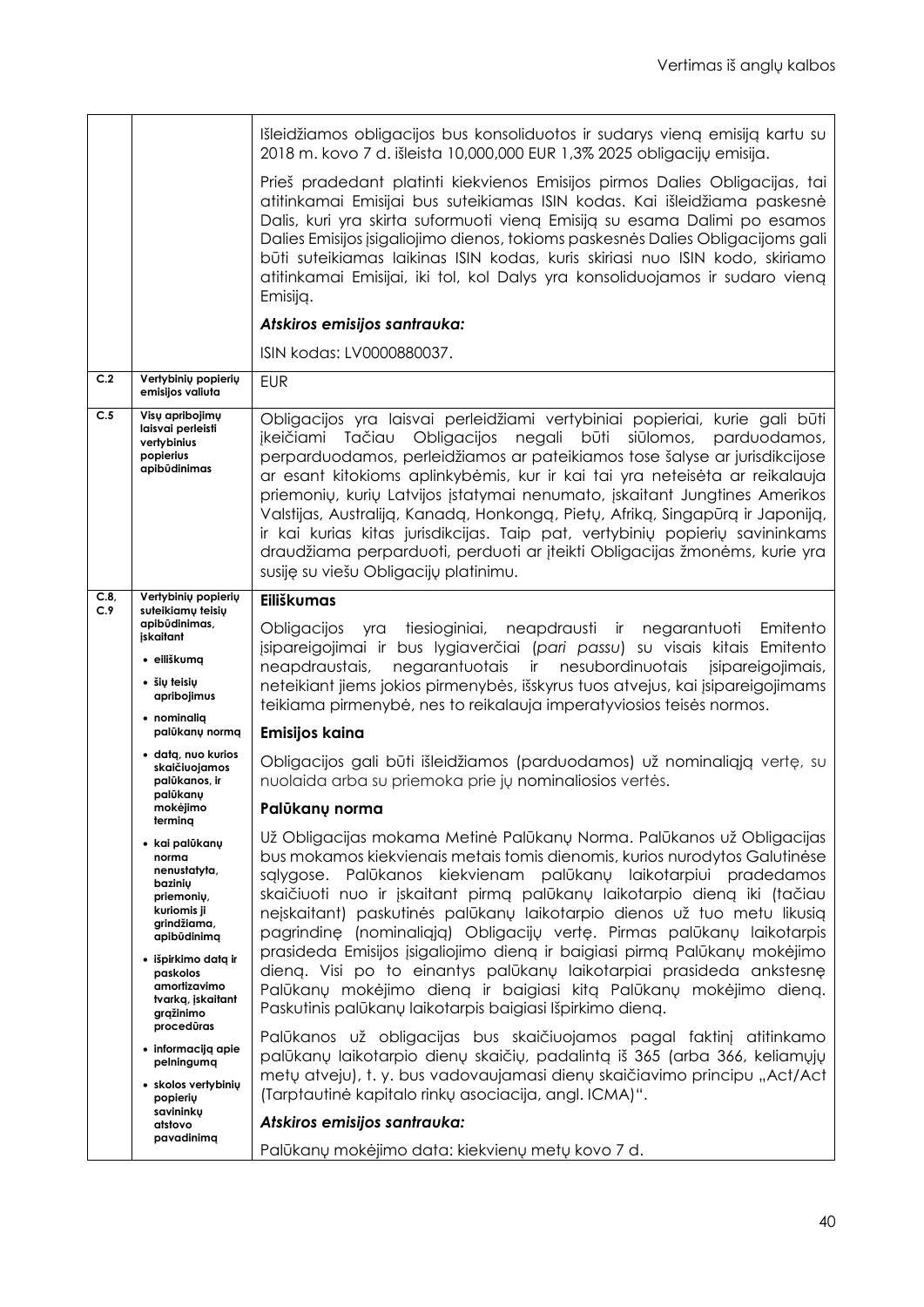### **Informacija apie pajamingumą**

Numatomos siūlomų Obligacijų Pajamingumo iki Išpirkimo ribos (intervalas) bus apibrėžtos Emitento prieš prasidedant platinimo laikotarpiui, paskelbiant atitinkamą pranešimą Emitento internetiniame puslapyje www.altum.lv . Tačiau Emitentas turi teisę numatomo Pajamingumo iki Išpirkimo ribas atnaujinti Obligacijų Platinimo laikotarpiu.

### **Galutinio pajamingumo iki išpirkimo, Metinės palūkanų normos ir Emisijos kainos nustatymas**

Galutinis pajamingumas iki išpirkimo bus nustatomas po Platinimo laikotarpio pagal investuotojų pateiktus pirkimo pasiūlymus. Galutinis pajamingumas iki išpirkimo bus toks pats visiems investuotojams, platinimo metu įsigijusiems atitinkamos Dalies Obligacijų. Nustatytas Galutinis pajamingumas iki išpirkimo nurodomas Galutinėse sąlygose, kurios

bus skelbiamos po Obligacijų paskirstymo investuotojams.

### *Atskiros emisijos santrauka:*

Galutinis pajamingumas iki išpirkimo: 0,95%

Metinė palūkanų norma (atkarpa) turi būti nustatyta, suapvalinant Galutinį pajamingumą iki išpirkimo iki artimiausios skaičiaus (kuris pateikiamas procentine išraiška) dešimtosios dalies po kablelio. Nustatyta Metinė palūkanų norma nurodoma Galutinėse sąlygose, kurios bus skelbiamos po Obligacijų paskirstymo investuotojams.

#### *Atskiros emisijos santrauka:*

Metinė palūkanų norma: 1,3%

Obligacijų emisijos kaina nustatoma pagal formulę, pateiktą atitinkamos Dalies Galutinėse sąlygose ir yra suapvalinama iki artimiausios tūkstantosios apvalinamo skaičiaus dalies pagal aritmetines apvalinimo taisykles. Nustayta Emisijos kaina nurodoma Galutinėse sąlygose, kurios bus skelbiamos po Obligacijų paskirstymo investuotojams.

#### *Atskiros emisijos santrauka:*

Emisijos Kainos apskaičiavimo formulė:

|                                                                                                                          | P - Emisijos kaina;                          |
|--------------------------------------------------------------------------------------------------------------------------|----------------------------------------------|
|                                                                                                                          | $C_1$ – Pirmasis palūkanų mokėjimas          |
|                                                                                                                          | (atkarpa);                                   |
|                                                                                                                          | C <sub>2</sub> – Antrasis palūkanų mokėjimas |
|                                                                                                                          | (atkarpa);                                   |
|                                                                                                                          | $C_n$ – Paskutinis palūkanų mokėjimas        |
|                                                                                                                          | (atkarpa);                                   |
|                                                                                                                          | N - Nominali Obligacijos vertė;              |
|                                                                                                                          | Y - Galutinis pajamingumas iki               |
| $P = \frac{C_1}{(1+Y)^{\frac{t}{T}}} + \frac{C_2}{(1+Y)^{(\frac{t}{T}+1)}} +  + \frac{C_n+N}{(1+Y)^{(\frac{t}{T}+n-1)}}$ | išpirkimo;                                   |
|                                                                                                                          | t - Pirmojo palūkanų mokėjimo                |
|                                                                                                                          | laikotarpio (kupono) dienų skaičius          |
|                                                                                                                          | $(t.y. 366$ dienos);                         |
|                                                                                                                          | T – Faktinis metų, kuriais numatytas         |
|                                                                                                                          | pirmasis palūkanų mokėjimas                  |
|                                                                                                                          | (kuponas), dienų skaičius (t.y. 366          |
|                                                                                                                          | dienos);                                     |
|                                                                                                                          | n – Metų skaičius (suapvalintas iki          |
|                                                                                                                          | artimiausio apvalaus skaičiaus).             |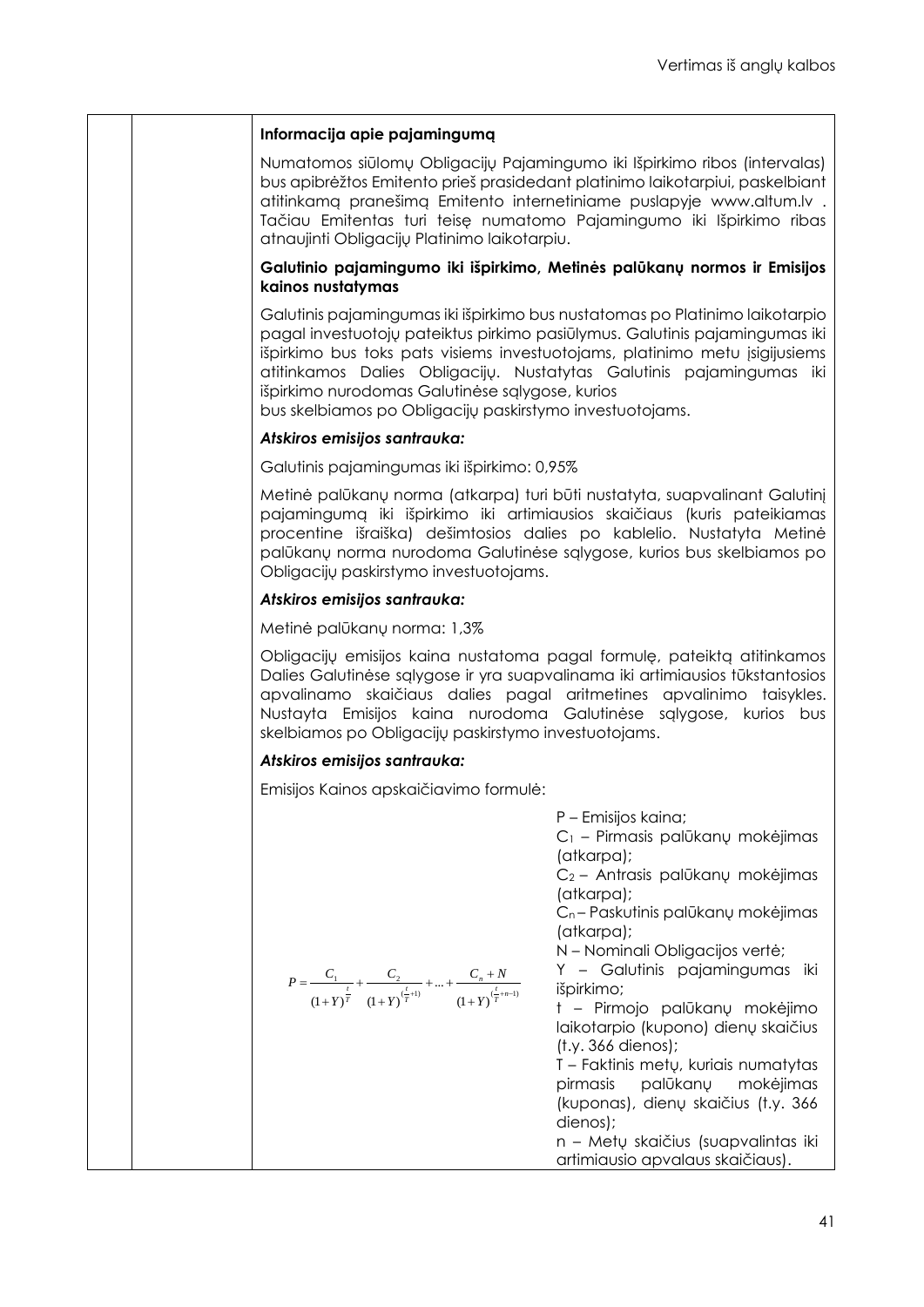|      |                                     | kur:                                                                  |                                                                                                                                                                                                                                                                                                                                                                                               |
|------|-------------------------------------|-----------------------------------------------------------------------|-----------------------------------------------------------------------------------------------------------------------------------------------------------------------------------------------------------------------------------------------------------------------------------------------------------------------------------------------------------------------------------------------|
|      |                                     |                                                                       |                                                                                                                                                                                                                                                                                                                                                                                               |
|      |                                     |                                                                       | C <sub>1</sub> - Pirmasis palūkanų mokėjimas<br>(atkarpa);                                                                                                                                                                                                                                                                                                                                    |
|      |                                     | $C_1 = C_r \times \frac{t}{T}$                                        | C <sub>r</sub> - Įprastas palūkanų mokėjimas                                                                                                                                                                                                                                                                                                                                                  |
|      |                                     |                                                                       | (atkarpa), apskaičiuotas<br>Metine                                                                                                                                                                                                                                                                                                                                                            |
|      |                                     |                                                                       | palūkanų normą padauginus<br>iš                                                                                                                                                                                                                                                                                                                                                               |
|      |                                     |                                                                       | Nominalios Obligacijos vertės;                                                                                                                                                                                                                                                                                                                                                                |
|      |                                     |                                                                       | t - Pirmojo palūkanų mokėjimo<br>laikotarpio (kupono) dienų skaičius                                                                                                                                                                                                                                                                                                                          |
|      |                                     |                                                                       | $(t.y. 366$ dienos);                                                                                                                                                                                                                                                                                                                                                                          |
|      |                                     |                                                                       | T - Faktinis metų, kuriais numatytas                                                                                                                                                                                                                                                                                                                                                          |
|      |                                     |                                                                       | pirmasis<br>palūkanų mokėjimas<br>(kuponas), dienų skaičius (t.y. 366                                                                                                                                                                                                                                                                                                                         |
|      |                                     |                                                                       | dienos).                                                                                                                                                                                                                                                                                                                                                                                      |
|      |                                     | Atskiros emisijos santrauka:                                          |                                                                                                                                                                                                                                                                                                                                                                                               |
|      |                                     | Emisijos kaina: EUR 1019,497                                          |                                                                                                                                                                                                                                                                                                                                                                                               |
|      |                                     |                                                                       | Atnaujintos Galutinės sąlygos, kuriose pateikiama informacija apie nustatytą                                                                                                                                                                                                                                                                                                                  |
|      |                                     |                                                                       | Metinę palūkanų normą, Emisijos kainą, Bendrą atitinkamos Dalies vertę ir<br>galutinį išleidžiamų Obligacijų kiekį, bus paskelbtos Emitento internetiniame                                                                                                                                                                                                                                    |
|      |                                     |                                                                       | puslapyje adresu www.altum.lv ir taip pat pateiktos Finansų ir kapitalų rinkos                                                                                                                                                                                                                                                                                                                |
|      |                                     | komisijai po Obligacijų paskirstymo investuotojams.                   |                                                                                                                                                                                                                                                                                                                                                                                               |
|      |                                     | Išpirkimo terminai                                                    |                                                                                                                                                                                                                                                                                                                                                                                               |
|      |                                     | Kiekvienos Obligacijų emisijos trukmė gali būti iki 10 (dešimt) metų. |                                                                                                                                                                                                                                                                                                                                                                                               |
|      |                                     | Atskiros emisijos santrauka:                                          |                                                                                                                                                                                                                                                                                                                                                                                               |
|      |                                     | Išpirkimo terminas: 2025 m. kovo 7 d.                                 |                                                                                                                                                                                                                                                                                                                                                                                               |
|      |                                     | <b>Išpirkimas</b>                                                     |                                                                                                                                                                                                                                                                                                                                                                                               |
|      |                                     |                                                                       | Obligacijos turi būti visiškai išpirktos sumokant jų nominaliąją vertę suėjus<br>Išpirkimo terminui. Emitentas neturi teisės išpirkti Obligacijų anksčiau nei<br>Išpirkimo dieną, nebent Emitentas iš anksto sumokėjo už Obligacijas<br>Kontrolės pasikeitimo ar Įsipareigojimų nevykdymo atveju, arba tuo atveju,<br>kai Emitento siūlymu sušauktas Obligacijų savininkų susirinkimas priima |
|      |                                     | sprendimą išpirkti Obligacijas nesuėjus Išpirkimo terminui.           |                                                                                                                                                                                                                                                                                                                                                                                               |
|      |                                     | Skolos vertybinių popierių savininkų atstovas                         |                                                                                                                                                                                                                                                                                                                                                                                               |
|      |                                     | padengti visas su atstovu(-ais) susijusias(-ius) išlaidas/mokesčius.  | Obligacijų savininkų teisės nustatyti ir / ar įgalioti organizaciją / asmenį<br>atstovauti visu ar dalies Obligacijų savininkų interesams nėra numatytos,<br>tačiau, kita vertus, jos nėra apribotos. Obligacijų savininkai turi patys                                                                                                                                                        |
| C.10 | Kai vertybiniai<br>popieriai turi   |                                                                       | Netaikoma. Obligacijos neturi palūkanų mokėjimo išvestinio komponento.                                                                                                                                                                                                                                                                                                                        |
|      | palūkanų<br>mokėjimo išvestinį      |                                                                       |                                                                                                                                                                                                                                                                                                                                                                                               |
|      | komponenta,<br>pateikiamas aiškus   |                                                                       |                                                                                                                                                                                                                                                                                                                                                                                               |
|      | ir išsamus                          |                                                                       |                                                                                                                                                                                                                                                                                                                                                                                               |
|      | paaiškinimas,<br>padedantis         |                                                                       |                                                                                                                                                                                                                                                                                                                                                                                               |
|      | investuotojams<br>suprasti, kaip jų |                                                                       |                                                                                                                                                                                                                                                                                                                                                                                               |
|      | investicijos vertė<br>priklauso nuo |                                                                       |                                                                                                                                                                                                                                                                                                                                                                                               |
|      | bazinės (-ių)<br>priemonės (-ių)    |                                                                       |                                                                                                                                                                                                                                                                                                                                                                                               |
|      | vertės, visų pirma,                 |                                                                       |                                                                                                                                                                                                                                                                                                                                                                                               |
|      | kai rizika yra ypač<br>akivaizdi    |                                                                       |                                                                                                                                                                                                                                                                                                                                                                                               |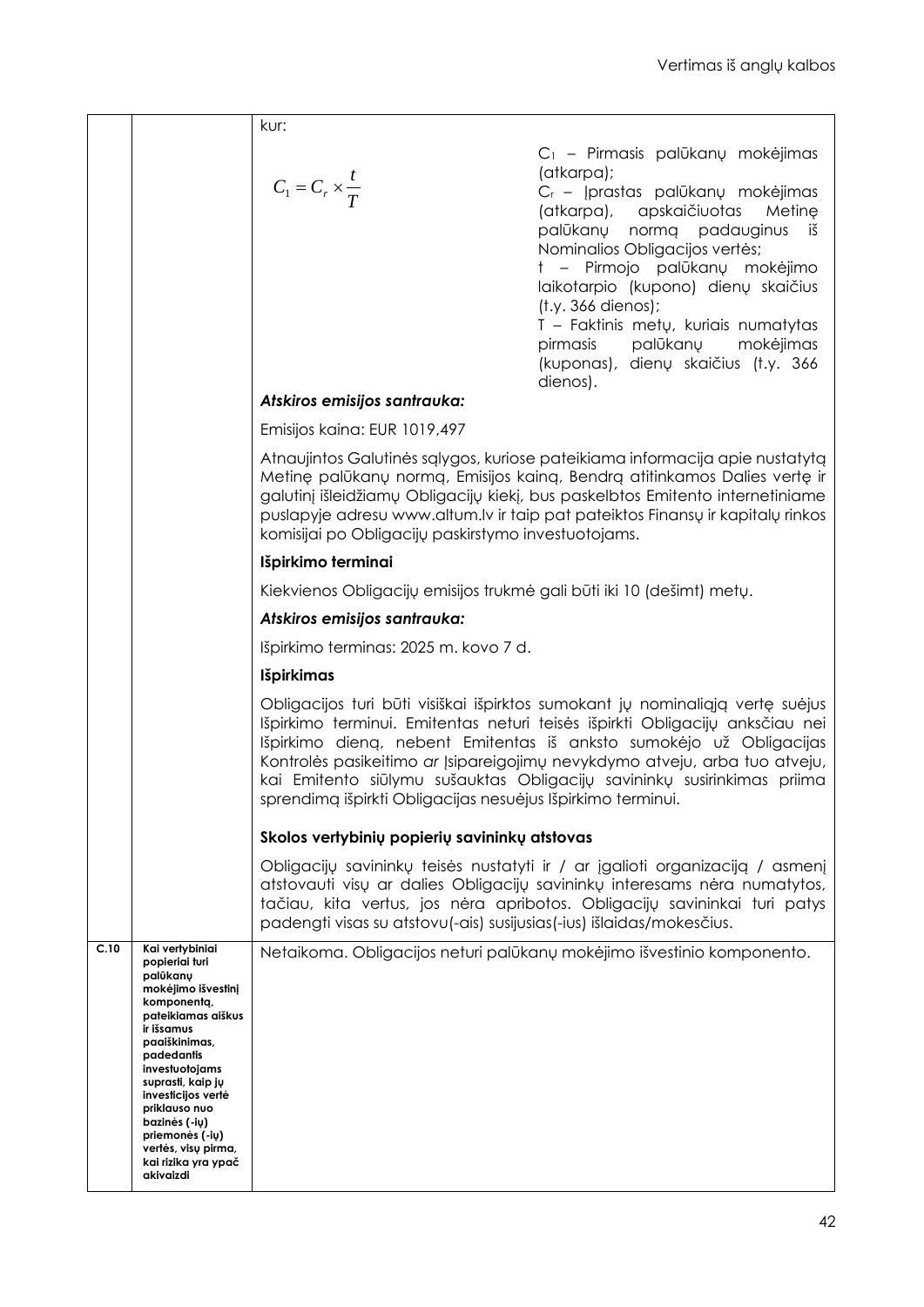| Nurodykite, ar<br>C.11<br>siūlomi vertybiniai<br>popieriai yra<br>itraukti ar juos bus<br>siekiama itraukti į<br>prekybos saraša,<br>siekiant juos platinti<br>reguliuojamoje<br>rinkoje arba kitose<br>lygiavertėse<br>rinkose, konkrečiai<br>nurodant tas rinkas | Emitentas pateiks prašymą įtraukti kiekvieną Dalį į oficialų (Baltijos šalių<br>obligacijų sgrašą) Nasdag Riga sgrašą. Prašymas bus parengtas pagal<br>Nasdaq Riga reikalavimus ir bus pateiktas Nasdaq Riga per 3 (tris) mėnesius<br>nuo atitinkamos Dalies Emisijos įsigaliojimo datos. |
|--------------------------------------------------------------------------------------------------------------------------------------------------------------------------------------------------------------------------------------------------------------------|-------------------------------------------------------------------------------------------------------------------------------------------------------------------------------------------------------------------------------------------------------------------------------------------|
|--------------------------------------------------------------------------------------------------------------------------------------------------------------------------------------------------------------------------------------------------------------------|-------------------------------------------------------------------------------------------------------------------------------------------------------------------------------------------------------------------------------------------------------------------------------------------|

### **D skirsnis - Rizikos**

| D.2 | Pagrindinė<br>informacija apie                | Makroekonominės ir politinės rizikos                                                                                                                                                                                                                                                                                                                                                                                                                                                                                                                                                                                                                                                                                                                                                                                                                                                                                  |
|-----|-----------------------------------------------|-----------------------------------------------------------------------------------------------------------------------------------------------------------------------------------------------------------------------------------------------------------------------------------------------------------------------------------------------------------------------------------------------------------------------------------------------------------------------------------------------------------------------------------------------------------------------------------------------------------------------------------------------------------------------------------------------------------------------------------------------------------------------------------------------------------------------------------------------------------------------------------------------------------------------|
|     | pagrindines rizikas,<br>būdingas<br>emitentui | Ryškus pasaulinės, regioninės ar nacionalinės ekonomikos būklės ir/arba<br>$\blacksquare$<br>Latvijos vyriausybės finansinės pozicijos pablogėjimas.                                                                                                                                                                                                                                                                                                                                                                                                                                                                                                                                                                                                                                                                                                                                                                  |
|     |                                               | Galimas Latvijos ekonomikos susitraukimas.<br>$\blacksquare$                                                                                                                                                                                                                                                                                                                                                                                                                                                                                                                                                                                                                                                                                                                                                                                                                                                          |
|     |                                               | Staigus ekonomikos susitraukimas pagrindinėse Latvijos eksporto rinkose.<br>٠                                                                                                                                                                                                                                                                                                                                                                                                                                                                                                                                                                                                                                                                                                                                                                                                                                         |
|     |                                               | Netikėtas ir reikšmingas ES struktūrinių fondų paramos sumažėjimas,<br>$\blacksquare$<br>galintis turėti neigiamą įtaką Latvijos ekonominiam augimui.                                                                                                                                                                                                                                                                                                                                                                                                                                                                                                                                                                                                                                                                                                                                                                 |
|     |                                               | Reikšmingas Latvijos finansinės būklės pablogėjimas.<br>٠                                                                                                                                                                                                                                                                                                                                                                                                                                                                                                                                                                                                                                                                                                                                                                                                                                                             |
|     |                                               | Makroekonominio disbalanso atsiradimas, galintis neigiamai paveikti<br>$\blacksquare$<br>Latvijos ekonominę būklę.                                                                                                                                                                                                                                                                                                                                                                                                                                                                                                                                                                                                                                                                                                                                                                                                    |
|     |                                               | Galimas reikšmingas nekilnojamojo turto rinkos būklės pablogėjimas<br>$\blacksquare$<br>Šiaurės šalyse, galintis paveikti motininių bankų skolinimosi kaštus, tuo<br>pačiu darydamas neigiamą poveikį Latvijos galimybėms skolintis.                                                                                                                                                                                                                                                                                                                                                                                                                                                                                                                                                                                                                                                                                  |
|     |                                               | Reikšminga klientų ne rezidentų indėlių suma vietiniuose bankuose.<br>٠                                                                                                                                                                                                                                                                                                                                                                                                                                                                                                                                                                                                                                                                                                                                                                                                                                               |
|     |                                               | Kiti ekonominiai faktoriai (nedarbo lygis, migracija ir pan.)<br>٠                                                                                                                                                                                                                                                                                                                                                                                                                                                                                                                                                                                                                                                                                                                                                                                                                                                    |
|     |                                               | Kadangi ALTUM yra Valstybinė finansinė institucija, politiniai ir socialiniai<br>$\blacksquare$<br>sprendimai, priimti Latvijos vyriausybės, gali turėti neigiamą efektą verslo<br>operacijoms ir ALTUM grupės finansinei pozicijai.                                                                                                                                                                                                                                                                                                                                                                                                                                                                                                                                                                                                                                                                                  |
|     |                                               | Rizikos, susijusios su verslo operacijomis                                                                                                                                                                                                                                                                                                                                                                                                                                                                                                                                                                                                                                                                                                                                                                                                                                                                            |
|     |                                               | Latvijos Respublikos ministrų kabinetas nukreipia viešojo finansavimo<br>٠<br>srautus, jog būtų galima tęsti ALTUM finansinių instrumentų programas ir<br>naujų programų įgyvendinimą. Gali kilti rizika, jog Latvijos Respublikos<br>ministrų kabinetas gali nuspręsti stabdyti naujų operacijų refinansavimą,<br>tokiu atveju ALTUM gautų mažesnį finansavimą. Tai gali padidinti<br>finansavimosi kaštus, kas, savo ruožtu, gali turėti neigiamą poveikį ALTUM<br>grupės likvidumui, verslo operacijoms ir finansinei pozicijai.                                                                                                                                                                                                                                                                                                                                                                                   |
|     |                                               | ALTUM yra stipriai priklausomas nuo Europos Regioninės Plėtros Fondo<br>$\blacksquare$<br>finansavimo. Egzistuoja tikimybė, kad 2021-2027 ES programų periodo<br>fondų finansavimas gali būti mažesnis. Finansavimo sumažėjimas įtakotų<br>garantijų programas, dėl tos priežasties 2014-2020 ES programų periodo<br>fondų įsipareigojimas finansinių instrumentų programoms gali būti<br>nukreiptas į garantijų programas, taigi ALTUM įsisavintas ES finansavimas,<br>skirtas finansinių instrumentų programoms, gali sumažėti. Siekiant<br>apsaugoti ALTUM programų operacinį tęstinumą, ALTUM ieško kitų<br>finansavimo šaltinių. Nesant kitų viešųjų finansavimo šaltinių ar sumažėjus<br>Europos Regioninės Plėtros Fondo finansavimui, kyla grėsmė, jog ALTUM<br>programų apimtis gali būti sumažinta, programų refinansavimas gali<br>brangti dėl administravimo kaštų, o dalis naujų programų būtų atšaukta. |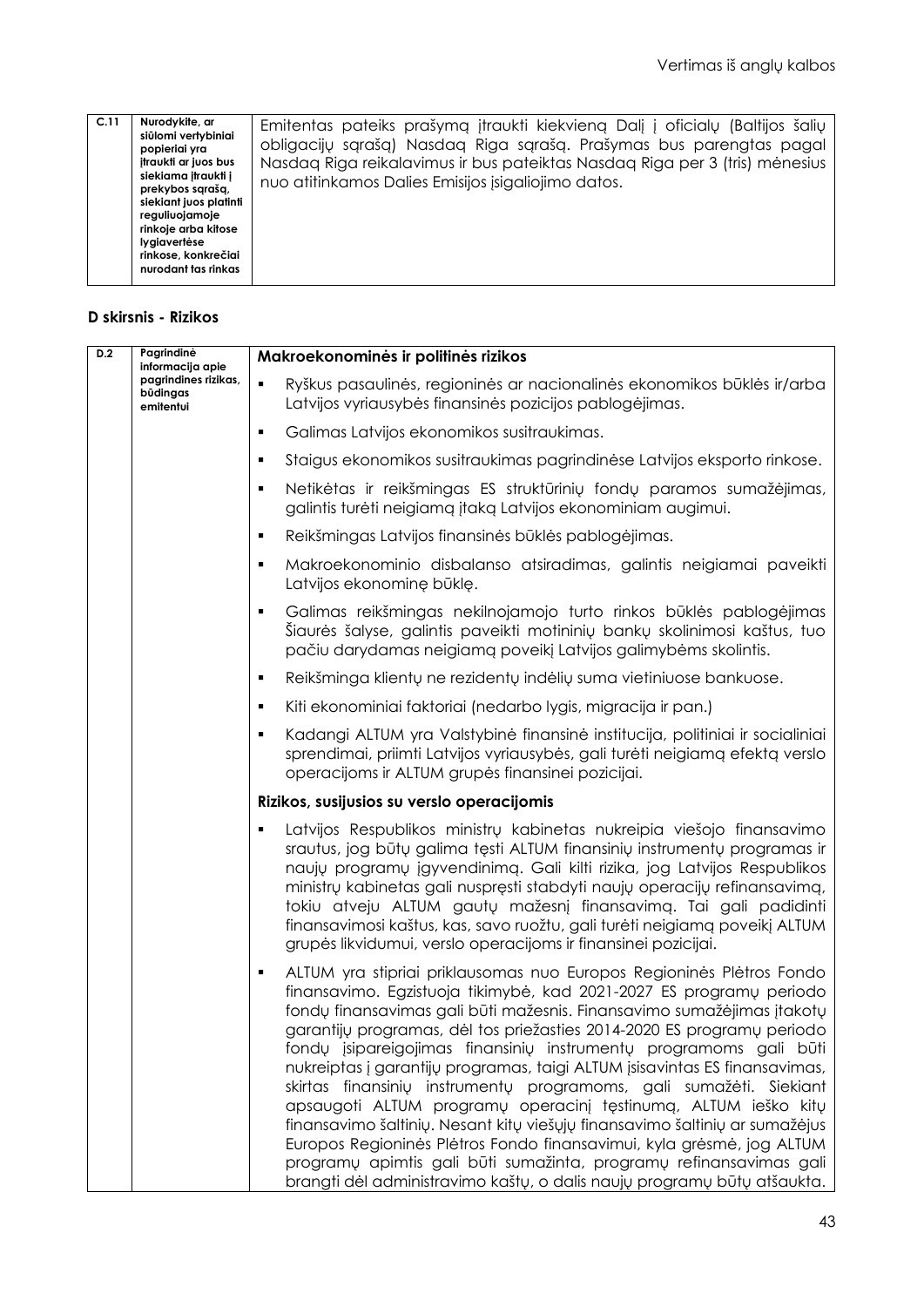| Tai gali turėti neigiamą poveikį ALTUM verslo operacijoms ir finansinei<br>pozicijai.                                                                                                                                                                                                                                                                                                                                                                                                                                                                                                                                                                                                                                                                                                                                  |
|------------------------------------------------------------------------------------------------------------------------------------------------------------------------------------------------------------------------------------------------------------------------------------------------------------------------------------------------------------------------------------------------------------------------------------------------------------------------------------------------------------------------------------------------------------------------------------------------------------------------------------------------------------------------------------------------------------------------------------------------------------------------------------------------------------------------|
| Programoms, finansuojamoms iš 2014 - 2020 ES programų periodo fondų,<br>٠<br>numatyta pasiekti pažangos pagal nustatytus stebėsenos rodiklius ir<br>specifines finansines apimtis iki 2023-yiy. Jei ALTUM nepavyks pasiekti<br>planuotų finansinių apimčių iki 2023-ųjų, esamų finansinių instrumentų<br>pagalba siūlomas finansavimas gali sumažėti, kas gali turėti esminį<br>neigiamą poveikį ALTUM grupės likvidumui, veiklos operacijoms ir<br>finansinei pozicijai. Prospekto patvirtinimo dieną rizika dėl galimo apimčių<br>neatitikimo iki 2023-yiy nebuvo identifikuota.                                                                                                                                                                                                                                     |
| Rizikos kapitalo fondai, palaikomi ES fondų 2014 – 2020 metų programų,<br>٠<br>turi galimybę dalyvauti bendrame projekto finansavime, o jų įnašo dalis<br>priklauso nuo projekto etapo ir numatytų pagrindinių investicijų. Šios<br>programos finansavimo tempas priklauso nuo fondo valdytojų gebėjimo<br>pritraukti bendrus privačius investuotojus. Jei ALTUM atrinkti fondų<br>valdytojams nepavyktų pritraukti privačių investuotojų ir/ar atitinkamų<br>sumų iki nustatytos datos, tai numatytas ALTUM investicijų, tinkamų pagal<br>ES fondo taisykles, dydis gali būti nepasiektas. Tai gali turėti esminį<br>neigiamą poveikį ALTUM grupės veiklos operacijoms ir finansinei pozicijai.                                                                                                                       |
| ALTUM veikla gali būti įtakota galimų ES žemės ūkio plėtros finansavimo<br>٠<br>pokyčių, kurie sumažintų tiesiogines išmokas Latvijos ūkininkams.                                                                                                                                                                                                                                                                                                                                                                                                                                                                                                                                                                                                                                                                      |
| Yra rizika, jog ilgalaikėje perspektyvoje kai kurie ALTUM verslo segmentai<br>$\blacksquare$<br>gali susitraukti dėka ALTUM klientų išaugusių galimybių gauti finansavimą<br>iš kitų finansavimo šaltinių (tiekėjų) ir/ar ALTUM siūlomų produktų<br>nebeatitikimo besikeičiančios rinkos ar tam tikro segmento, kuriame<br>veikia ALTUM, dalyvių poreikiams. Sumažėjęs ALTUM konkurencingumas<br>ir/ar pastebimo klientų dalies praradimas gali turėti neigiamą poveikį<br>ALTUM grupės verslo operacijoms ir finansinei pozicijai.                                                                                                                                                                                                                                                                                    |
| Remiantis Bendrosios Institucinės plėtros įstatymu, Valstybė atskaitinga už<br>п<br>garantijas, kurias išduoda ALTUM. Taip pat, Šalies Biudžeto įstatymas<br>nustato bendrą garantijų kiekį, kuriuo ALTUM gali operuoti. Gali kilti rizika,<br>jog maksimalus garantijų limitas bus sumažintas arba atšauktas,<br>priversiantis ALTUM sumažinti išduodamų garantijų kiekį arba nutraukti<br>tam tikrą garantinę veiklą. Tai gali turėti neigiamą poveikį ALTUM grupės<br>verslo operacijoms ir finansinei pozicijai.                                                                                                                                                                                                                                                                                                   |
| Pagal Finansinės pletros institucijos įstatymą, Latvijos vyriausybė yra<br>$\blacksquare$<br>atskaitinga už ALTUM išleistas garantijas, kurių suma kiekvienais metais<br>įtvirtinama Valstybės biudžeto įstatyme. Yra rizika, kad maksimali, su<br>valstybės parama išleidžiamų, garantijų suma galėtų būti sumažinta ar<br>netgi atšaukta, kas priverstų ALTUM sumažinti išleidžiamų garantijų apimtis<br>ir/ar padidinti komisinį mokestį už garantijų išleidimą, dėl ko, abiem<br>atvejais, ALTUM paslaugos pabrangtų. Be to, jeigu rizikos padengimas<br>pagal patvirtintas garantijas taptų nepakankamas, Latvijos Respublikos<br>Finansų ministerija gali priimti sprendimą nutraukti naujų garantijų<br>išleidimą. Tai gali turėti neigiamą poveikį ALTUM grupės verslo<br>operacijoms ir finansinei pozicijai. |
| Europos Komisija yra pritarusi ALTUM verslo operacijoms iki 2020 m.<br>п<br>gruodžio 31 d. Patvirtinimas gali būti pratęstas po pakartotinio Europos<br>Komisijos vertinimo. Yra rizika, jog 2023 m. sausio 1d. ALTUM verslo<br>operacijos gali skirtis, kai kurios iš esamų verslo operacijų gali būti<br>nepratęstos ir/ar pakeistos naujomis verslo operacijomis. Tai gali turėti<br>neigiamą poveikį ALTUM grupės verslo operacijoms ir finansinei pozicijai.                                                                                                                                                                                                                                                                                                                                                      |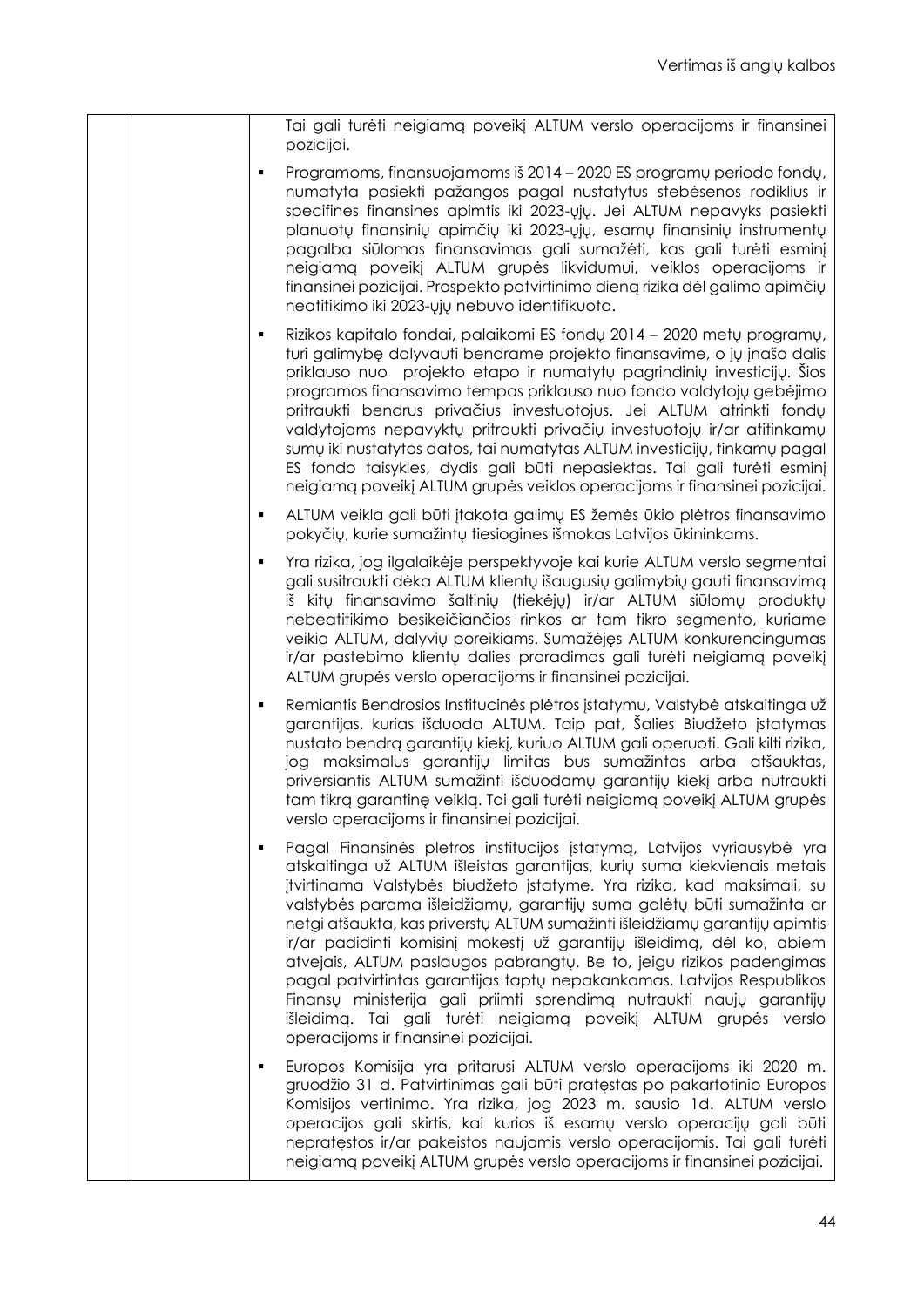|   | Valstybės paramos programų įgyvendinimas turi atitikti reikalavimus<br>nustatytus ES teisės aktuose, dėl to kyla rizika, jog ALTUM ir su ja<br>bendradarbiaujantys partneriai (finansų tarpininkai) gali interpretuoti ir<br>taikyti ES teisės aktus skirtingai nuo procesą kontroliuojančių institucijų.<br>Todėl ALTUM įsteigė rizikos valdymo sistemą, siekiant užtikrinti aktyvų rizikos<br>valdymą bei operatyvų įvedimą ir taikymą priemonių, kurios sušvelnina ar<br>panaikina veiklos atitikimo rizikas. Nepaisant ALTUM pastangų,<br>įgyvendinamų programų neatitikimas teisės aktams gali turėti neigiamą<br>poveikį ALTUM grupės finansinei pozicijai bei reputacijai. |
|---|-----------------------------------------------------------------------------------------------------------------------------------------------------------------------------------------------------------------------------------------------------------------------------------------------------------------------------------------------------------------------------------------------------------------------------------------------------------------------------------------------------------------------------------------------------------------------------------------------------------------------------------------------------------------------------------|
| ٠ | ALTUM imasi visų būtinų priemonių, jog sumažintų tikimybę vykdyti verslą<br>su klientais, susijusiais su su pinigų plovimu ar terorizmo finansavimu,<br>laikydamiesi visų teisinių reikalavimų ir įgyvendindami "pažink savo<br>klientą" principus savo verslo operacijose. Egizstuoja rizika, jog ALTUM<br>taikomų priemonių gali nepakakti siekiant pinigų plovimo ar terorizmo<br>finansavimo prevencijos, dėl ko ALTUM patirtų nuostolius, gali būti<br>taikomos tesinės sankcijos ar nukentėti reputacija. Tai gali turėti neigiamą<br>poveikį finansinei pozicijai ir ALTUM reputacijai.                                                                                    |
| ٠ | Egzistuoja tikimybė, kad ALTUM nesiėmė būtinų priemonių užtikrinti 2016<br>m. balandžio 27 d. Europos Parlamento ir Tarybos reglamento (ES)<br>2016/679 dėl asmenų apsaugos tvarkant asmens duomenis ir laisvo tokių<br>duomenų judėjimo laikymosi. Tai gali turėti neigiamą poveikį ALTUM<br>finansinei padėčiai ir reputacijai.                                                                                                                                                                                                                                                                                                                                                 |
|   | Finansinės rizikos                                                                                                                                                                                                                                                                                                                                                                                                                                                                                                                                                                                                                                                                |
| ٠ | ALTUM vykdo valstybės paramos programas, kuriose nevisiškai<br>kontroliuoja išlaidas. Egzistuoja rizika, jog Latvijos Centrinių finansų ir<br>Pirkimų Agentūra dalį išlaidų gali palaikyti netinkamomis finansavimui.<br>Tokiu atveju, ALTUM turėtų padengti kaštus iš savo fondo ir siekti<br>susigrąžinti lėšas iš skolininkų per priverstinį išieškojimą. Tai taip pat reiškia<br>riziką, jog toks susigrąžinimas nebus įmanomas ar bus apsunkintas, o<br>papildomi kaštai turės neigiamą poveikį ALTUM finansiniams rodikliams.                                                                                                                                               |
| ٠ | Nustatant ALTUM programų kompensacinių mokėjimų dydį pagal<br>Paslaugų teikimo sąlygas (patvirtintas Latvijos Respublikos Ministrų<br>kabineto) numatyta, jog skirtumas tarp taikytinuose ES reglamentuose<br>nustatytos ribos ir verslo plane numatytos sumos yra padengiamas iš ES<br>struktūrinio fondo ir į nacionalinį biudžetą sugrįžtančių finansavimo lėšų.<br>Egzsituoja rizika, jog nacionaliniai ir ES reguliaciniai pokyčiai, apimantys<br>šiuos klausimus, gali turėti neigiamą poveikį ALTUM finansinei pozicijai, jei<br>kompensaciniams mokėjimams bus įvesti papildomi limitai.                                                                                  |
| ٠ | Egizstuoja rizika patirti nuostolius dėl ALTUM klientų ar verslo partnerių,<br>kurie nesugeba ar atsisako vykdytį įsipareigojimus ALTUM pagal<br>susitarimus ir nustatytas paslaugų teikimo sąlygas. Kredito rizika gali būti<br>sušvelninta vykdant įkeitimą ar kitu būdu gaunant užstatą bei užtikrinant<br>nuostolių padengimą, susijusį su aukštesnio lygio kredito rizika vykdant<br>Valstybės paramos programas ir skatinamąsias programas iš Valstybės<br>lėšų.                                                                                                                                                                                                            |
| ٠ | Egzistuoja rizika patirti nuostolius, jei ALTUM nesugebėtų laiku patenkinti<br>savo kreditorių teisėtų reikalavimų ar, nenumatytais atvejais, pavyzdžiui,<br>dėl netikėto pinigų srautų paskolų portfelyje ar kitų turto klasių sumažėjimo<br>susidarytų likvidaus turto trūkumas.                                                                                                                                                                                                                                                                                                                                                                                                |
| ٠ | Egzistuoja tikimybė patirti nuostolius dėl balanso perkainojimo ar<br>nebalansinių daiktų, denominuotų užsienio valiuta, valiutų svyravimų.                                                                                                                                                                                                                                                                                                                                                                                                                                                                                                                                       |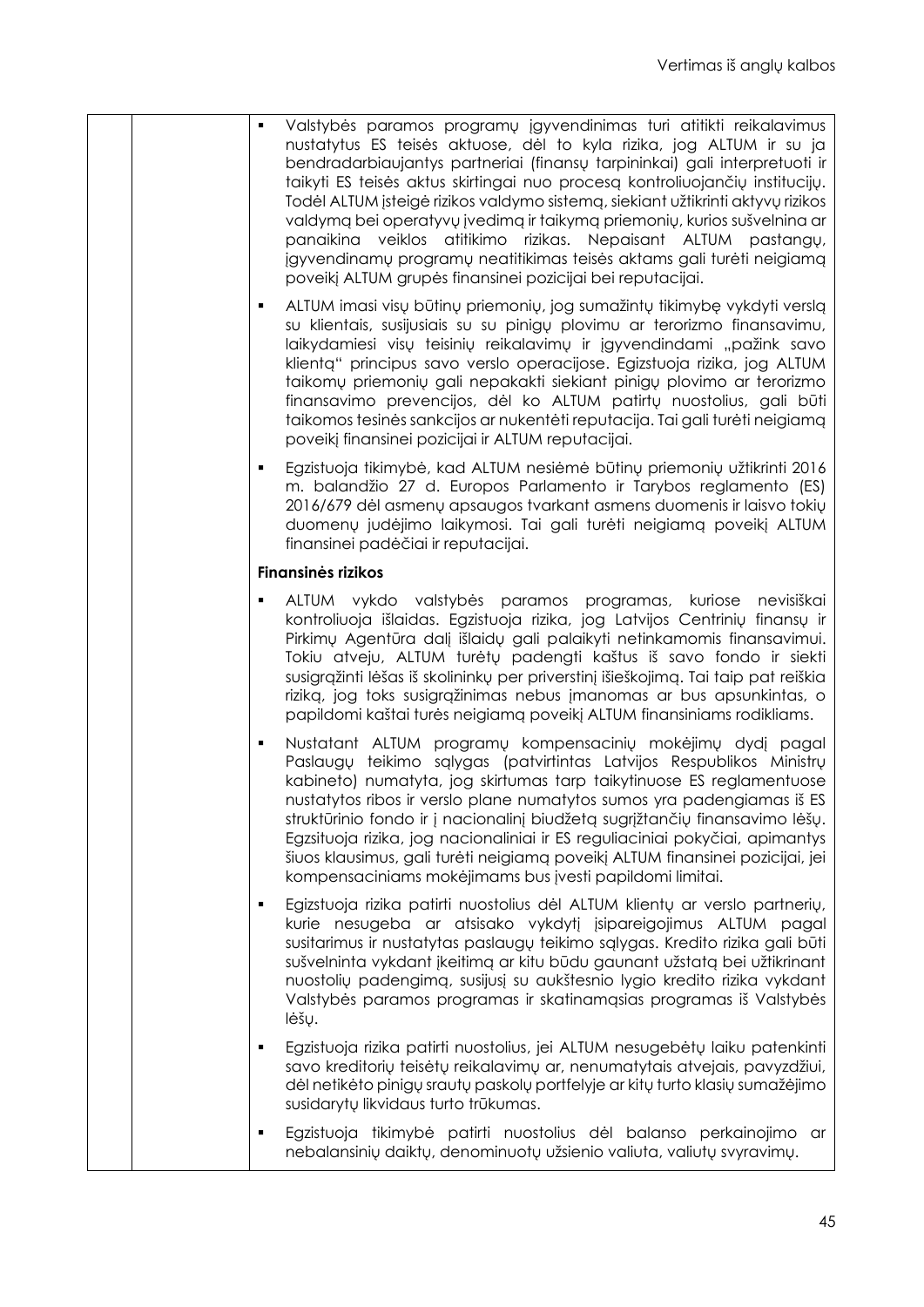|     |                                                                                               | Egizstuoja rizika patirti nuostolius dėl ALTUM pajamoms ir/ar išlaidoms bei<br>ekonominei vertei taikomų palūkanų normų pokyčių.                                                                                                                                                                                                                                                                                                                                                                                                                                                                                                                                                                              |
|-----|-----------------------------------------------------------------------------------------------|---------------------------------------------------------------------------------------------------------------------------------------------------------------------------------------------------------------------------------------------------------------------------------------------------------------------------------------------------------------------------------------------------------------------------------------------------------------------------------------------------------------------------------------------------------------------------------------------------------------------------------------------------------------------------------------------------------------|
| D.3 | Pagrindinė<br>informacija apie<br>pagrindinę riziką,<br>būdingg<br>vertybiniams<br>popieriams | Obligacijos gali būti ne visiems investuotojams tinkama investicija. Todėl<br>kiekvienas galimas investuotojas į Obligacijas privalo įvertinti šių investicijų<br>tinkamumą pagal savo aplinkybes, įskaitant įtaką šių Obligacijų vertei ir<br>šių investicijų poveikį jo bendram investicijų portfeliui.                                                                                                                                                                                                                                                                                                                                                                                                     |
|     |                                                                                               | Investuotojai gali netekti palūkanų ir pagrindinės investuotos sumos,<br>ALTUM tapus nemokiam arba jei yra inicijuojamos ALTUM teisinės<br>apsaugos procedūros arba neteisminės teisinės apsaugos procedūros.                                                                                                                                                                                                                                                                                                                                                                                                                                                                                                 |
|     |                                                                                               | Obligacijos laikomos neapdraustais ALTUM įsipareigojimais, be jokių<br>papildomų garantijų ir apdraudimo priemonių; ALTUM tapus nemokiu,<br>Obligacijų savininkai taps neapdraustais kreditoriais. 2018 m. gruodžio 31<br>d. apdrausti ALTUM kreditoriai buvo Latvijos Respublikos Iždas (38,215<br>milijonų eurų) ir Europos Investicijų Bankas (38,194 milijono eurų).<br>Nemokumo atveju, atsiskaityti su Obligacijų savininkais ALTUM turtas būtų<br>panaudotas po to, kai bus atsiskaityta su Latvijos Respublikos Iždu,<br>Europos Investicijų Banku ir kitais privilegijuotais kreditoriais.                                                                                                           |
|     |                                                                                               | Obligacijos neapima jokių susitarimų dėl ALTUM veiklos ir neriboja jo<br>galimybės susijungti, parduoti turtą ar vykdyti kitus reikšmingus sandorius,<br>kurie gali turėti reikšmingą neigiamą poveikį Obligacijoms ir Obligacijų<br>savininkams. Todėl, ALTUM sudarius tokį sandorį, galima esminė neigiama<br>įtaka Obligacijų savininkams. Be to, esant atitinkamiems įstatymo<br>pakeitimams, dabartinis ALTUM akcininkas- Latvijos vyriausybė gali<br>perleisti visas turimas akcijas ar jų dalį.                                                                                                                                                                                                        |
|     |                                                                                               | Bet koks neigiamas ALTUM finansinių sąlygų ar veiklos perspektyvų pokytis<br>gali turėti neigiamą esminį efektą Obligacijų likvidumui, sukelti esminį jų<br>kainos nuosmukį ir sumažinti tikimybę, jog Obligacijų savininkams bus<br>visiškai atlyginta laiku.                                                                                                                                                                                                                                                                                                                                                                                                                                                |
|     |                                                                                               | ALTUM nedraudžiama leisti papildomų skolos vertybinių popierių. Tai gali<br>atitinkamai padidinti reikalavimų, turinčių teisę kartu su Obligacijų<br>savininkais gauti pajamas, skaičių, ALTUMi tapus nemokiu. Be to,<br>nuostatos, kuriomis suteikiama, siekiama suteikti ar atsisakoma teisė<br>sukurti užtikrinimo interesą trečiųjų asmenų naudai (pavyzdžiui, neigiamas<br>įkeitimas) negalioja santykiuose su trečiaisiais asmenimis; dėl šios<br>priežasties toks užtikrinimo interesas trečiojo asmens naudai, net jei<br>sukurtas pažeidžiant šiame dokumente numatytus ALTUM įsipareigojimus,<br>būtų laikomas galiojančiu ir priverstinai vykdomu užtikrinimo interesu<br>jkeisto turto atžvilgiu. |
|     |                                                                                               | ALTUM galimybė sėkmingai refinansuoti savo skolas priklauso nuo skolos<br>kapitalo rinkų sąlygų bei savos finansinės padėties. ALTUM negalėjimas<br>refinansuoti savo skolos įsipareigojimų palankiomis sąlygomis ar visiškai,<br>gali sukelti neigiamą poveikį ALTUM grupės operacijoms, finansinei<br>padėčiai, pajamoms ir Obligacijų savininkų lėšoms gautinoms už turimas<br>Obligacijas.                                                                                                                                                                                                                                                                                                                |
|     |                                                                                               | Antrinė ALTUM obligacijų rinka gali būti nepakankamai aktyvi arba<br>nepalaikoma, taip pat gali būti paveikta rinkos pokyčių ir ekonominių<br>salygų, ALTUM finansinės padėties ir veiklos perspektyvų. Savo ruožtu tai<br>gali turėti poveikį Obligacijų likvidumui ar/ir rinkos kainai.                                                                                                                                                                                                                                                                                                                                                                                                                     |
|     |                                                                                               | Už Obligacijas bus mokama fiksuota palūkanų norma, tačiau tai gali<br>iššaukti riziką, jog tokių vertybinių popierių kaina bus paveikta rinkos                                                                                                                                                                                                                                                                                                                                                                                                                                                                                                                                                                |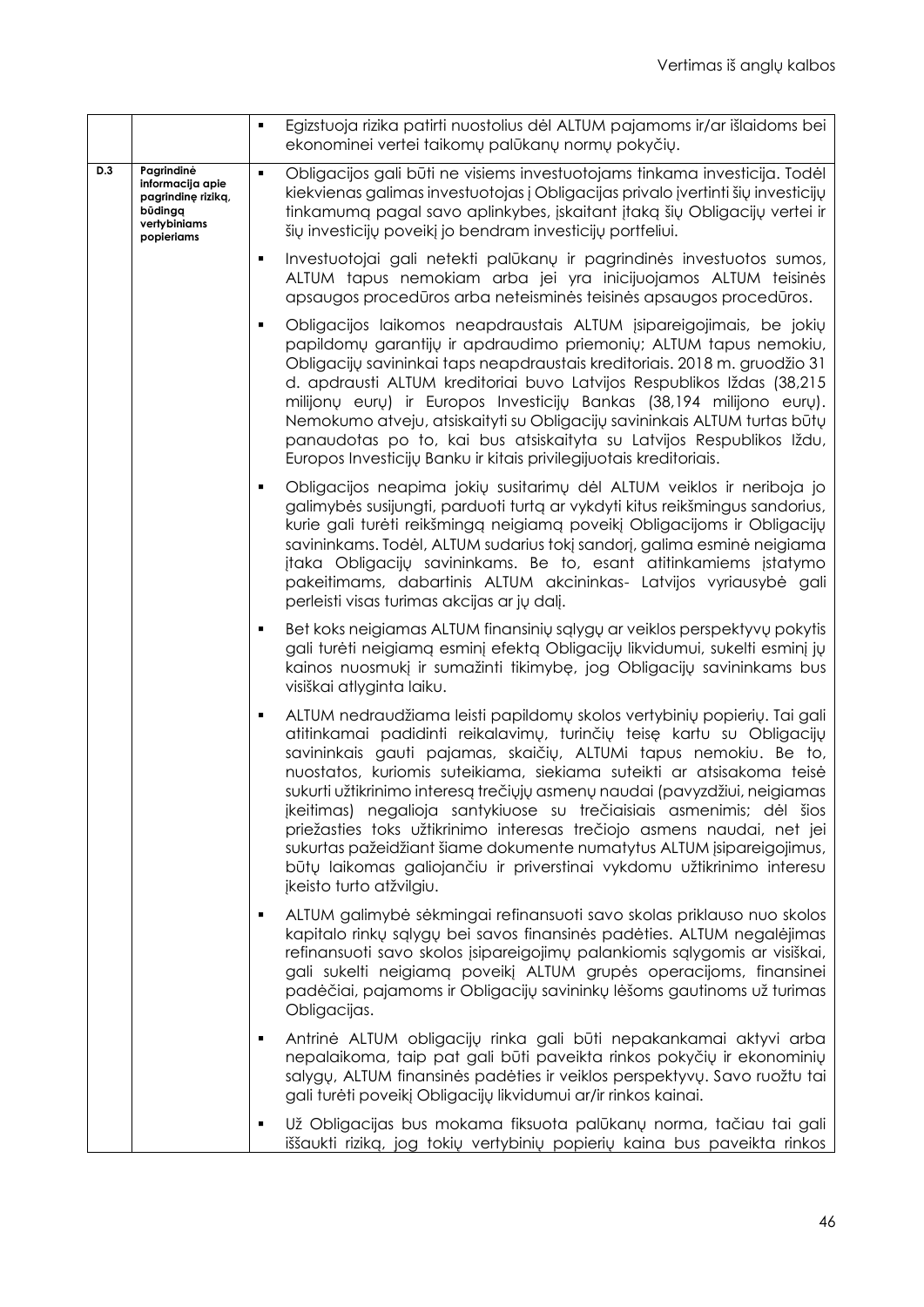| palūkanų normos pokyčių. Infliacija taip pat gali sukelti Obligacijų kainos<br>nuosmukį, numušdama vieneto vertę ir gaunamas palūkanas.                                                                                                                                                                                                                                                                                                                                                                                                                                                     |
|---------------------------------------------------------------------------------------------------------------------------------------------------------------------------------------------------------------------------------------------------------------------------------------------------------------------------------------------------------------------------------------------------------------------------------------------------------------------------------------------------------------------------------------------------------------------------------------------|
| Mokėjimai už obligacijas bus vykdomi eurais, tačiau valiutų kursų bei<br>$\blacksquare$<br>palūkanų normų pokyčiai gali neigiamai paveikti Obligacijų vertę, jei<br>investuotojo finansinė veikla iš esmės susieta su kita užsienio valiuta.                                                                                                                                                                                                                                                                                                                                                |
| Jei Obligacijos yra įvertinamos nepriklausomos kredito reitingų agentūros,<br>$\blacksquare$<br>tokie reitingai gali neatspindėti visų potencialių su Obligacijomis susijusių<br>rizikų, kaip ir kredito agentūrų reitingai gali bet kuriuo metu būti pakeisti<br>arba pašalinti. Taip pat, bet koks neigiamas ALTUM kredito reitingo<br>pokytis gali neigiamai paveikti Obligacijų rinkos kainas.                                                                                                                                                                                          |
| Obligacijos išleidžiamos vadovaujantis Latvijos Respublikos įstatymais,<br>$\blacksquare$<br>kurie Obligacijų gyvavimo laikotarpiu gali keistis, tokiu būdu nėra<br>galimybės suteikti garantijų dėl galimų įstatymų ir reguliacijų pokyčių.<br>Tokie pokyčiai gali turėti esminį neigiamą poveikį ALTUM ir Obligacijoms.                                                                                                                                                                                                                                                                   |
| Tam tikrų investuotojų investicinei veiklai taikomi investavimo įstatymai ir<br>п<br>kiti teisės aktai, tam tikrų valdžios institucijų peržiūros ar reguliacijos.<br>Kiekvienas potencialus investuotojas turėtų pasikonsultuoti su teisiniais<br>patarėjais, ar ir kokiu mastu Obligacijos skaitomos legalia investavimo<br>priemone konkrečiam investuotojui, ar Obligacijos gali būti panaudotos<br>kaip užstatas ir ar egzistuoja kiti Obligacijų pirkimo ir įkeitimo apribojimai.                                                                                                      |
| Egzistuoja rizika, kad Obligacijų rinkos vertė yra didesnė negu pirmalaikio<br>٠<br>išpirkimo, nulemto Kontrolės pasikeitimo, kaina ir kad Obligacijų savininkui<br>gali būti neįmanoma pakartotinai investuoti už Obligacijas gautų pajamų<br>taikant efektyvią palūkanų normą (tokio dydžio koks buvo taikomas<br>Obligacijoms) ir tai gali būti padaryta tik taikant žymiai mažesnę<br>palūkanų normą. Taip pat yra įmanoma ir tai, kad ALTUM neturės<br>pakankamai lėšų privalomam išankstiniam apmokėjimui, kuris turi būti<br>atliktas pareikalavus pirmalaikio Obligacijų išpirkimo. |
| Akcininkų susirinkimo metu teisę balsuoti turi tik ALTUM akcininkas.<br>$\blacksquare$<br>Obligacijos nesuteikia balsavimo teisių. Obligacijų savininkai negali daryti<br>jtakos ALTUM akcininko sprendimams, pavyzdžiui, daryti jtaką ALTUM<br>kapitalo struktūrai.                                                                                                                                                                                                                                                                                                                        |
| Obligacijų savininkų sprendimai (įskaitant Obligacijų Terminų ir Sąlygų<br>pakeitimus) taikomi visiems Obligacijų savininkams, įskaitant savininkus,<br>kurie nebalsavo ir savininkus, kurie balsavo prieš daugumą.                                                                                                                                                                                                                                                                                                                                                                         |
| Programos organizatorius ir Agentas (Platintojas) yra susijęs, ir gali būti<br>٠<br>investicinės<br>bankininkystės<br>ateityje,<br>SU<br>ir/ar<br>susijes<br>kasdienės<br>bankininkystės bei susijusių paslaugų teikimu ALTUM grupei įprasto verslo<br>būdu. Taip pat, interesų konfliktas gali būti ar atsirasti Programos<br>organizatoriui ir Agentui (Platintojui) įsitraukiant į esamus ar būsimus<br>sandorius su kitomis šalimis, atliekant įvairiaplanius vaidmenis ar<br>įgyvendinant projektus trečiųjų šalių, turinčių besikertančius interesus,<br>naudai.                      |
| Obligacijos bus susietos su Nasdaq CSD SE apskaitos sistema, todėl fizinių<br>٠<br>Obligacijų išleista nebus. Kliringas ir atsiskaitymas, susijęs su Obligacijomis,<br>bus vykdomas Nasdaq CSD SE apskaitos sistemą. Tokiu pačiu principu<br>vykdomas ir palūkanų mokėjimas bei pagrindinės sumos išmokėjimas.<br>Investuotojai yra priklausomi nuo Nasdaq CSD SE apskaitos sistemos<br>funkcionalumo.                                                                                                                                                                                      |
| Obligacijos nėra ir nebus registruojamos pagal 1933 m. JAV Vertybinių<br>$\blacksquare$<br>popierių įstatymą su pakeitimais ar bet kurios JAV valstijos vertybinių                                                                                                                                                                                                                                                                                                                                                                                                                          |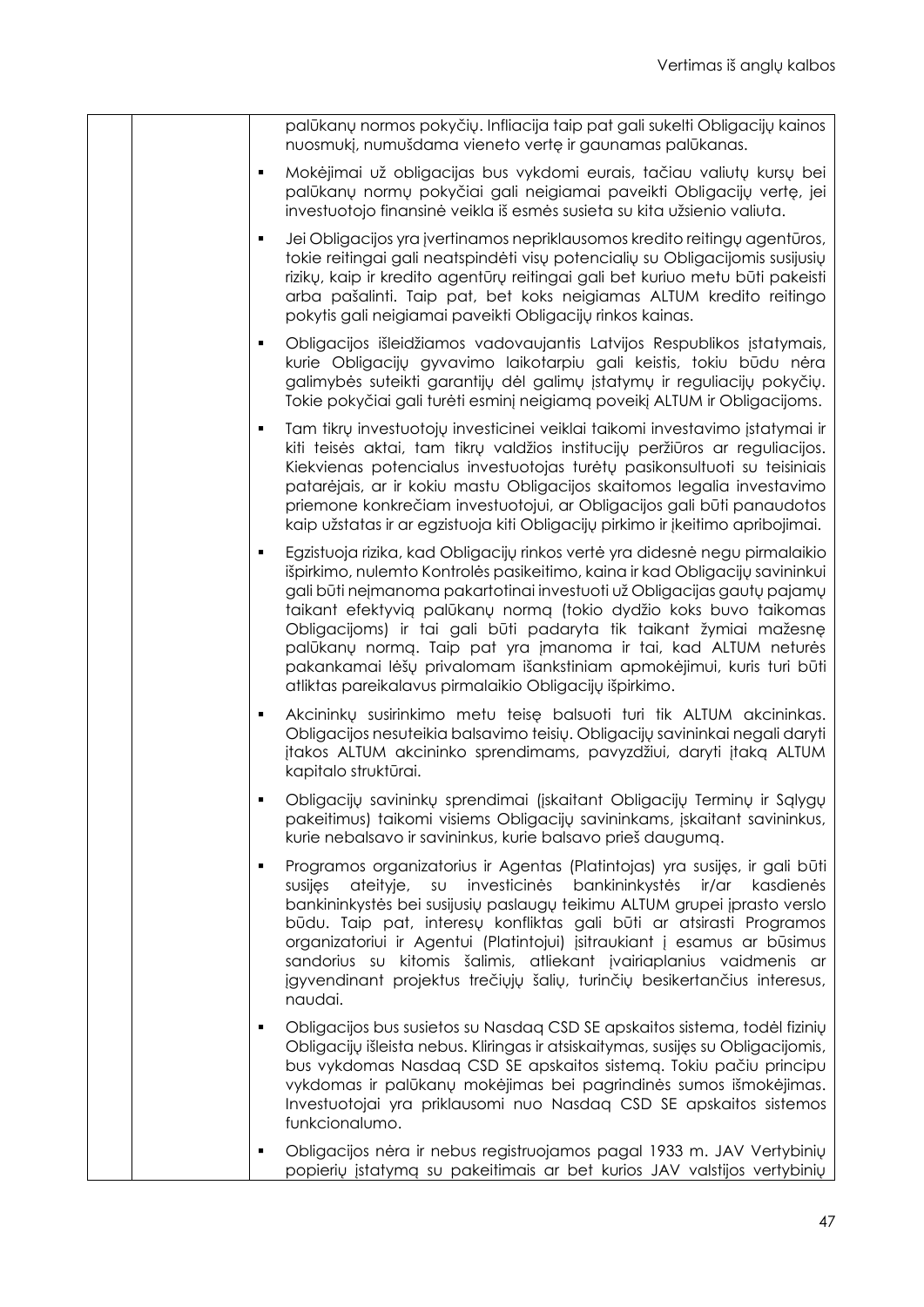|  | popierių įstatymą. Dėl tam tikrų išimčių Obligacijų savininkas negali         |
|--|-------------------------------------------------------------------------------|
|  | Obligacijų platinti ir parduoti Jungtinėse Valstijose. ALTUM nėra             |
|  | jsipareigojęs Obligacijas jregistruoti pagal JAV Vertybinių popierių          |
|  | jstatymą ar bet kurios JAV valstijos vertybinių popierių įstatymą ar ateityje |
|  | Obligacijas platinti biržoje. Be to, ALTUM Obligacijų nėra užregistravęs      |
|  | pagal jokios kitos valstybės vertybinių popierių įstatymus, išskyrus Latvijos |
|  | Respublikos įstatymus. Kiekvienas potencialus investuotojas turėtų žinoti     |
|  | apie Obligacijoms taikomus perdavimo apribojimus. Obligacijų turėtojas        |
|  | prisiima atsakomybę, kad Obligacijos būtų platinamos ir parduodamos           |
|  | laikantis taikytinų vertybinių popierių įstatymų.                             |
|  |                                                                               |

# **E skirsnis - Siūlymas**

| E.2b | Siūlymo priežastys<br>ir pajamų<br>naudojimas, kai<br>siūlymas<br>skelbiamas ne<br>siekiant uždirbti<br>pelno ir (arba) | Gryngsias pajamas, gautas iš Obligacijų emisijos, Emitentas panaudos<br>bendriesiems įmonės tikslams. Jei pajamoms, gautoms iš tam tikros Obligacijų<br>emisijos, yra numatyta tam tikra panaudojimo paskirtis, tai bus nurodyta<br>atitinkamose Galutinėse sąlygose. |
|------|-------------------------------------------------------------------------------------------------------------------------|-----------------------------------------------------------------------------------------------------------------------------------------------------------------------------------------------------------------------------------------------------------------------|
|      | apsidraudžiant nuo<br>tam tikros rizikos                                                                                | Atskiros emisijos santrauka:                                                                                                                                                                                                                                          |
|      |                                                                                                                         | Grynąsias pajamas už šią išleistą Dalį Emitentas panaudos bendriesiems<br>jmonės tikslams.                                                                                                                                                                            |
| E.3  | Siūlymo sąlygų<br>apibūdinimas                                                                                          | Programos organizatorius ir Agentas (Platintojas)                                                                                                                                                                                                                     |
|      |                                                                                                                         | Programos organizatorius ir Agentas yra AB SEB bankas (registracijos numeris:<br>112021238, juridinis adresas: Gedimino pr. 12, LT-01103 Vilnius, Lietuva).                                                                                                           |
|      |                                                                                                                         | Emisijos data                                                                                                                                                                                                                                                         |
|      |                                                                                                                         | Emisijos data bus nurodyta atitinkamos Dalies Galutinėse sąlygose.                                                                                                                                                                                                    |
|      |                                                                                                                         | Atskiros emisijos santrauka:                                                                                                                                                                                                                                          |
|      |                                                                                                                         | Emisijos data: 2018 m. birželio 5 d.                                                                                                                                                                                                                                  |
|      |                                                                                                                         | Bendra pagrindinė suma                                                                                                                                                                                                                                                |
|      |                                                                                                                         | Bendra kiekvienos Dalies pagrindinė vertė pirmiausiai nurodoma Galutinėse<br>salygose. Per atitinkamos Dalies Platinimo laikotarpj Emitentas gali didinti<br>arba mažinti Galutinėse salygose nurodytą bendrą tos Dalies pagrindinę<br>verte.                         |
|      |                                                                                                                         | Atskiros emisijos santrauka:                                                                                                                                                                                                                                          |
|      |                                                                                                                         | Bendra pagrindinė suma: EUR 15,000,000 kaip priedas prie 2018 m. kovo 7 d.<br>EUR 10,000,000 obligacijų emisijos                                                                                                                                                      |
|      |                                                                                                                         | Nominali Obligacijos vertė                                                                                                                                                                                                                                            |
|      |                                                                                                                         | Nominali kiekvienos Obligacijos vertė bus ne mažesnė kaip 1,000 EUR.                                                                                                                                                                                                  |
|      |                                                                                                                         | Atskiros emisijos santrauka:                                                                                                                                                                                                                                          |
|      |                                                                                                                         | Obligacijos nominalioji vertė: 1,000 EUR                                                                                                                                                                                                                              |
|      |                                                                                                                         | Minimali investavimo suma                                                                                                                                                                                                                                             |
|      |                                                                                                                         | Obligacijos bus platinamos už minimalią investavimo sumą, kuri bus nurodyta<br>Galutinėse sąlygose.                                                                                                                                                                   |
|      |                                                                                                                         | Atskiros emisijos santrauka:                                                                                                                                                                                                                                          |
|      |                                                                                                                         | Minimali investavimo suma: 100,000 EUR                                                                                                                                                                                                                                |
|      |                                                                                                                         | Platinimo laikotarpis                                                                                                                                                                                                                                                 |